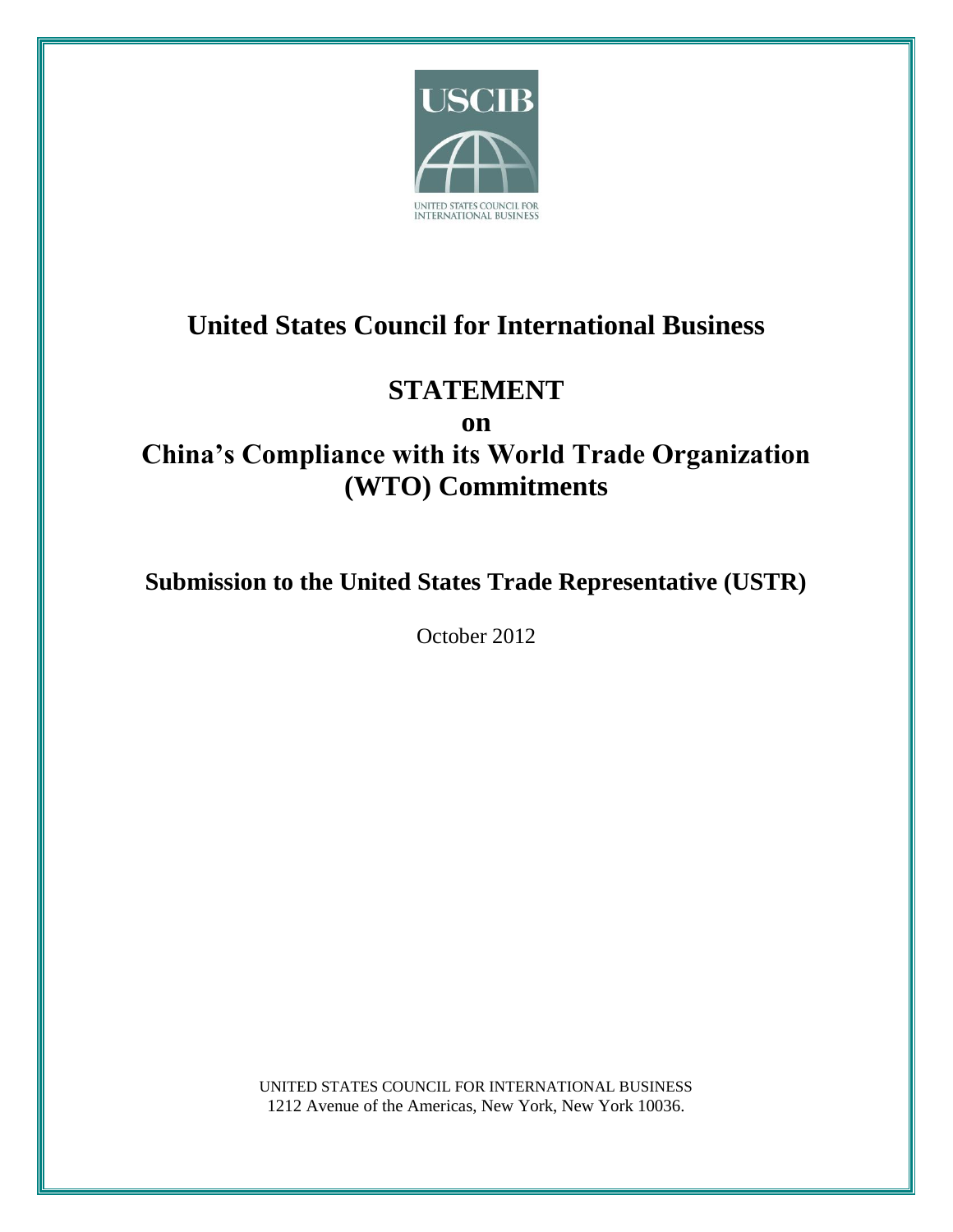### **Introduction**

U.S.-China economic relations are complex and multi-faceted, and American business holds a direct and important stake in this relationship and in its success. China's impressive emergence as the world's second-largest economy makes it clear that its practices and policies have an increasing impact on its trading partners. Engagement and exchange of best practices with the Chinese government and business community is a productive approach to addressing challenges. China's growing importance in the global economy provides strong incentives for both countries to work together to address our common challenges and responsibilities.

The United States Council for International Business (USCIB) welcomes the opportunity to provide comments and recommendations on China's compliance with its WTO commitments. In this response to the August  $20<sup>th</sup>$  Federal Register notice, our members report on concerns with China's compliance with its WTO commitments in several key industry areas and more broadly with regard to regulations related to indigenous innovation, intellectual property enforcement, transparency and standards.

We are concerned at signs of rising antagonism among some parties over trade and investment policies in both China and the United States. However, we are confident that, with wise stewardship on both sides, the U.S.-China relationship will continue to grow in a positive direction. USCIB commends the U.S. and Chinese governments for important and consistent work in on-going bilateral dialogues such as the U.S. China Joint Commission on Commerce and Trade (JCCT) and Strategic and Economic Dialogue (S&ED) as well as several working relationships between U.S. and Chinese agencies which provide invaluable opportunities for exchange of information and resources. We also urge both countries to utilize the full range of multilateral forums, including APEC and the OECD, to work toward improved commercial relations and enhanced prosperity.

USCIB actively supported the granting of Permanent Normal Trade Relations status to China, and called for its entry into the WTO. We very much appreciate the significant efforts China has made since joining the WTO in 2001 to meet its obligations under the terms of its accession agreement. There still remain general WTO obligation compliance concerns. Our submission contains comments involving these concerns in three parts. The first part describes several **horizontal areas of concern across sectors**, including anti-dumping, certification, licensing, discriminatory and burdensome standards, testing barriers, intellectual property rights, government procurement, market access restrictions, national treatment and non-discrimination, taxation and the regulatory environment. The second section includes **specific sectoral concerns** for various industries, and highlights the effects of the horizontal areas of concern specific to each industry. Finally, in the third section, we have included an annex that provides **examples of barriers to accessing the Chinese market in certification and licensing.**

Among the factors cited by our members across sectors as affecting their investment decisions are problems with the regulatory environment, including the lack of transparency in rulemaking and the judiciary process, the need for fair and independent regulators, market access, nondiscriminatory treatment and inadequate intellectual property laws and unsatisfactory enforcement of those laws. USCIB members have also called on China to provide sound regulatory environments for a host of sectors, including agricultural biotechnology, audiovisual, chemicals, customs, electronic payments, express delivery services, software and telecommunications sectors.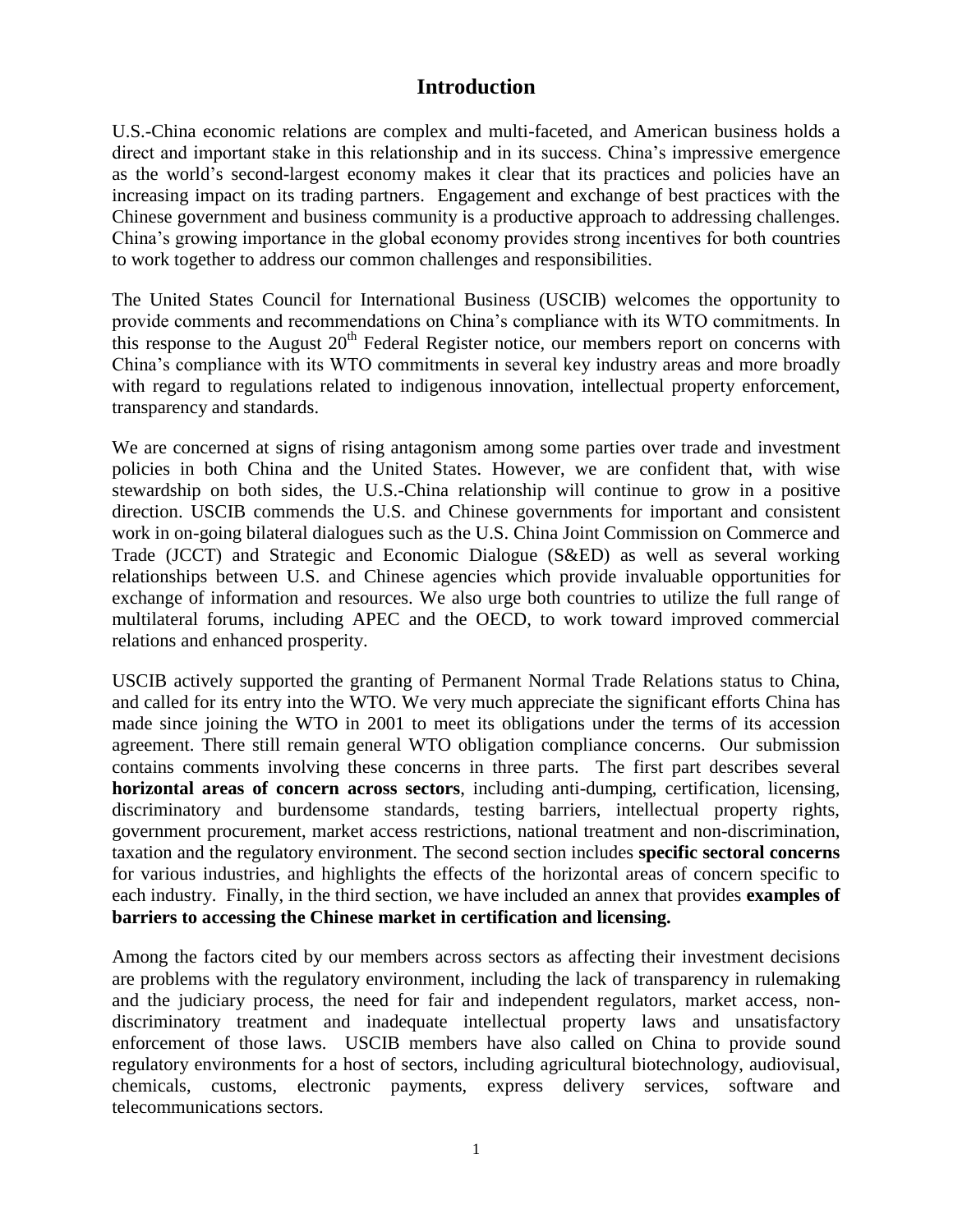We appreciate the Obama Administration's efforts in addressing industry's concerns regarding the protection and enforcement of intellectual property rights in China as well as China's Indigenous Innovation Policies. We have detailed throughout several sections of our statement the various issues our member companies are facing as a result of a combination of policies that are not in line with China's WTO commitments. While we acknowledge that the Chinese government has been receptive to input regarding their proposed Indigenous Innovation policy, our submission outlines industry's remaining points of concern on this policy. We look forward to further progress at the next U.S.-China Joint Commission on Commerce and Trade (JCCT) meeting, and in particular look to the JCCT IPR Working Group to ensure that all agencies come to the table on relevant issues and would welcome greater inclusion of industry moving forward.

We would be pleased to meet with officials at U.S. agencies to discuss recommendations and concerns at greater length.

#### *About USCIB:*

USCIB promotes open markets, competitiveness and innovation, sustainable development and corporate responsibility, supported by international engagement and regulatory coherence. Its members include top U.S.-based global companies and professional services firms from every sector of our economy, with operations in every region of the world. As the U.S. affiliate of the International Chamber of Commerce, the International Organization of Employers and the Business and Industry Advisory Committee to the OECD, USCIB has a unique global network through which it provides business views to policy makers and regulatory authorities worldwide, and works to facilitate international trade and investment. More information is available at www.uscib.org.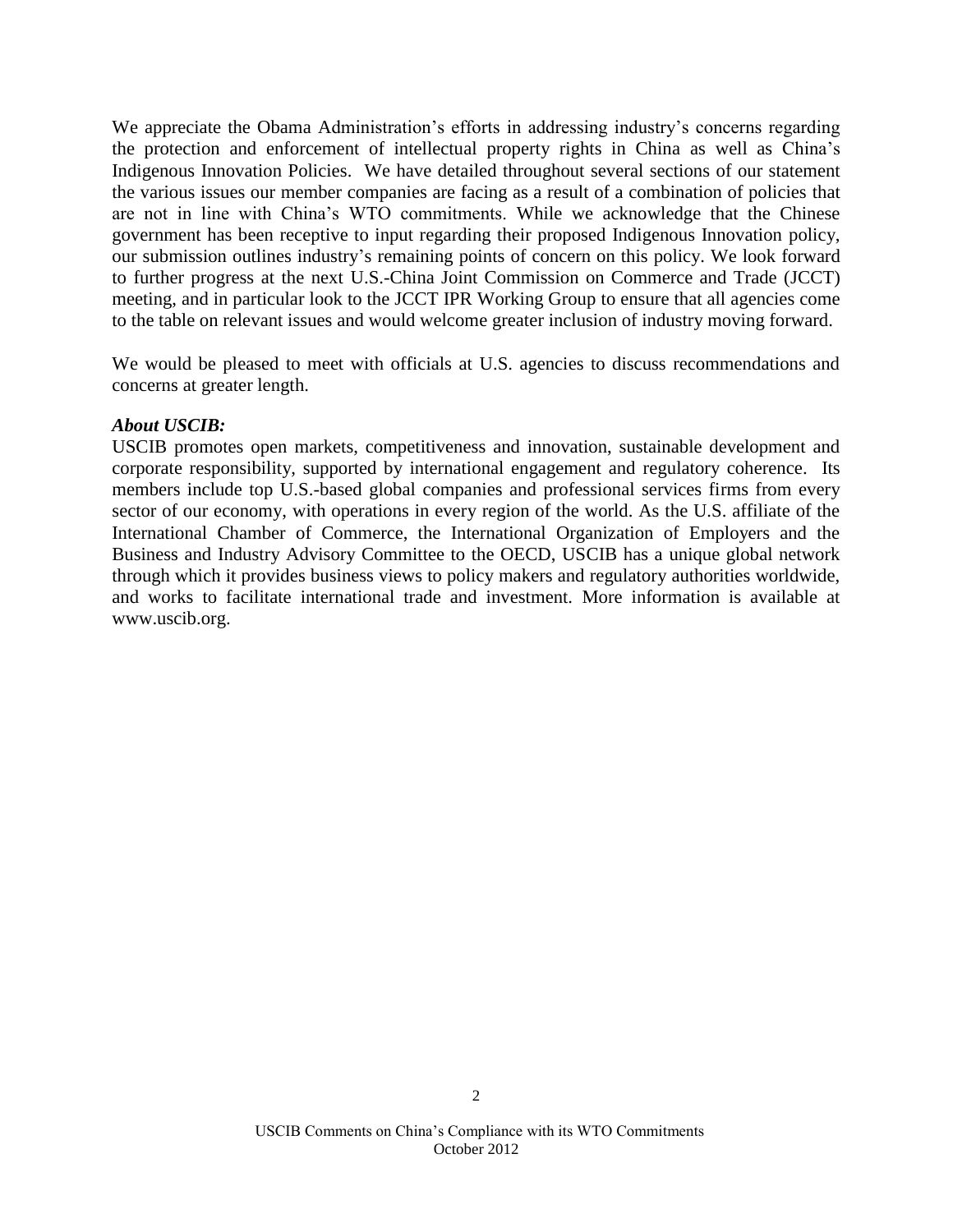# **TABLE OF CONTENTS**

### I. CROSS-SECTORAL BUSINESS ISSUES

| $\bullet$                                                                              |  |
|----------------------------------------------------------------------------------------|--|
| $\bullet$                                                                              |  |
| $\bullet$                                                                              |  |
| Fraudulent Domain Name and Internet Brand/Keyword Application Notices and<br>$\bullet$ |  |
|                                                                                        |  |
| $\bullet$                                                                              |  |
| $\bullet$                                                                              |  |
|                                                                                        |  |
|                                                                                        |  |
|                                                                                        |  |
|                                                                                        |  |
| $\bullet$                                                                              |  |
| $\bullet$                                                                              |  |
| $\bullet$                                                                              |  |
|                                                                                        |  |
| $\bullet$                                                                              |  |
| $\bullet$                                                                              |  |
| $\bullet$                                                                              |  |
| $\bullet$                                                                              |  |
|                                                                                        |  |
|                                                                                        |  |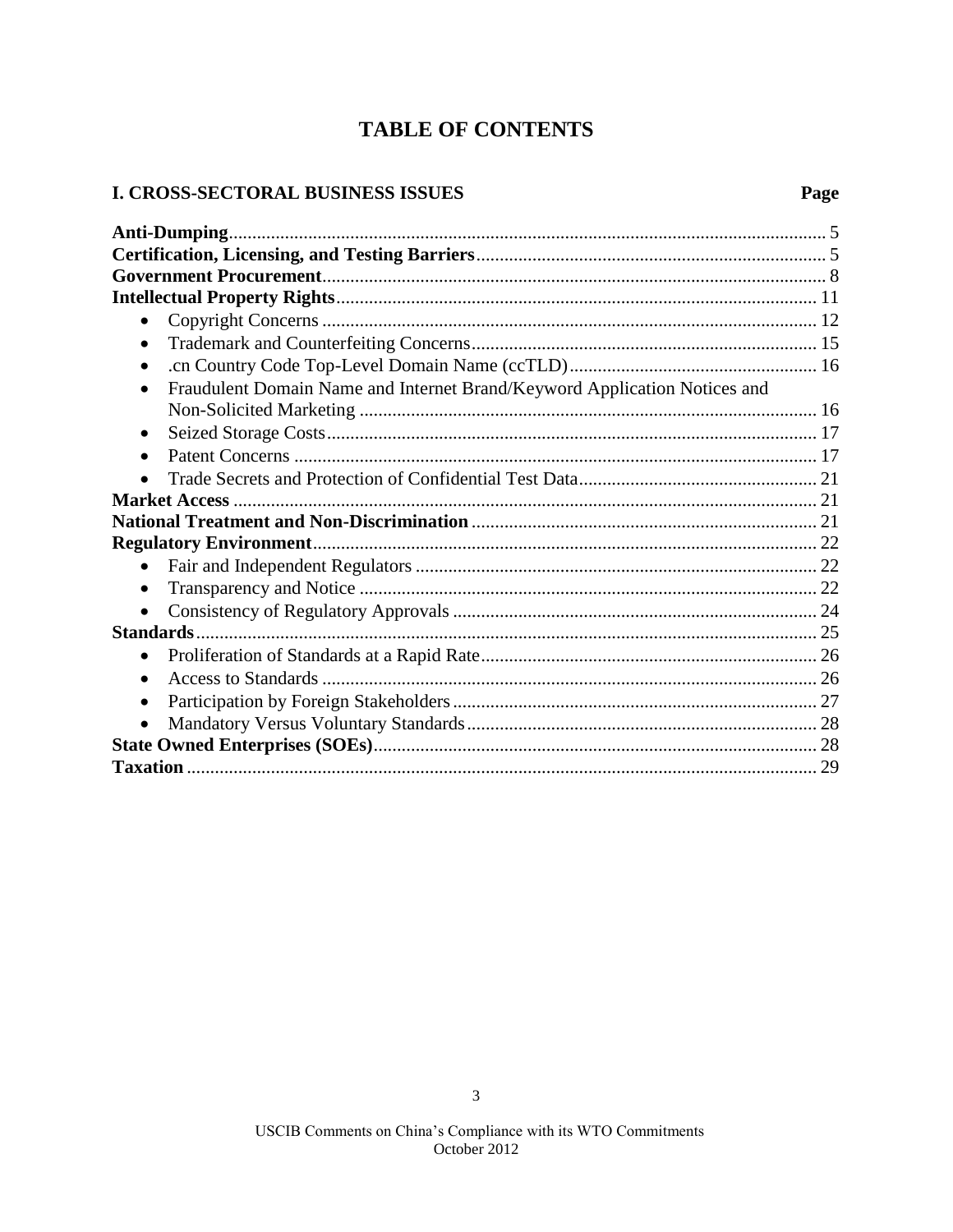### **II. SECTORAL BUSINESS ISSUES**

### Page

| $\bullet$                                                                    |  |
|------------------------------------------------------------------------------|--|
|                                                                              |  |
|                                                                              |  |
| $\bullet$                                                                    |  |
|                                                                              |  |
| $\bullet$                                                                    |  |
| $\bullet$                                                                    |  |
|                                                                              |  |
| $\bullet$                                                                    |  |
| Predictability of Regulatory Requirement, including Available Exemptions  39 |  |
|                                                                              |  |
|                                                                              |  |
|                                                                              |  |
|                                                                              |  |
|                                                                              |  |
|                                                                              |  |
| $\bullet$                                                                    |  |
|                                                                              |  |
|                                                                              |  |
| $\bullet$                                                                    |  |
| $\bullet$                                                                    |  |
|                                                                              |  |
|                                                                              |  |
|                                                                              |  |
|                                                                              |  |
|                                                                              |  |
|                                                                              |  |
|                                                                              |  |
|                                                                              |  |
|                                                                              |  |
|                                                                              |  |
|                                                                              |  |
|                                                                              |  |
|                                                                              |  |

ANNEX: Examples of Certification Licensing and Testing Requirements ................................ 56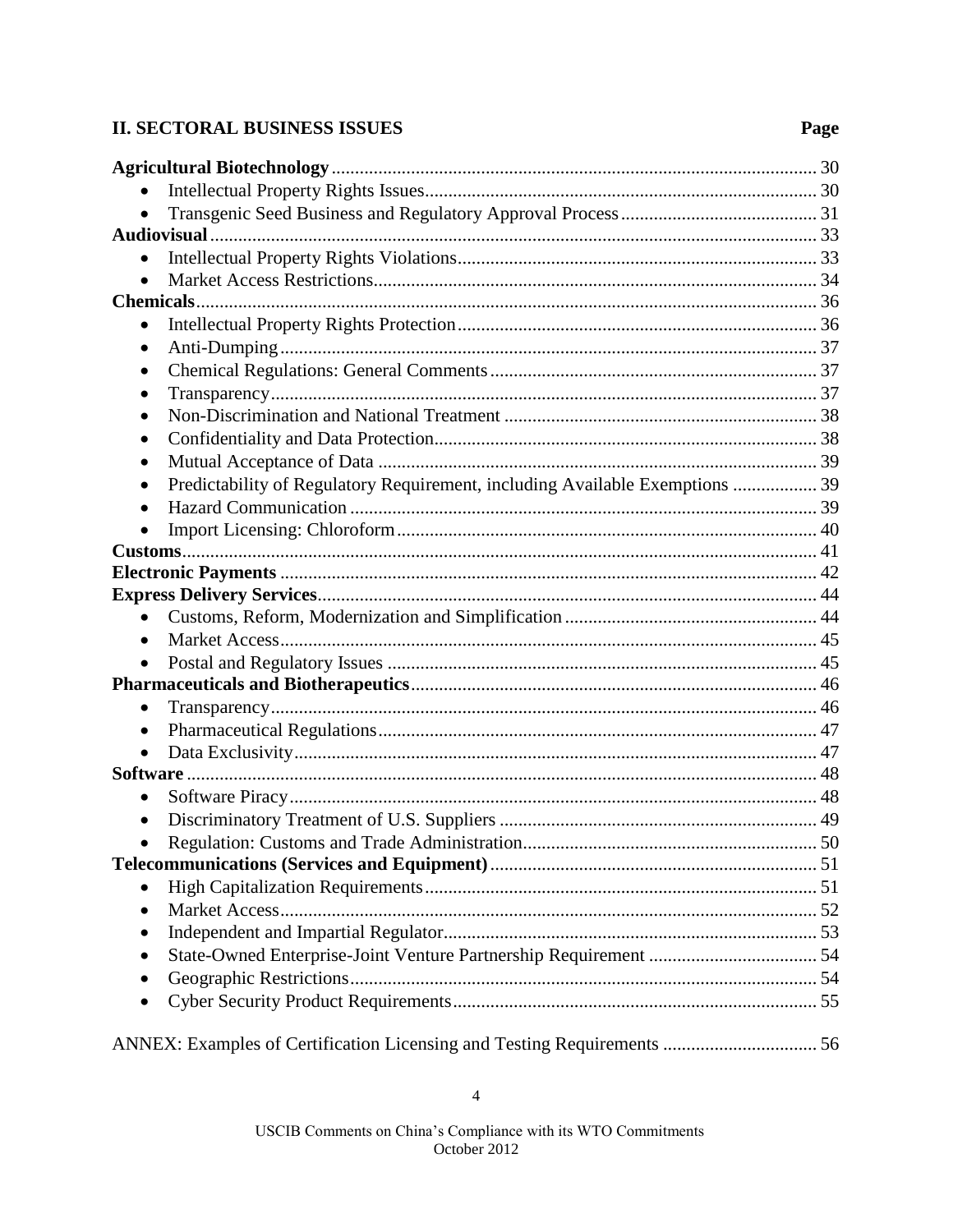# **I. CROSS-SECTORAL BUSINESS ISSUES**

# **ANTI-DUMPING**

USCIB urges the Chinese government to incorporate transparency and procedural fairness into the anti-dumping process. USCIB remains concerned that anti-dumping cases at times are being used as a means of domestic protectionism. Appropriate opportunities for business to comment and provide input to the government's deliberative process are essential to continue to achieve one of the goals for all members of the WTO: transparency in the regulatory processes affecting trade among members.

Transparency remains a serious issue in anti-dumping cases, particularly as it pertains to the submissions by Chinese petitioners. Chinese authorities proceed to accept incorrect and misleading statistics without disclosing actual data submitted, and not in a summarized form. This practice is especially true in the injury phase of the anti-dumping procedure.

Chinese customs authorities struggle with proper classification procedures, misclassifying products, resulting in erroneous conclusions based on inaccurate statistics in both the dumping and injury phases of anti-dumping cases.

# **CERTIFICATION, LICENSING AND TESTING BARRIERS**

In a number of areas the Chinese government has established certification, licensing, and testing requirements on products, services, and production materials. In most cases, these requirements involve government approval of all covered products and materials before these are allowed to enter the market. Due to the lack of capacity to administer the requirements, infrastructure (*e.g.*, qualified laboratories) to carry out the requirements, certification requirements that mandate disclosure of confidential business information, and/or China's refusal to recognize testing results and comparable certification issued in other major markets, the requirements raise costs for foreign suppliers and often function as barriers to those products' and materials' access to the Chinese market.

These requirements affect a broad cross-section of U.S. industry and are a concern to a growing number of sectors. Examples include the chemical registration regime, the battery registration regime, the imported pharmaceuticals program, the regime for restricting the material content of electronic products, the mandatory entry-exit inspection and quarantine authority (CIQ) inspections for wearing apparel and the cybersecurity certification requirements for information technology products (known as the Multi-Level Protection Scheme, or MLPS).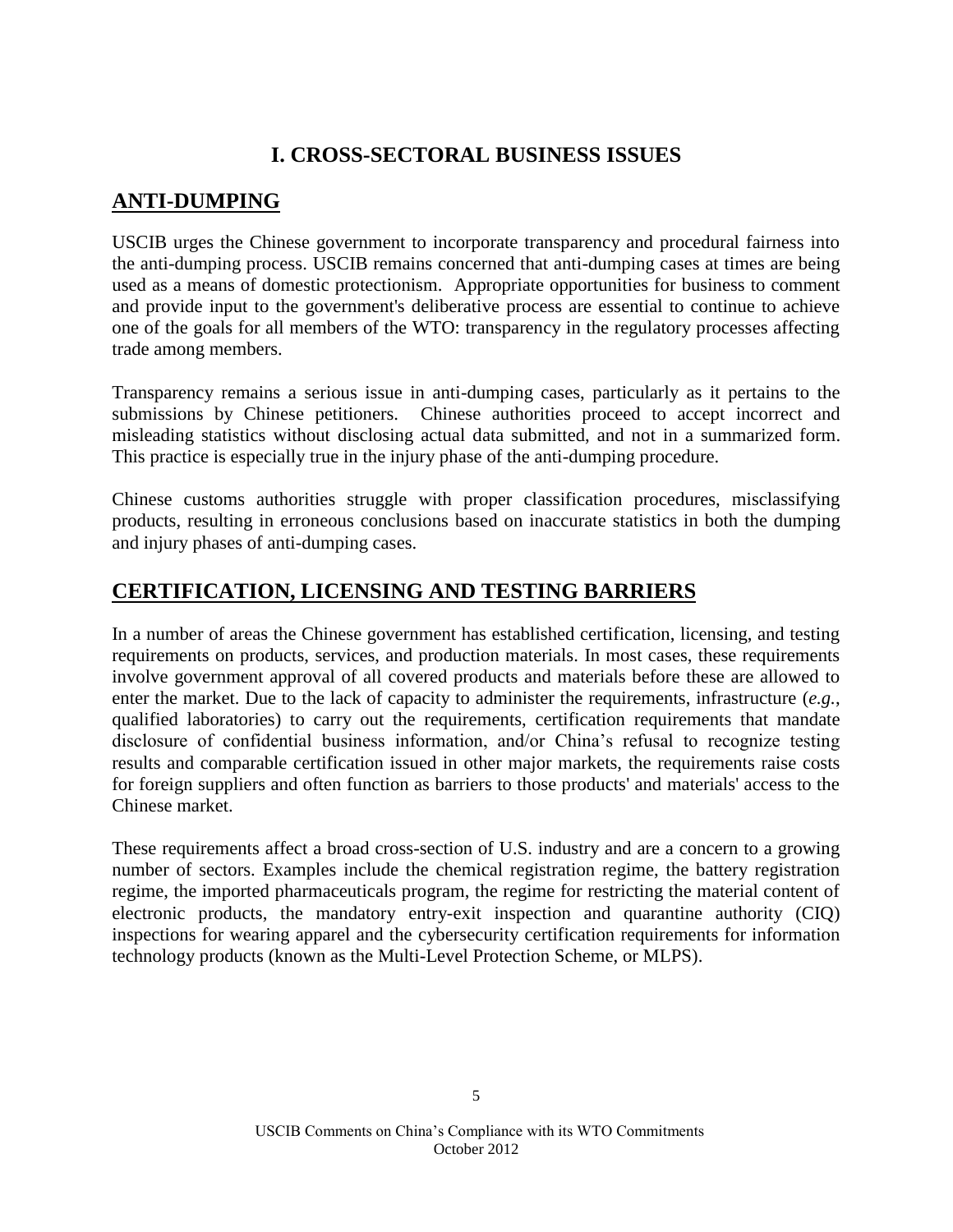In such cases, particularly as in Chinese certification, licensing and/or testing organizations are involved and the ability of a product or material to enter the Chinese market is typically subject to the following, often unpredictable, situations:

- (a) payment of excessive fees for certification or testing;
- (b) limited availability and choice in laboratories, where laboratory testing is required;
- (c) limited capacity of designated laboratories, or licensing or certification bodies to review applications in a timely manner;
- (d) limited or no mutually agreed, written confidentiality protections;
- (e) no expedited review processes for products that have limited life cycles;
- (f) requirement that the importer disclose confidential contract or other information as proof that the items for import are not within a particular regulated class of goods;
- (g) expensive and often time-intensive facility audits by government designated auditing personnel to collect information that could be obtained through lessburdensome and costly means;
- (h) requirement in some certification programs that the importer undergo annual certification reevaluations, including at the fourth and fifth years after certification, extensive repeats of the entire certification process (including sampling and site visits).
- (i) burdensome testing and certification requirements that diverge from and/or duplicate established international testing and certification procedures, coupled with a refusal to recognize testing results or comparable certifications from the United States or other major markets.
- (j) 100% supervised testing policy on wearing apparel as mandated by QC 2010-492

Addressing these challenges directly with the agencies involved has provided limited relief thus far. Chinese agencies resist less burdensome approaches, in part, to maintain fee revenues. At present, the systems tend to be "overbuilt," requiring that all covered products or materials, regardless of the presence of any indicators of non-compliance with Chinese law, undergo expensive and lengthy reviews or tests. Also, certain testing requirements, such as the MLPS regime for information technology products, create market access barriers based on domestic intellectual property ownership or other discriminatory factors and impose invasive testing requirements that make it difficult for foreign suppliers to compete on a level playing field in China.

We have noted an increase in voluntary certification programs. While "voluntary" programs can sometimes be perceived as less burdensome for the regulated community, these programs can present many of the same attributes described above and also present challenges for the regulated community, particularly if the programs are linked to government procurement or are otherwise encouraged or mandated by the government or particular industry sectors. Such voluntary schemes may also be structured in ways that artificially advantage domestic suppliers and discriminate against foreign suppliers.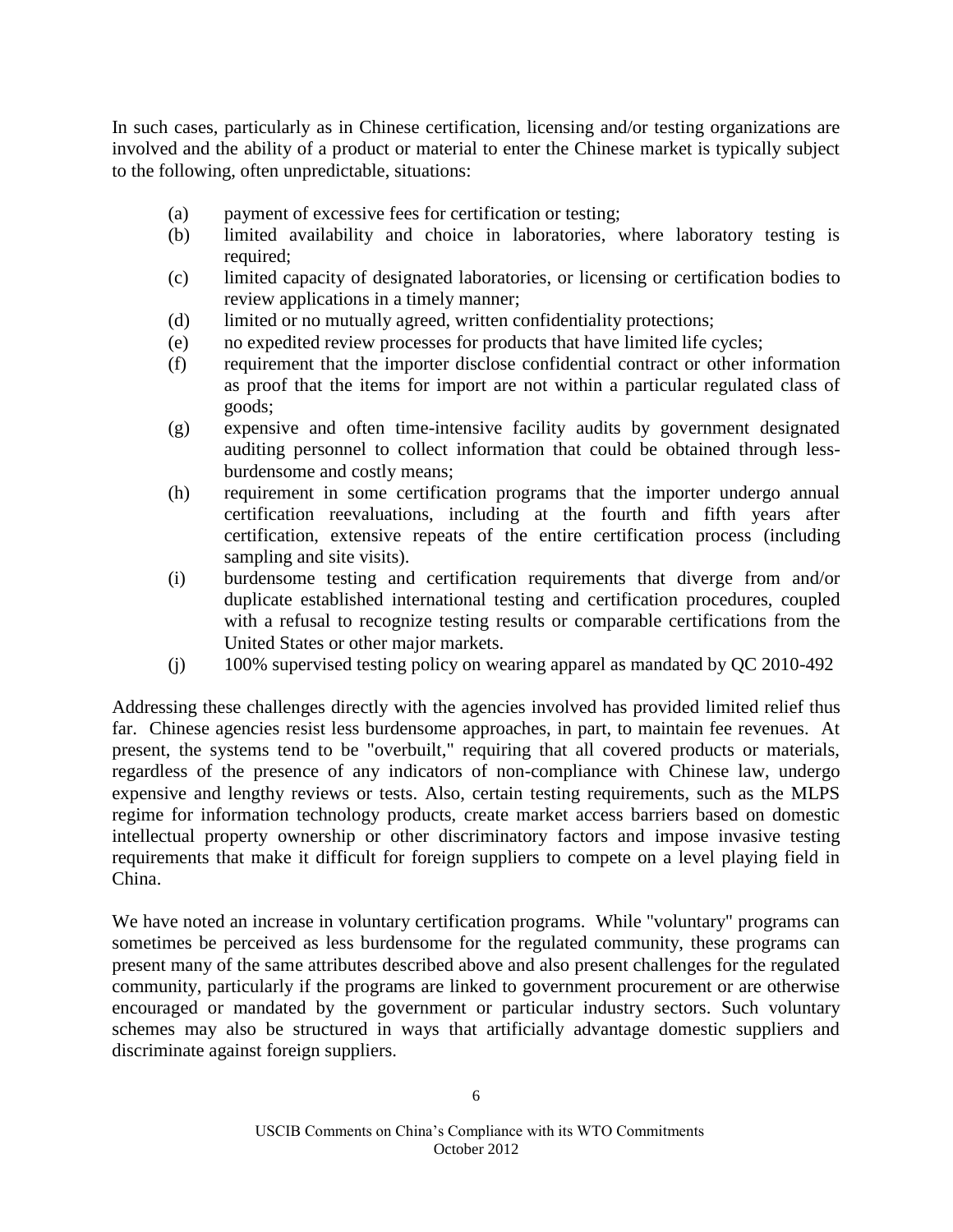We have also observed the continued development of "voluntary certification promoted by the State" which has recently appeared in some Chinese regulations. This has manifested recently in the form of a voluntary materials restriction certification program under the "Management Methods on the Control of Pollution in Electronic Information Products" (popularly referred to as "China RoHS"). The Certification and Accreditation Administration (CNCA) and Ministry of Industry and Information Technology (MIIT) announced this program via the Circular on Issuing Opinions on the Implementation of the Unified Voluntary Certification Program for Electronic Information Products Subject to Pollution Control, issued May 18, 2010, and effective the same date. These Opinions made it clear that the Chinese government would potentially use means such as linking the voluntary certification program to the country's government procurement program to incentivize industry participation in the program. On August 25, 2011, CNCA promulgated the Implementation Rules for Voluntary Certification in Controlling Pollution from Electronic Information Products Uniformly Promoted by the State. These Implementation Rules entered into effect November 1, 2011. In addition, also on August 25, 2011, CNCA issued a catalogue of products and exemptions list for the voluntary certification program, which commenced in July 2012.

In reviewing the voluntary certification program rules and other documents mentioned above, USCIB members observe that voluntary certification continues to raise issues such as the following for industry in the area of conformity certification in China:

- The certification rules require disclosure of proprietary and confidential business information. Divulging information such as the identity of raw materials, supplier names, the list of build materials and material trade names for each product would result in such disclosures. Access to such proprietary and confidential business information is not necessary to demonstrate a product's conformance to substance restrictions, which can be demonstrated instead through other means, such as product testing and market surveillance. While nondisclosure agreements may be signed between certification applicants and certification bodies, it remains to be seen whether such agreements can be meaningfully enforced against such bodies, which are affiliated with government authorities, should there be instances of disclosure of proprietary and confidential business information, which violate the agreements.
- Factory inspections and on-site sampling, included in one of the models employed in the certification rules are also not necessary for certifying conformity of products to substance restrictions. As mentioned above, product testing (off site) and market surveillance should alone be sufficient to address risks and determine conformity of the products to the certification requirements.
- The voluntary certification program currently employs only China-based, qualified laboratories for testing under the program. This channels the world's supply of materials, commodities, parts and products to a very small number of labs, potentially causing massive barriers for delivery of affected industry products into China. The requirement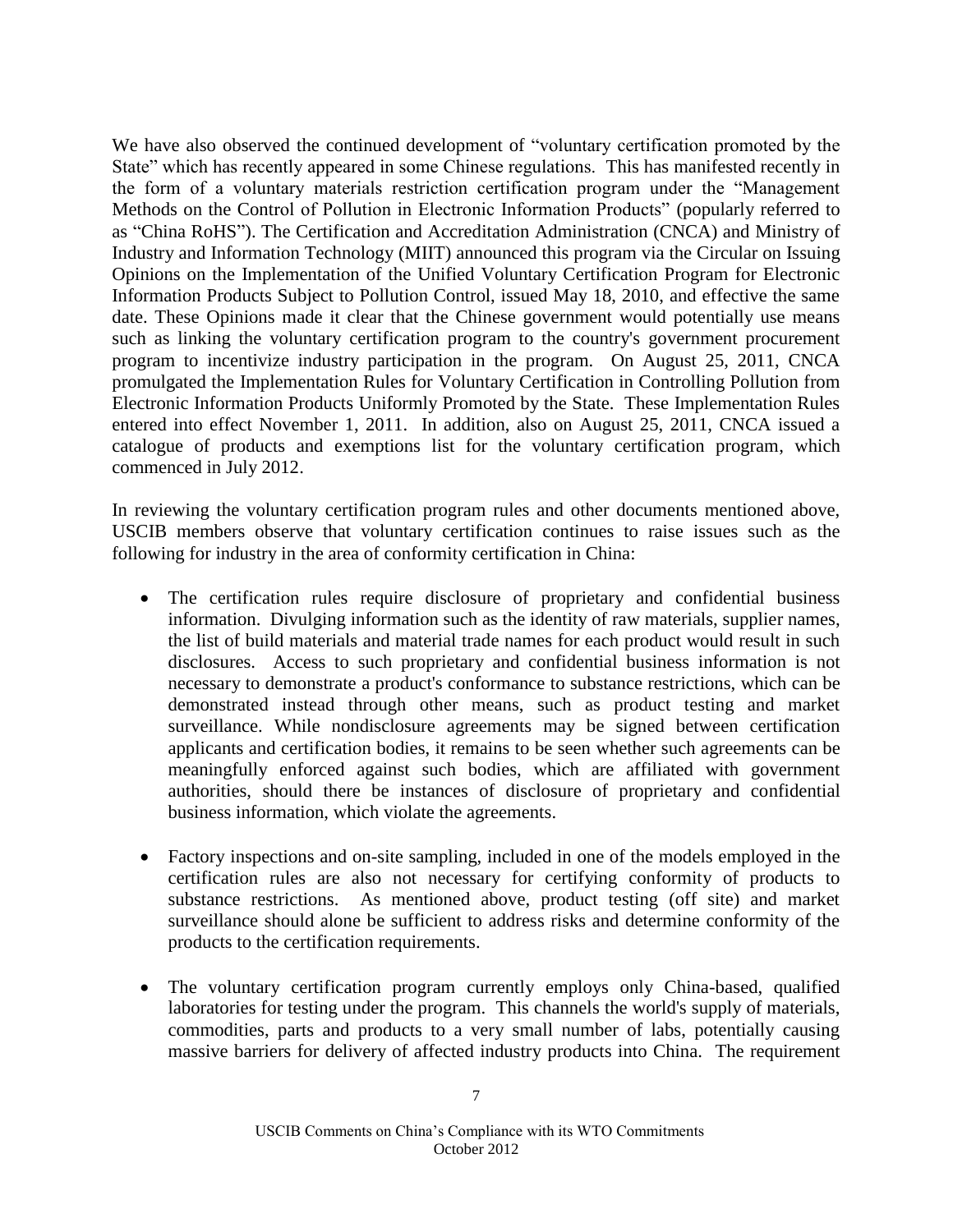to test using China-based, qualified labs increases cost for delivery of the product to market, resulting in a negative economic impact. The qualification of China and non-China based labs for testing under the program would diminish market barrier concerns with such a program.

With regard to all Chinese certification, licensing, and testing measures (not just those identified as "voluntary"), USCIB members understand that U.S. and Chinese government dialogues have been initiated with the aim of discussing these concerns and identifying less burdensome approaches to balancing the compliance assurance needs of China's multitude of agencies with industry's needs for predictability, fairness, meaningful opportunity to comment on proposed rules, and minimally burdensome access to Chinese markets. USCIB members applaud recent feedback from these dialogues, which suggest the possibility of Chinese agency consideration of self-declaration of conformity (SDoC)-type approaches for those companies that can demonstrate a good compliance track record, and look forward to further discussion of such approaches. However, there is reason for USCIB member continuing concern as actual adoption of SDoC approaches appears to remain a distant goal.

### **GOVERNMENT PROCUREMENT**

Since 1996, China has been steadily working to reform its government procurement regime to bring it more strongly in line with global norms in areas such as transparency, fair competition, national treatment, accountability, and Value for Money (VFM). When China joined the WTO, it simultaneously became an observer to the WTO's Government Procurement Agreement (GPA) and committed to begin accession negotiations "as soon as possible" thereafter. USCIB members welcomed China's announcement at the JCCT meetings in April 2006 that it committed to formal negotiation to join the GPA and submit its first GPA offer of coverage. However, this initial offer of coverage and accompanying regulations issued in December 2008 were very disappointing and heavily skewed toward "buy Chinese first" and technology transfer conditions.

In July 2010 China made a revised offer to the WTO Government Procurement Committee, which had some improvements from their 2008 offer. China's new offer added fifteen central government agencies including the National Bureau of Energy and the General Administration of Civil Aviation of China to the coverage. They also reduced the threshold for purchasing contracts by central government entities to a lower amount and also reduced the implementation period to five years from fifteen years. While USCIB views these revisions as a modest step forward, we note that the offer still does not cover sub-central government agencies or stateowned enterprises (SOEs). The proposed final threshold for central government purchasing is still three times the level of most other GPA members. Also, the revised offer covers virtually no sub-central government agencies and includes several exceptions that could open the door to widespread discrimination against U.S. suppliers in China's government procurement market.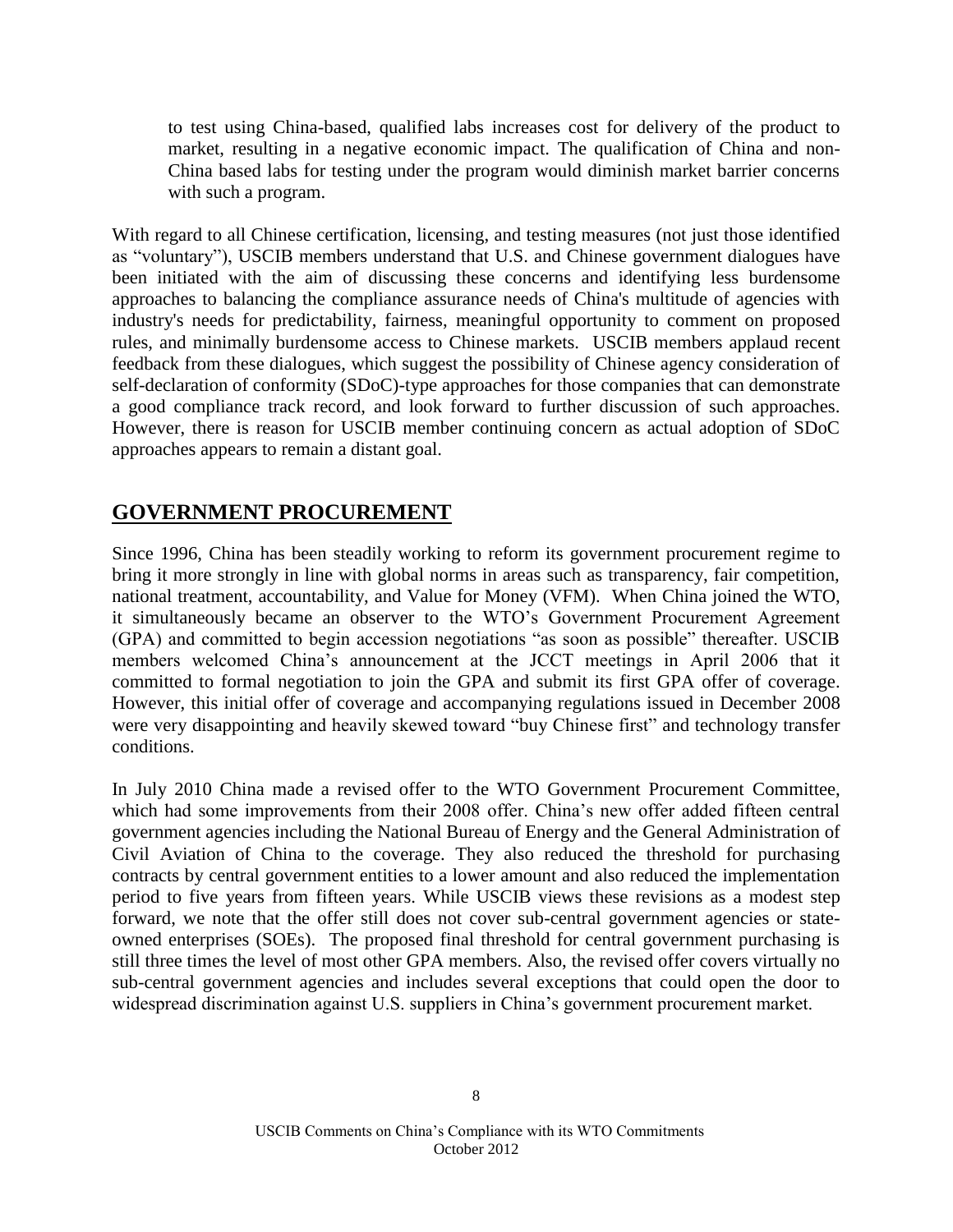One outcome of the S&ED Dialogue in May 2012 was a commitment by China "to submit this year [2012] a revised comprehensive offer to join the WTO Agreement on Government Procurement (GPA) -- one that responds to the requests of the United States and other GPA parties." U.S. Treasury Department, *Fourth Meeting of the U.S-China Strategic and Economic Dialogue: U.S. Fact Sheet -- Economic Track* (May 4, 2012). At this Dialogue, the United States underscored its commitment to focus going forward "on ensuring that China's [next GPA] offer *is commensurate with other WTO GPA parties*." *Id.* (emphasis added). USCIB members strongly support this goal.

Given the overwhelming role of the Government in the Chinese economy and the size of the government procurement market relative to the overall Chinese market, the United States should insist that China submit its revised GPA offer by the end of 2012 and that this offer, at a minimum, is commensurate in scope and coverage to that of the United States and other GPA parties. Among other things, the revised offer should:

- 1. *Ensure that China commits to reasonable thresholds.* China's prior GPA offers have set unreasonably high monetary thresholds for coverage, meaning that many sales with respect to which U.S. suppliers seek access to China's government procurement market would fall below the thresholds and thus be subject to discriminatory treatment or other trade barriers. The United States should insist that China accept at least the same procurement thresholds that the United States has extended to other parties under the GPA.
- 2. *Cover all applicable procurement by State-owned enterprises (SOEs)*. China has previously taken the position that SOE procurement should be excluded from China's GPA commitments. However, under current GPA rules, procurement (by state-owned enterprises or otherwise) qualifies as government procurement, and therefore is subject to the GPA, if the procurement is made by a "covered entity" (*i.e.*, one listed in one of the Appendix I annexes) and is for governmental purposes. A substantial amount of procurement by Chinese SOEs is arguably "for governmental purpose" and therefore should fall within the scope of China's GPA commitments. The USG should insist that China include, in its Appendix I annexes, *all* SOEs that procure goods or services "for governmental purposes" and should resist any effort by China to place such SOE procurement outside the scope of the GPA. At the same time, to the extent SOEs procure for purposes other than governmental purposes, they should be subject to the applicable commitments set out in the China WTO Accession Agreement.

The United States should also urge China to commit, in its final GPA offer, that Chinese government agencies will use only non-infringing software. The United States already has such a commitment in place with respect to U.S. federal agencies through Executive Order 13103, and recent U.S. FTAs include similar commitments. These commitments promote trade in information technology and help instill respect for intellectual property rights--areas in which China urgently needs to make further progress. China repeatedly has committed, in the JCCT and elsewhere, that its governmental entities *and* SOEs would use only legally licensed software.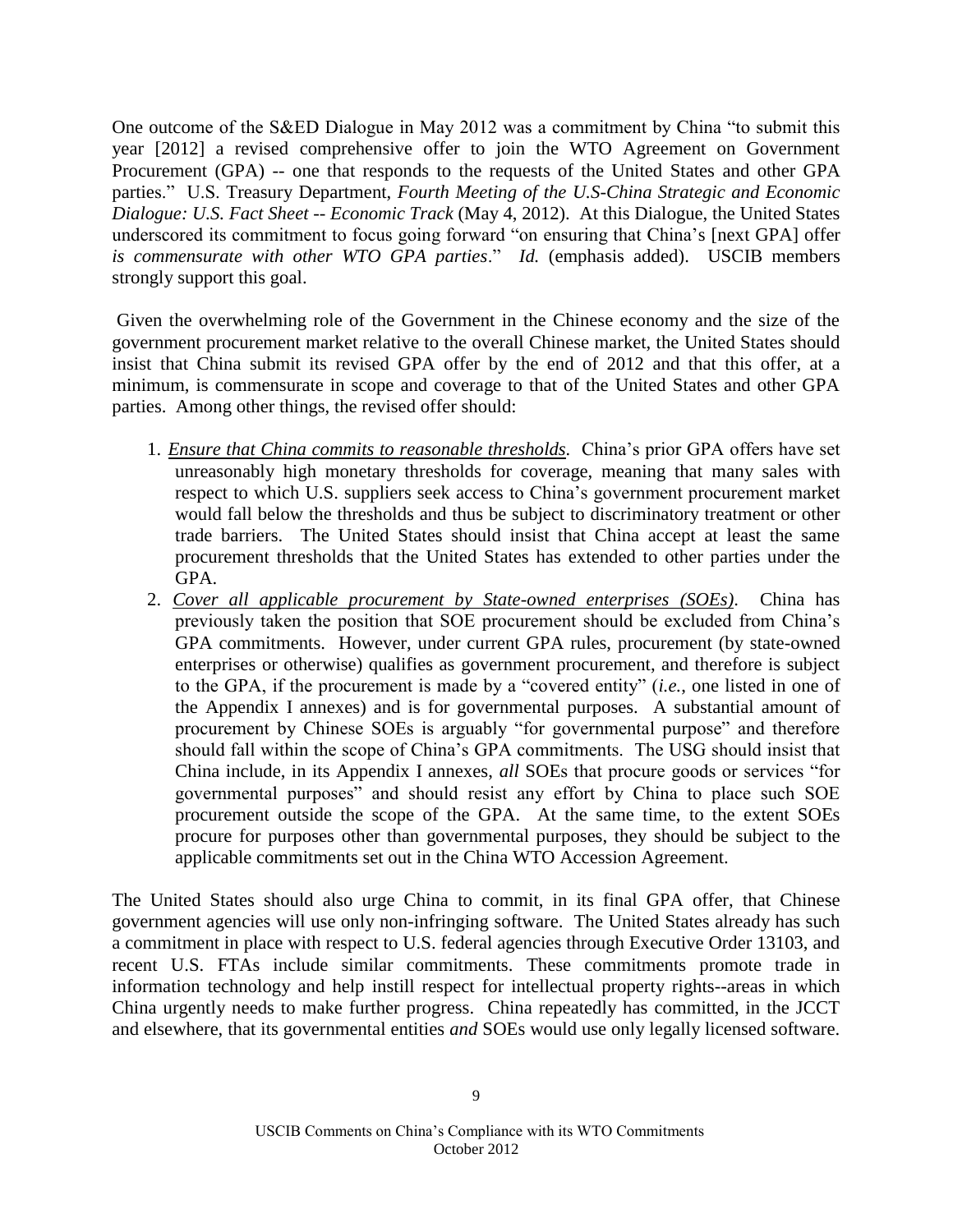Yet the rate of software piracy within Chinese entities remains extremely high -- particularly within certain sub-central government agencies and SOEs.

Codifying a software legalization commitment in China's accession to the GPA would give it the stature of binding international law and provide a neutral forum to resolve future disputes over this issue.

Ultimately, USCIB seeks an open, fair, and transparent procurement regime and encourages Chinese officials to see that such rules and practices are put in place at regional and local levels of government as well.

USCIB members also remain concerned that U.S. suppliers are being excluded from government procurement--particularly at the provincial and local levels--on the basis of government procurement "product catalogues" that require government agencies to extend procurement preferences to domestic suppliers and IP owners for several categories of products. China initially issued these catalogues in an effort to advance its Indigenous Innovation policies, set forth in its 2006 *Outline of the Medium- and Long-Term Planning for the Development of Science and Technology* and since then reiterated in many other Chinese proposals and other documents.

At the  $21<sup>st</sup>$  annual JCCT in December 2010, China stated that it would abandon these policies, specifically committing that it "will not adopt or maintain measures that make the location of the development or ownership of intellectual property a direct or indirect condition for eligibility for government procurement preferences for products and services." In direct response to U.S. "concerns that . . . product lists could be used to provide government procurement preferences to indigenous innovation products," China committed that, "[i]n government procurement, China will give equal treatment to all innovation products produced in China by foreign-invested enterprises and Chinese-invested enterprises alike." President Hu, during his visit to Washington, DC in January 2011, reiterated these commitments. Shortly thereafter, at the conclusion of the third S&ED in May 2011, China reiterated its "pledge" to eliminate all of its government procurement indigenous innovation products catalogues and revise Article 9 of the draft Government Procurement Law Implementing Regulations as part of its implementation of President Hu's January 2011 commitment not to link Chinese innovation policies to government procurement preferences." At the 2011 annual JCCT in November 2011, China "announced that the State Council has issued a measure requiring governments of provinces, municipalities and autonomous regions to eliminate by December 1, 2011 any catalogues or other measures linking innovation policies to government procurement preferences."

While we welcome the steps that China has taken to clarify that the locus of innovation or IP ownership should be fully de-linked from procurement preferences at all levels of Chinese government, there are signs that certain Chinese government agencies-- at the provincial and local levels--continue to rely on the product catalogues and/or are continuing to discriminate in favor of local suppliers and against U.S. and other foreign suppliers. To ensure that China's JCCT and S&ED commitments are implemented in practice, China's leadership should actively seek to ensure that the State Council directive de-linking indigenous innovation policies and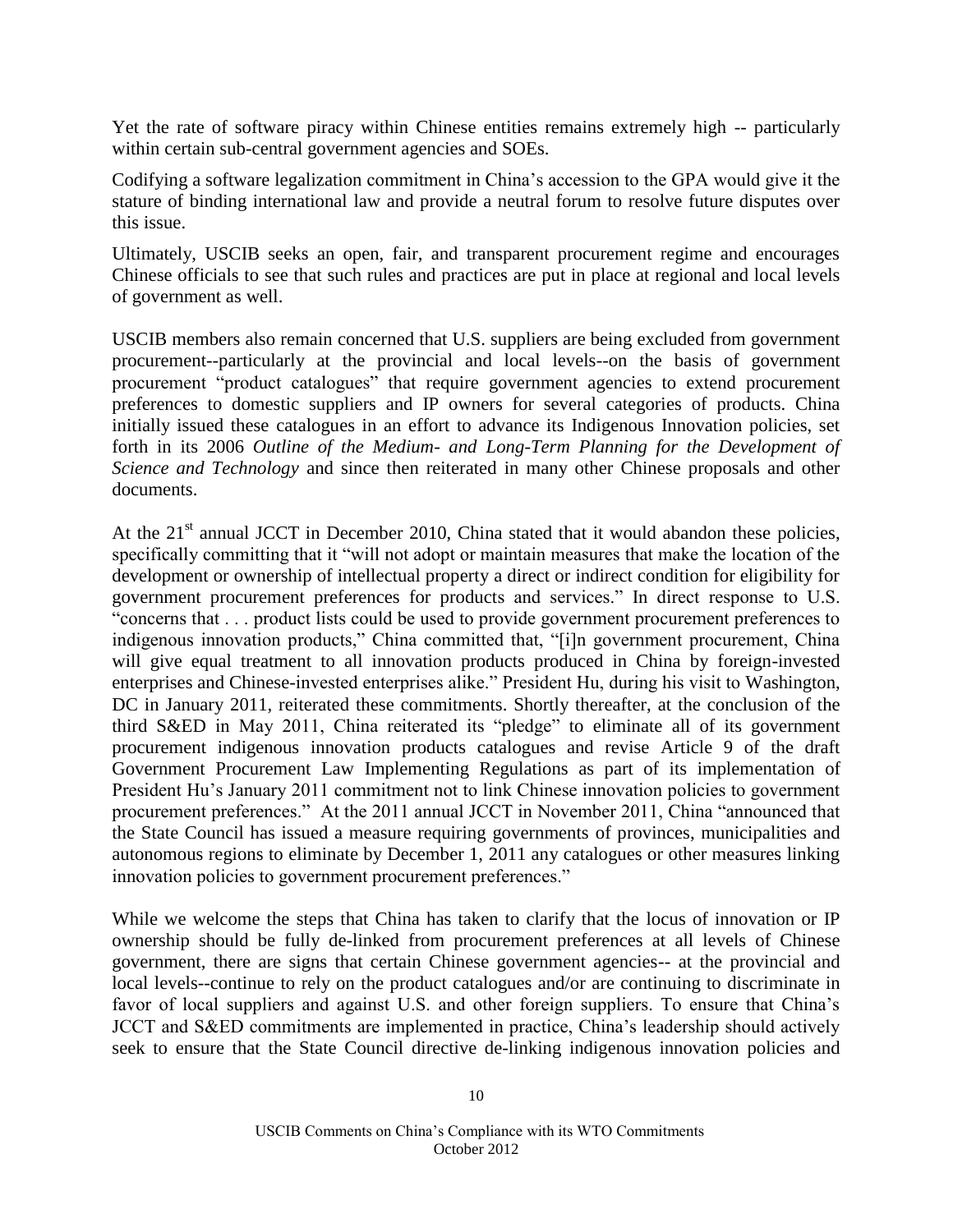government procurement is adopted in practice, including by providing greater transparency on how the State Council is implementing the directive and by publicly censuring any government agency that continues to adhere to such practices. The United States should also press China to issue a clear statement--to all levels of government and to SOEs--prohibiting discrimination on the basis of supplier nationality or product or IP origin in procurement, subsidies, or related measures.

We urge USTR and other U.S. government officials to monitor the government procurement situation closely and to insist that China abandon efforts to exclude foreign products, suppliers, or innovations from the government procurement market and otherwise ensure the use of open, fair, and transparent procurement procedures and related measures.

# **INTELLECTUAL PROPERTY RIGHTS**

Since acceding to the WTO and taking on obligations in the area of intellectual property rights (IPR) protection, China has improved most of its key IPR laws, and has made some limited progress in combating copyright piracy and trademark counterfeiting. However, despite these improvements, piracy and counterfeiting at the wholesale and retail level, and over the Internet, remain rampant due to continued deficiencies in criminal thresholds law, inadequate penalties, uncoordinated enforcement among local, provincial and national authorities, burdensome procedures, and lack of transparency in China's administrative and criminal enforcement system. The patent law has also improved significantly over the past few years, but much work remains concerning implementation. Work is also needed to enhance cross-border cooperation between Chinese enforcement agencies and their non-Chinese counterparts, as well as between the private and public sectors, through greater voluntary information sharing about infringers and infringing activities. Moreover, rights-holders would benefit by having access to large-scale infringers' banking information, to enable tracing of money flows for purposes of identifying laundered funds.

While the 2007 intellectual property (IP) regulations were an important step towards improvement, inadequacies remain which result in a shortfall in the legal protection necessary for IP in the current context of rampant piracy and counterfeiting. Furthermore, what potential effectiveness those measures may have largely depends on the implementation and enforcement thereof. We are also concerned about the rapid growth in damages primarily for Chinese companies in IPR litigation, with continuing burdens for foreign litigants, as well as patent trends which encourage the development of relatively low quality, unexamined patents which may be asserted against foreigners (*e.g.*, design and utility model patents). That said, the proposed National Copyright Administration of China's (NCAC) First Draft Amendments to the Copyright Law are quite thorough and a strong draft in many respects – which could remedy many of the aforementioned deficiencies.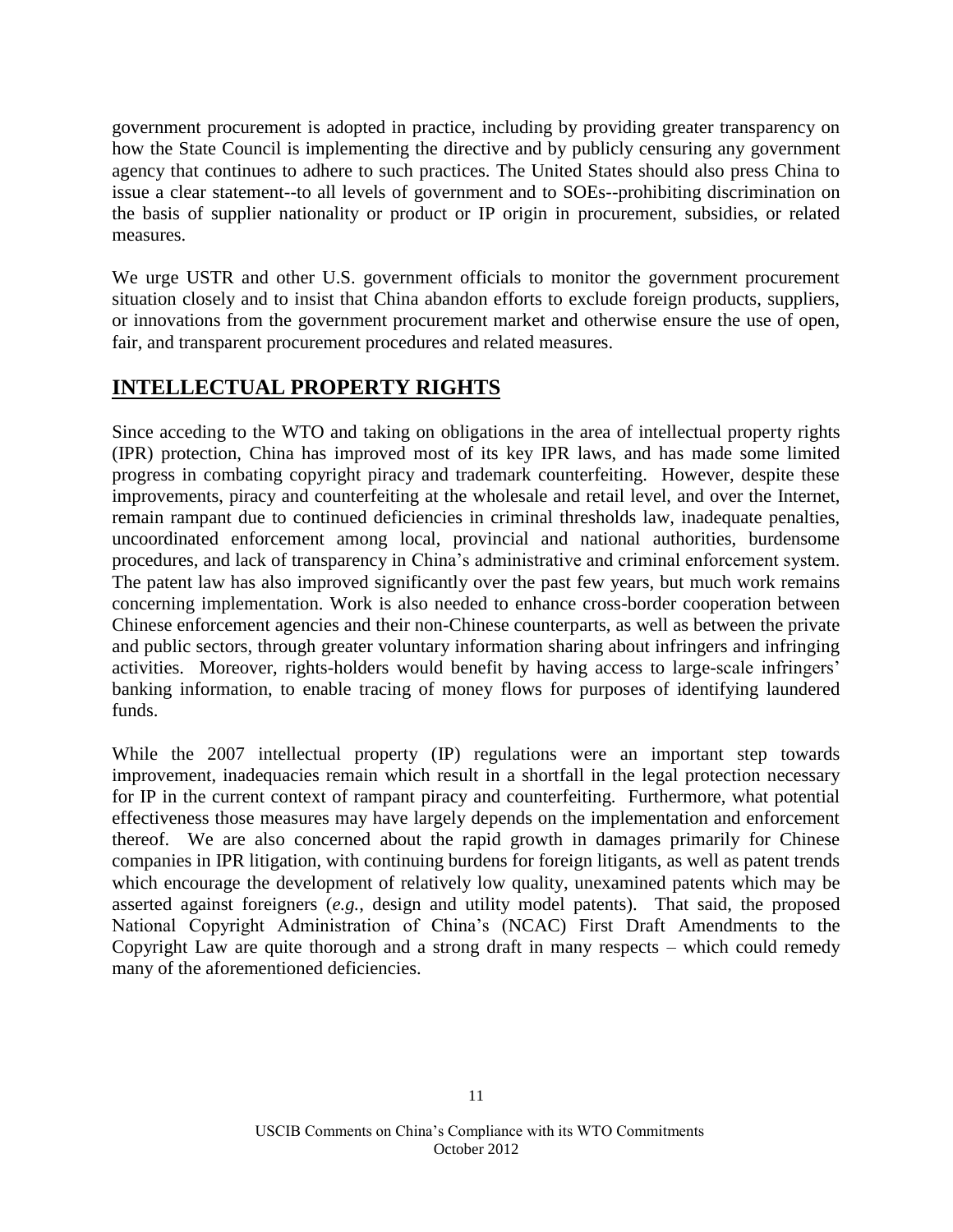### **Copyright Concerns**

Pirated software and optical media products, CD, VCD and DVD, and counterfeit goods continue to be a major problem. The piracy rate for optical media products is well in excess of 90%, and remains nearly 80% for business software (down from 92% in 2003). The copyright law provides inadequate criminal liability for copyright offenses, and high and unrealistic thresholds, which make bringing a criminal copyright case virtually impossible. A key goal for bringing China more fully into line with its WTO obligations is to ensure that criminal remedies for significant-scale copyright infringement are available even absent proof of a "profit motive." Also, enterprise end-user piracy should be clarified as a criminal offense to allow for prosecutions against software piracy on a commercial scale, with adequate penalties to deter further infringement.

On April 5, 2007, the Chinese government issued revised Judicial Interpretations (JI) but these revised interpretations continue to fail to criminalize all copyright piracy conducted on a commercial scale. Enforcement in line with international standards is sorely lacking. We urge the U.S. to continue to press the Chinese government to establish reasonable and appropriate thresholds for commercial scale piracy consistent with trade-related aspects of intellectual property rights (TRIPs) standards, in particular to address the digital piracy problems.

Piracy of business software, in particular by enterprises and government agencies, remains a major problem as well. According to a leading research firm, China's PC software piracy rate in 2011 was 77%, representing stolen software with a commercial value of nearly \$9 billion. China has made numerous commitments and launched multiple campaigns over the past several years to require all government agencies, SOEs, and other enterprises to use only legal software. So far, however, these have resulted in only incremental progress. Moreover, there are reports that China has encouraged government agencies and SOEs, when they legalize their software, to discriminate in favor of domestic suppliers and against U.S. and other foreign suppliers. The United States should continue to press China to make concrete progress in eliminating software theft in China and should insist upon clear metrics for measuring progress. We discuss these issues further in the section on "Software," below.

In newspaper and magazine and journal publishing, copyright and trademark protection remains lax. Copyrighted content for domestic sale and distribution is still regularly pilfered from competing U.S. and foreign sources with impunity, making it both impractical and unprofitable for American publishers and authors to invest in high-quality research and editorial content. Chinese entities are profiting at the expense of U.S. publishers' investment and intellectual property.

There is a great need for better coordination between agencies, as well as better coordination between administrative and criminal measures. There have been some successes in bringing civil actions, but sentences in criminal cases continue to be insignificant and therefore do not act as a deterrent to piracy. China's criminal law has rarely been used to prosecute piracy because of the high thresholds for criminal liability established by the People's Supreme Court in its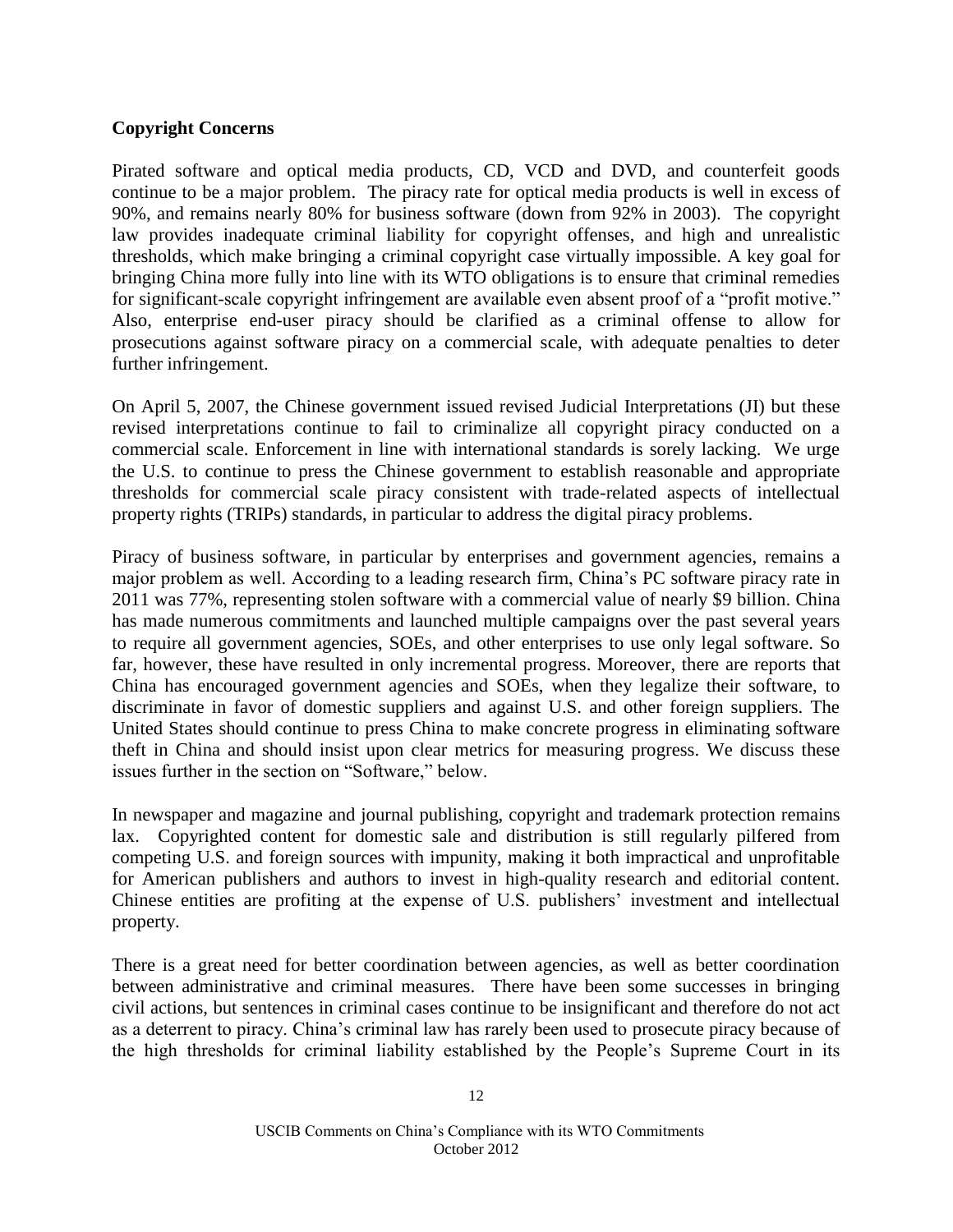interpretations of the criminal copyright provisions. As noted above, the April 5, 2007 amendments to the JI's remain inadequate. Illegal business volume is calculated using the price of the infringing work instead of the price of the genuine product. It is unclear how to prosecute repeat offenders and how the thresholds apply to online piracy. Effective enforcement will not become a reality if there is inadequate attention, investment and training by the Public Security Bureaus (PSB), Prosecutors and Criminal Judges. The PSB needs to treat criminal enforcement of IPR offenses as a top priority. Enforcement remains slow, cumbersome and rarely results in deterrent punishment. Although Chinese authorities have undertaken some administrative enforcement actions against pirates, the government's refusal to share information about the activities of these pirates, to cooperate in the verification of the source of pirated goods, or to publish the ultimate outcomes of these actions makes it very difficult for right holders to assess the deterrent impact of China's enforcement efforts. A lack of information sharing and a sound case-transfer system between administrative agencies and PSBs is also a serious hindrance in bringing more cases into criminal prosecution and conviction with higher penalties.

With respect to software, the Copyright Administration (CA) has administrative authority to do surprise audits of companies suspected of using illegal software, but CA offices are reluctant to exercise their authority and are plagued by inadequate manpower, training and resources. Moreover, when they do take action, most of the CA offices have been unwilling to issue a formal punishment with deterrent penalties. Also, because the Copyright Law limits administrative penalties to copyright violations that harm the public interest, administrative authorities often refuse to act against corporate end-user piracy on the ground that such piracy fails to meet this public harm requirement. Although the Administration of Industry Commerce has greater resources than the CA, it lacks clear legal authority to investigate copyright crimes and thus has refused to take actions against piracy by end-users and PC manufacturers.

In the case of civil enforcement, courts often are reluctant to issue decisions in corporate end user infringement cases, instead urging the parties to settle. Despite some recent successes by U.S. rights holders in civil infringement cases, civil enforcement remains unpredictable due to the reluctance by many courts (especially those outside of large metropolitan areas) to grant civil *ex parte* search orders for securing evidence of piracy. To date, there have been relative few instances of such *ex parte* search orders being granted against a corporate end user.

China adopted regulations to its Copyright Law in order to implement the World Intellectual Property Organization (WIPO) Internet Treaties effective on July 1, 2006. The regulations are a step in the right direction but fail to implement the Treaties according to international standards in several important areas, including but not limited to, failing to include all exclusive rights granted to rights holders by the Treaties. For example, it does not cover all reproductions, and the technological protection measure (TPM) provisions only protect against circumvention in relation to the right of making available.

Both the civil Copyright Law and IPR provisions of the Criminal Code need to be revised to reflect the development of new technologies and international standards/practice of enforcement,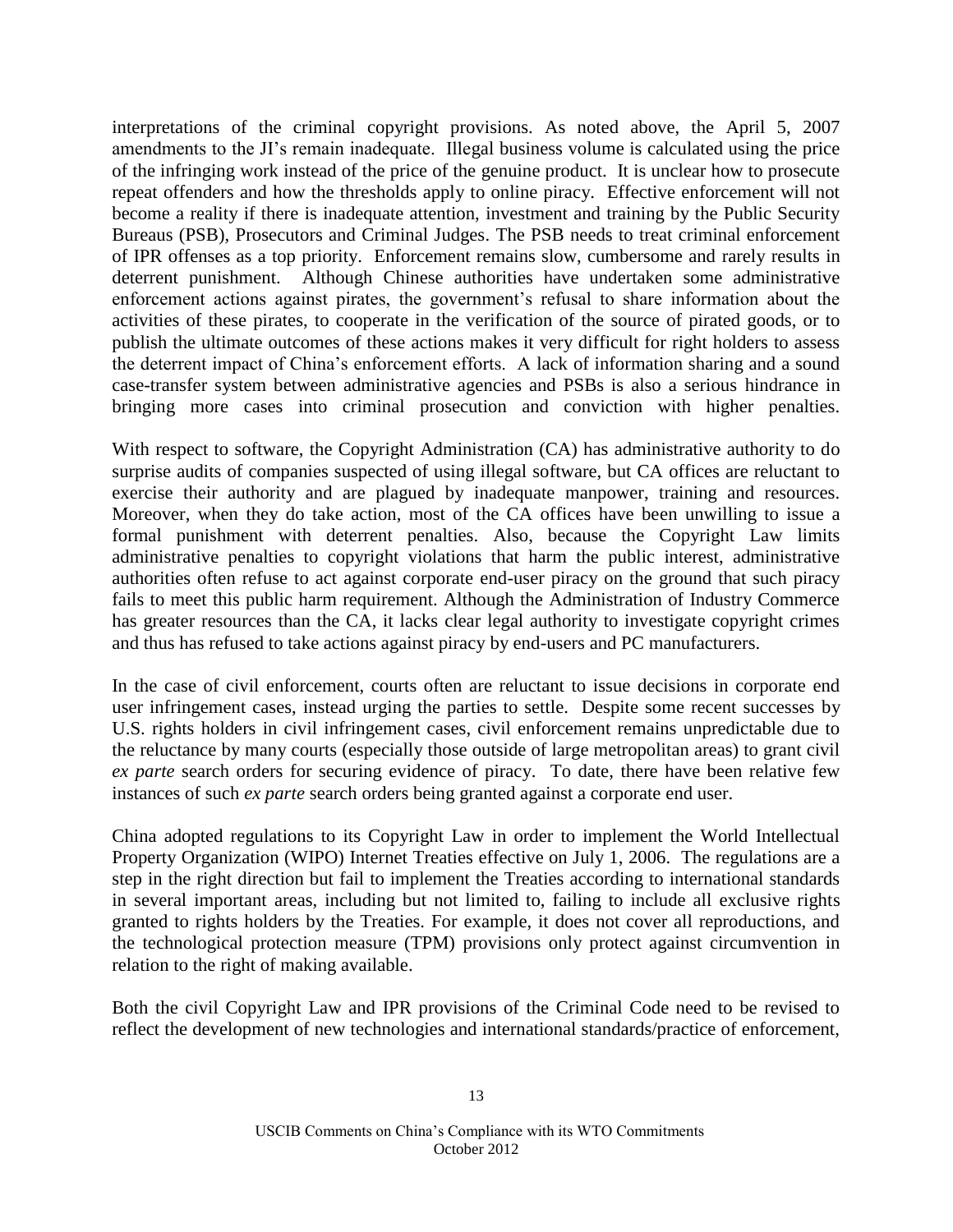especially with respect to digital piracy. In this regard, we would like to highlight the growing importance of piracy on Chinese User Generated Content and P2P streaming sites.

There should be increased criminal actions and sanctions against online infringers (including, but not limited to those who repeatedly infringe) and additional measures against ISPs and online platforms that knowingly host infringing content or induce their users to post or disseminate infringing content. Moreover, during the ongoing drafting of the new judicial interpretation by the Supreme People's Court (SPC), measures should be taken to ensure that those who facilitate online infringement will be equally liable for such infringement. Further, the JI should clarify that online platforms have a duty to act where they have actual or deemed knowledge of the existence of pirated content on their platform. Platforms which willfully blind themselves to the existence of pirated content should be deemed to have knowledge thereof.

Specific areas where the Copyright Law should be revised include (but are not limited to):

(1) The law attaches minimal protection to unapproved works because of censorship, which was recently held incompatible with TRIPS by a WTO panel; (2) the "right of communication through information network" is limited to interactive on-line transmissions, which is narrower than the "right of communication" set out in the WIPO Copyright Treaties; (3) the law should provide for clear protection against unauthorized on-line retransmission of live TV broadcasts and especially sports programming; (4) the law should reflect a clear policy to encourage and/or mandate streaming video sites to implement more sophisticated and effective anti-piracy solutions including tools to deter infringing postings and automatic takedowns; (5) the law should prohibit camcording of motion pictures by redefining the "personal use" exemption; (6) the law should increase penalties against violations by providing higher maximum statutory damages, setting forth a minimum threshold for statutory damages, and providing for punitive damages against willful infringers and (7) the term of protection accorded to copyrighted works ought to be extended in accordance with the growing international standard.

The IPR provisions in the Criminal Code have not been revised since 1997, even after China joined the WTO in 2001, even though other key IPR laws, including the Patent Law, Trademark Law, and Copyright Law, have been amended since 2001 to bring them into compliance with China's TRIPs commitments. We believe the IPR provisions in the Criminal Code should be revised to be fully compliant with TRIPs—most importantly, to provide criminal penalties "that are sufficient to provide a deterrent" (TRIPs, art. 61) against piracy and counterfeiting. With regard to the Code's application to online infringements, it is difficult if not impossible to obtain evidence needed to establish a certain threshold of violation. In a different example, Chinese courts currently interpret the "for profit" requirement that exists under Article 217 of the Criminal Code in a manner that is significantly narrower than the "on a commercial scale" requirement of Article 61 of TRIPs. As a result, it is effectively impossible to obtain criminal remedies against corporate end user software piracy (despite the clear commercial impact and purpose of such piracy), hard disk loading software piracy, and online software piracy. Such loopholes should be fixed either by amending the IPR provisions in the Criminal Code or by clarifying its scope in a new judicial interpretation. Otherwise, China will continue to violate its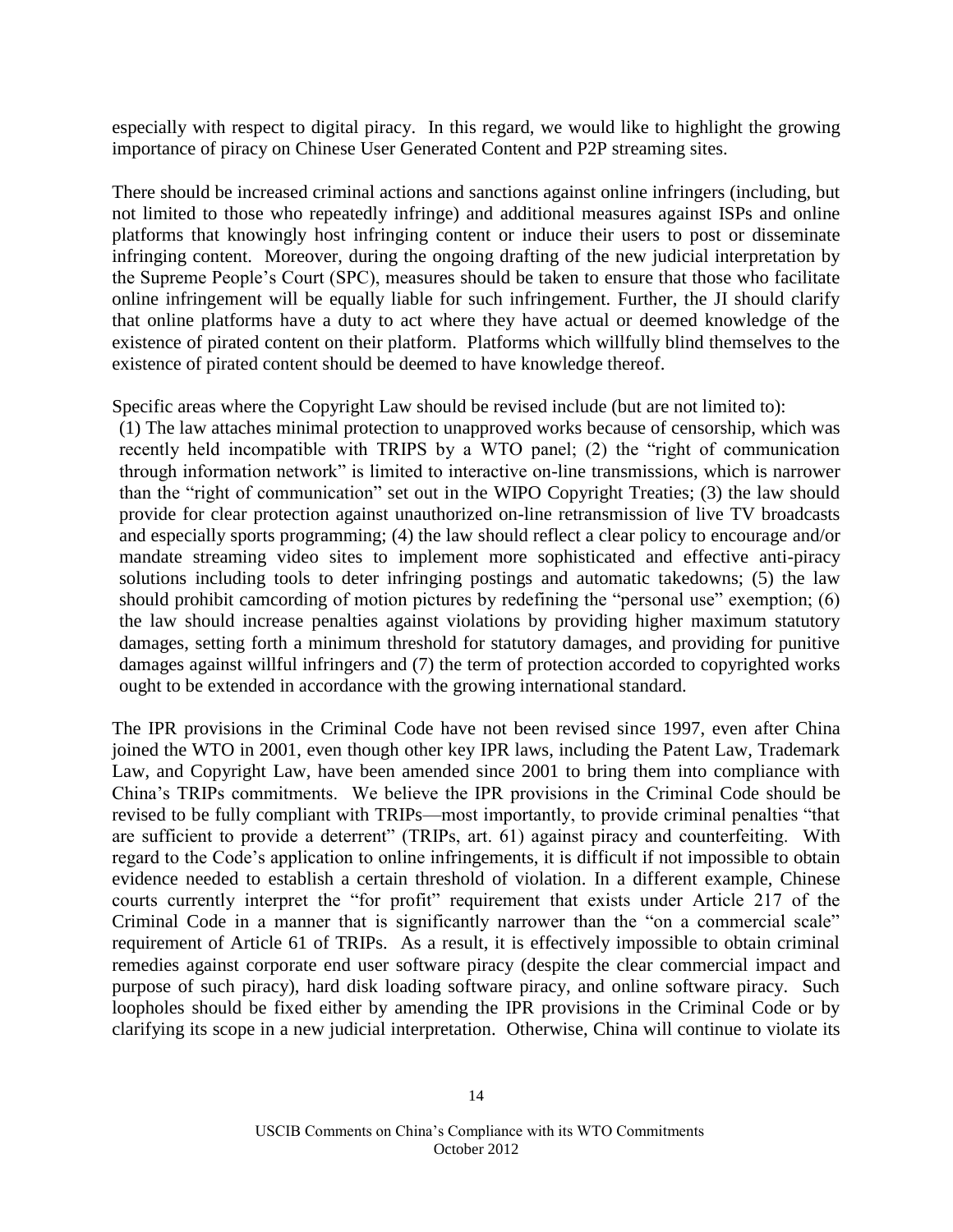obligations under Article 61 of TRIPS to provide criminal remedies "sufficient to provide a deterrent" to these forms of commercial-scale piracy.

#### **Trademark and Counterfeiting Concerns**

For branded products, trademark protection is crucial to maintaining high-quality goods and services in order to build and strengthen customer loyalty. Counterfeiting damages the reputation of companies; compromises the safety and quality of products (which affects Chinese as well as foreign consumers); results in the loss of tax revenue to the government; and harms China's reputation among foreign companies as a desirable place to do business.Moreover, in certain areas, such as pharmaceuticals, counterfeiting most critically poses a threat to public health.

Another challenge faced by major U.S. brand holders is the approval and status of certain trademarks in China. For example, China only very rarely grants "well known" or "famous mark" status under Article 6bis of the *Paris Convention to non-Chinese trademarks/brands*. This article provides that contracting countries agree to refuse or invalidate a trademark that creates confusion with a mark considered by the competent authority of the country of registration to be well known as a mark of a national of another contracting country.) When China refuses to grant "well known" or "famous mark" status to internationally renowned trademarks originating outside China, it deprives foreign trademark owners of the ability to fully protect and enforce their trademarks against infringement and piracy in China.

A third challenge faced by major U.S. brand holders is that it can take five or six years to cancel trademarks that are registered in bad faith either by the violation of a contract by a former licensee or through other assorted schemes and conspiracies adopted by identity pirates. This delay undermines the confidence of potential investors and can even result in the building of an export offensive launched from behind the barrier of delayed enforcement. While some embassies have successfully requested the Trademark Review and Adjudication Board (TRAB) to exercise their discretion to expedite internationally important cancellation cases, there is no formal mechanism for such requests. China should be responsive to such embassy requests in the short term, and in the long term should consider additional procedures and staffing to expedite important international trademark cancellation cases.

While USCIB welcomed the issuance in December 2004 of the promised judicial interpretation, the interpretation does not resolve all, and in some cases even introduces new, areas of concern, including: lack of clarity regarding valuation of seized goods and liability of accomplices; failure to define adequately key concepts; removal of provisions allowing for criminal prosecution based on repeated administrative offenses; use of numerical thresholds for criminal liability; and differing thresholds for liability of individuals and enterprises.

While recent implementing rules on bond requirements mark an improvement in transparency regarding bond amounts, IP owners may be required to file for an IP seizure in order for the published calculation methods to apply. In the context of storage costs, recent implementing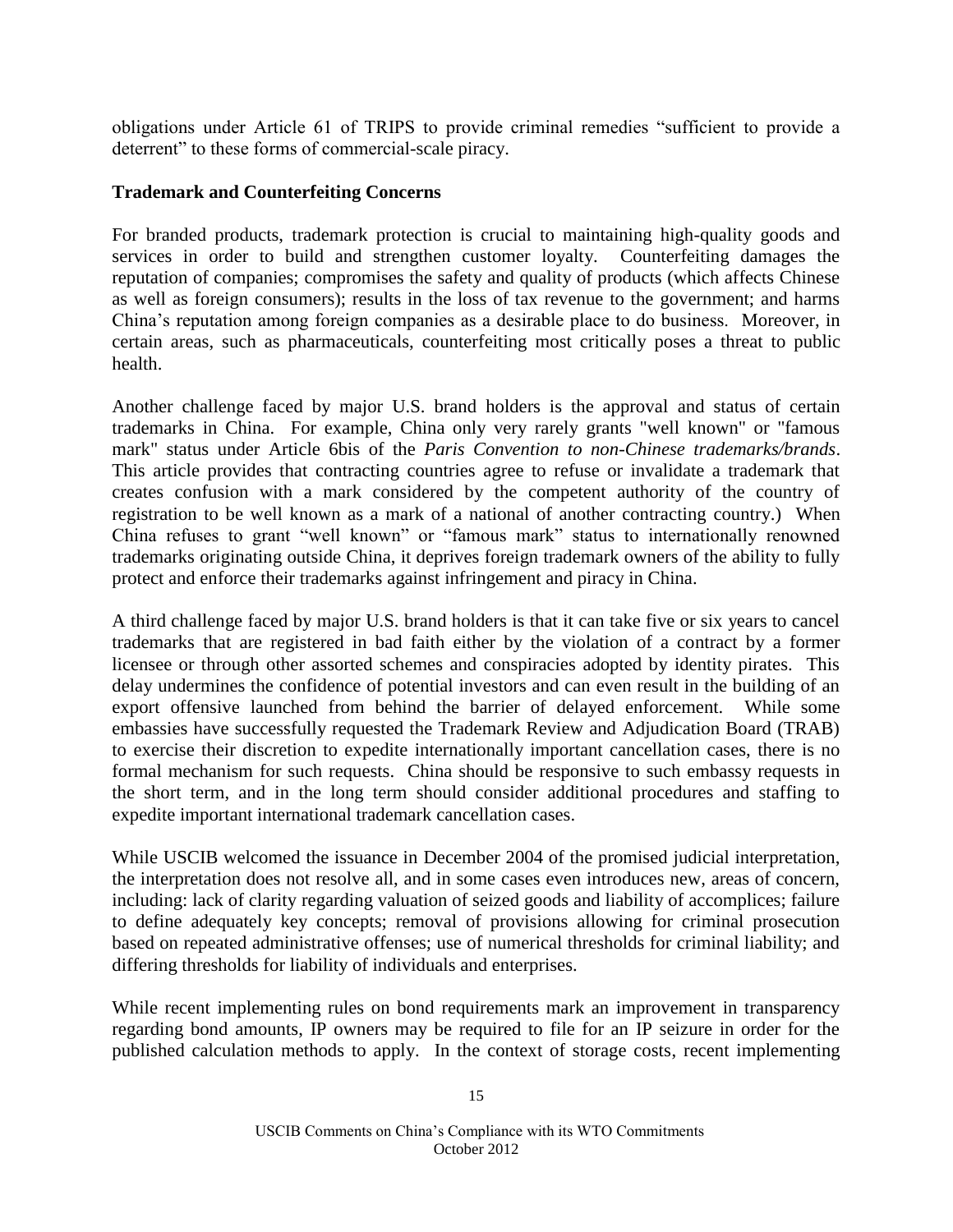rules still provide for U.S. corporations to be assessed fees for the storage and disposal of seized goods.

### **.cn Country Code Top-Level Domain Name ("ccTLD")**

China fails to provide adequate protection for .cn ccTLD disputes due to the limited time period offered to trademark owners to object to .cn infringements. If a domain name has been registered for more than two years, a China Internet Network Information Center ("CNNIC") dispute resolution service provider will not accept a CNNIC Domain Name Dispute Resolution Policy ("CNDRP") complaint. The only option available to trademark owners who identify such infringements outside of this limited time period is to file a lawsuit in court. We wish to see this time period removed so that trademark owners may file a CNDRP complaint at any time. Anything less is a violation of the provisions of GATT-TRIPS, Article 41(2), which prohibits "unreasonable time-limits" that would prevent the fair and equitable enforcement of intellectual property rights.

### **Fraudulent Domain Name and Internet Brand/Keyword Application Notices and Non-Solicited Marketing**

China fails to address Chinese domain name registrars and fraudsters, who, through email scams and marketing ploys, attempt to solicit trademark owners to purchase domain names and Internet brands/keywords by sending false notices regarding individuals who purportedly are seeking to register the trademark owner's trademarks as domain names and Internet brands/keywords. The registrars then solicit the trademark owners to register such domain names and Internet brands/keywords at exorbitant registration rates. These solicitations attempt to create a false sense of urgency and a need for trademark owners to react because they often set a specific deadline for response.

By way of illustration, one large company had documented the receipt of twenty-six separate email scams. In each case, the domain name(s) and Internet brand(s)/keyword(s) touted for purchase by a particular deadline were either available for registration or, were already owned by the same company who was being solicited. In fact, all the solicited domain names and Internet brands/keywords were never registered and continue to remain available today, thus further confirming the fraudulent nature of these solicitations.

These scams are widely directed to many large and small U.S. companies and continue to cause considerable confusion and disruption to business operations. Many companies have informed each Chinese registrar/fraudster that they have no interest in registering any domain names or Internet brands/keywords with them. As stated above, contrary to their fraudulent emails, many companies often already own the domain names and the Internet brands/keywords identified in their emails or have no interest in registering other domain names. Unfortunately, the sending of cease and desist letters does not appear to deter these scammers from continuing to inundate executives and employees of U.S. companies with similar fraudulent emails.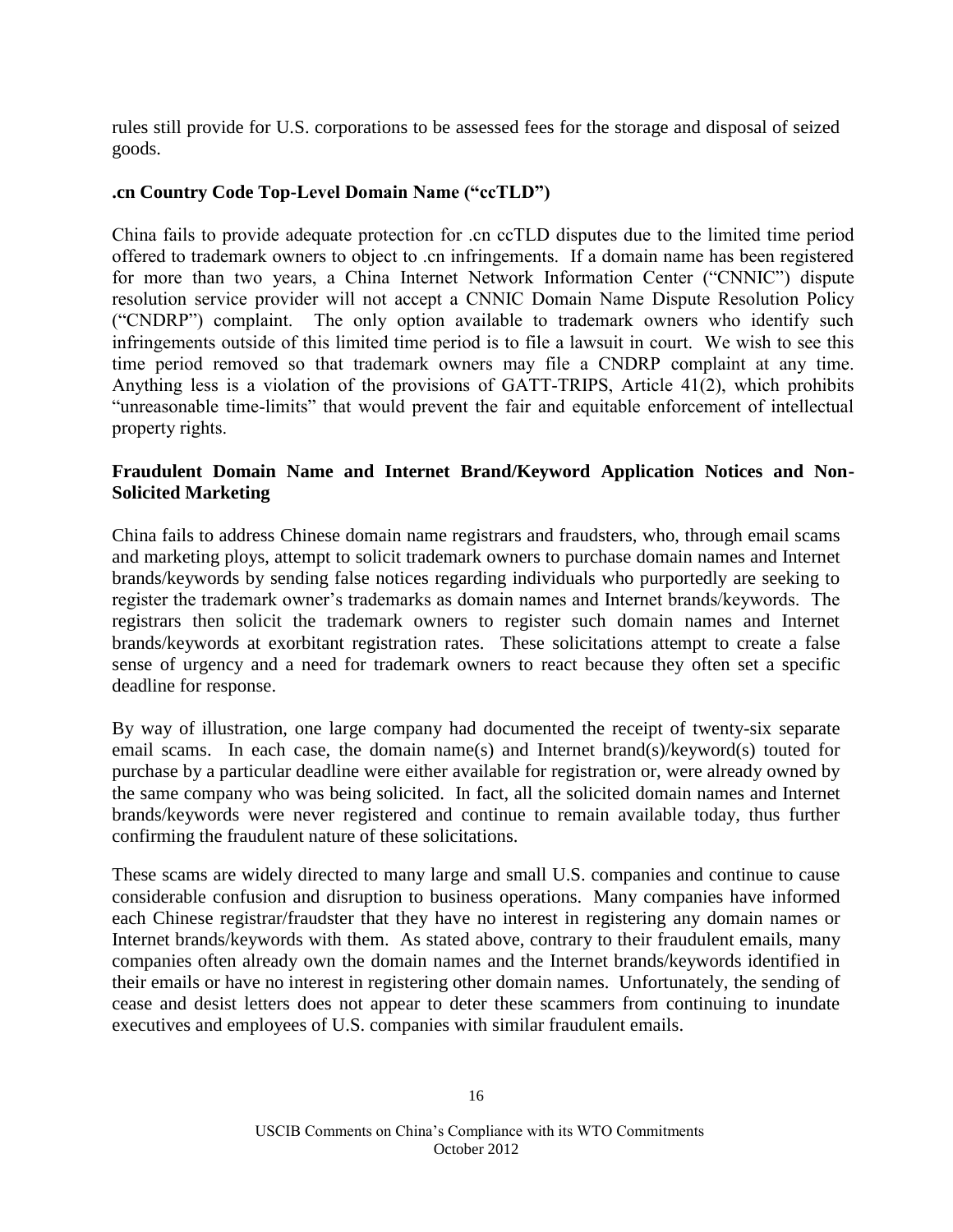A number of complaints regarding this unlawful activity have been submitted to the United States Federal Trade Commission and the Office of the Telecommunications Authority of the Hong Kong Special Administrative Region ("OFTA"). We have yet to see the OFTA, the Hong Kong police or the mainland Chinese police take any action to address this matter. This activity constitutes trafficking in trademarks and unfair competition in violation of Article 10bis of the Paris Convention (1967), and, often times, unlawful use of a trade name contrary to the provision of the Paris Convention (1967) Article 8 or unlawful use of a famous mark contrary to the provisions of Paris Convention (1967) Article 6bis. All relevant provisions of the Paris Convention (1967) have been adopted by reference into the GATT-TRIPS agreement by operation of GATT-TRIPS Article 2(1).

### **Seized Storage Costs**

U.S. corporations have been unexpectedly assessed fees for the storage of seized counterfeit goods. As with the bond amounts, there are no clear guidelines on the circumstances under which such fees will be assessed, no prior arrangement for such assessments, and no indication of when payment of such fees will be required. The imposition of uncertain storage fees without prior notice or advance agreement undermines the ability of U.S. business to address the Chinese domestic market effectively. Uniform requirements in a clear, published form, are essential.

### **Patent Concerns**

Although China has put into place a legal and regulatory framework that is substantially in compliance with TRIPS, implementation of those regulations is inadequate. Local public officials evince a stronger interest in protecting their local economy than in policing IPRs and have been known to act uncooperatively in patent infringement suits. Moreover, attempts to enforce patent rights through patent administrative departments are largely ineffective because the administrative agencies only have the power to stop infringements in their local territories and because they act slowly, cannot collect damages and suffer from a lack of transparency. Enforcement actions through the court system are sometimes more effective in certain jurisdictions, but capacity and effectiveness of the courts varies by province and damages are not calculated in such a way as to compensate for all the actual expenses of a rights-holder in stopping infringing acts. Procedures for evidence exchange where trade secrets are alleged are not fully defined, and courts have referred matters to appraisal panels without input from parties involved, despite the clear TRIPS mandate that parties are entitled to see any evidence used to determine their rights. A 2003 Chinese Supreme Court case overturning a high court decision related to an appraisal conclusion based on evidence withheld from the opposing party and holding that parties must have an opportunity to review and challenge relevant underlying evidence, however, may herald improvements in this regard.

Further, while patent infringement is decided through the judicial process, patent validity is decided at the Patent Reexamination Board (PRB) of the State Intellectual Property Office (SIPO). While many countries separate the infringement and validity determinations in a similar way, the PRB has accepted challenges to validity based on arguments already decided during the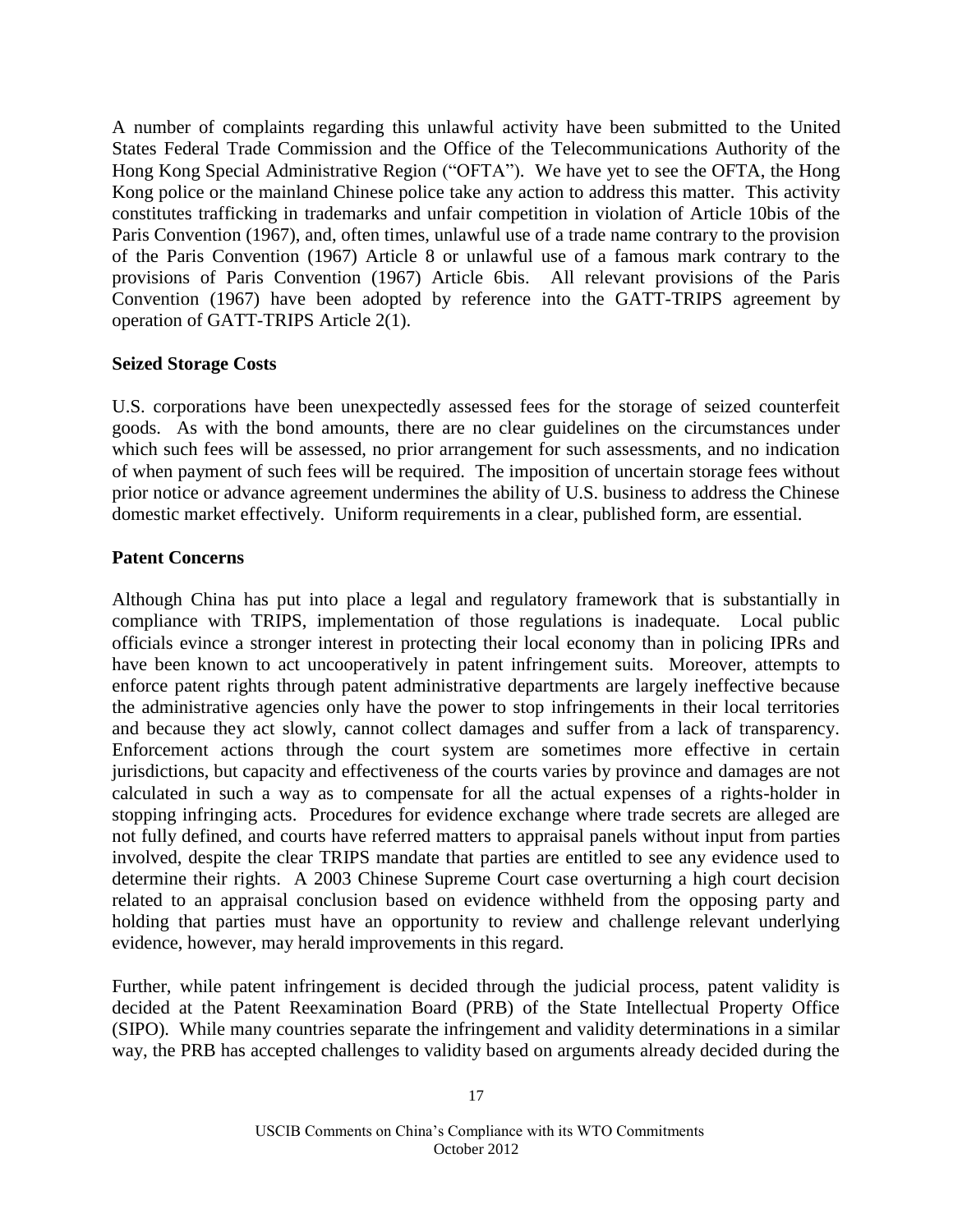original patent examination process, and has permitted multiple, simultaneous challenges by the same party, making enforcement and defense of valid patent rights difficult.

One significant concern is the PRB's application of raised patentability standards ("sufficiency" standard) with respect to pharmaceutical and biotech patent applications. While the Chinese Patent Law and Implementing Regulations appear on their face to be in alignment with international patentability and TRIPS standards, in practice, both SIPO and PRB follows the "Patent Examination Guideline" which sets out a 'convincing' standard clearly higher than the TRIPS standards provided in Article 29.1. When the PRB's decision is appealed to the Courts, the Courts in practice always follow the "Patent Examination Guideline" standard or extrapolate further. This results in the requirement of additional data that is often not required in other major jurisdictions. The data is moreover required at the time of filing, giving the applicant no opportunity to supplement with data they were not aware would actually be required. The sufficiency standard is becoming the most common tool by which the PRB rejects pharma and biotech applications, or narrows them to such limited scope so as to be worthless. The PRB will also use the sufficiency standard once again after patent grant as a means by which to invalidate the patent.

The use of the patent system to thwart originator-proprietary companies is also troubling. For example, some companies have faced the situation where a local manufacturer has obtained patents on a foreign company's commercial products in addition to knocking off the product. This has caused the originator-proprietary company to expend time and money to invalidate the pirate's patents. A great deal of effort is required by the administrative agency to prove beyond reasonable scope the invalidity of the patent.

USCIB members likewise have concerns that amendments to the Patent Law, which became effective in 2009, impose additional burdens on foreign inventors and create barriers to trade. For instance, the amendments to articles 48 through 57 of the Law, while apparently intended to bring China's compulsory license rules for patents more closely in line with China's TRIPS commitments, in fact expand the scope of compulsory licensing in several ways that are inconsistent with TRIPS. The amendment to Article 20 will require foreign parties intending to file patents abroad to obtain first a foreign filing license from the Chinese patent office. This requirement may not only be in conflict with requirements of other countries, thereby resulting in complex, unsolvable legal conflicts for inventions with multiple inventors from different countries, it is also administratively challenging for multinational firms and therefore would deter foreign R&D investment. For example, since there is no mechanism for a retroactive foreign filing license, the requirement can potentially invalidate a patent in which Chinese inventorship is only discovered afterwards. Moreover, the term 'made in China' is vague and ambiguous, such that it is not clear as to what inventive activities fall within the scope of Article 20 and would require such a license. Many companies must go through considerable expense and uncertainty in order to ensure compliance.

Further, the amendments to Article 5 of the Law (together with Rule 65 of the Implementing Regulations) provides for invalidation of patent rights if the completion of the invention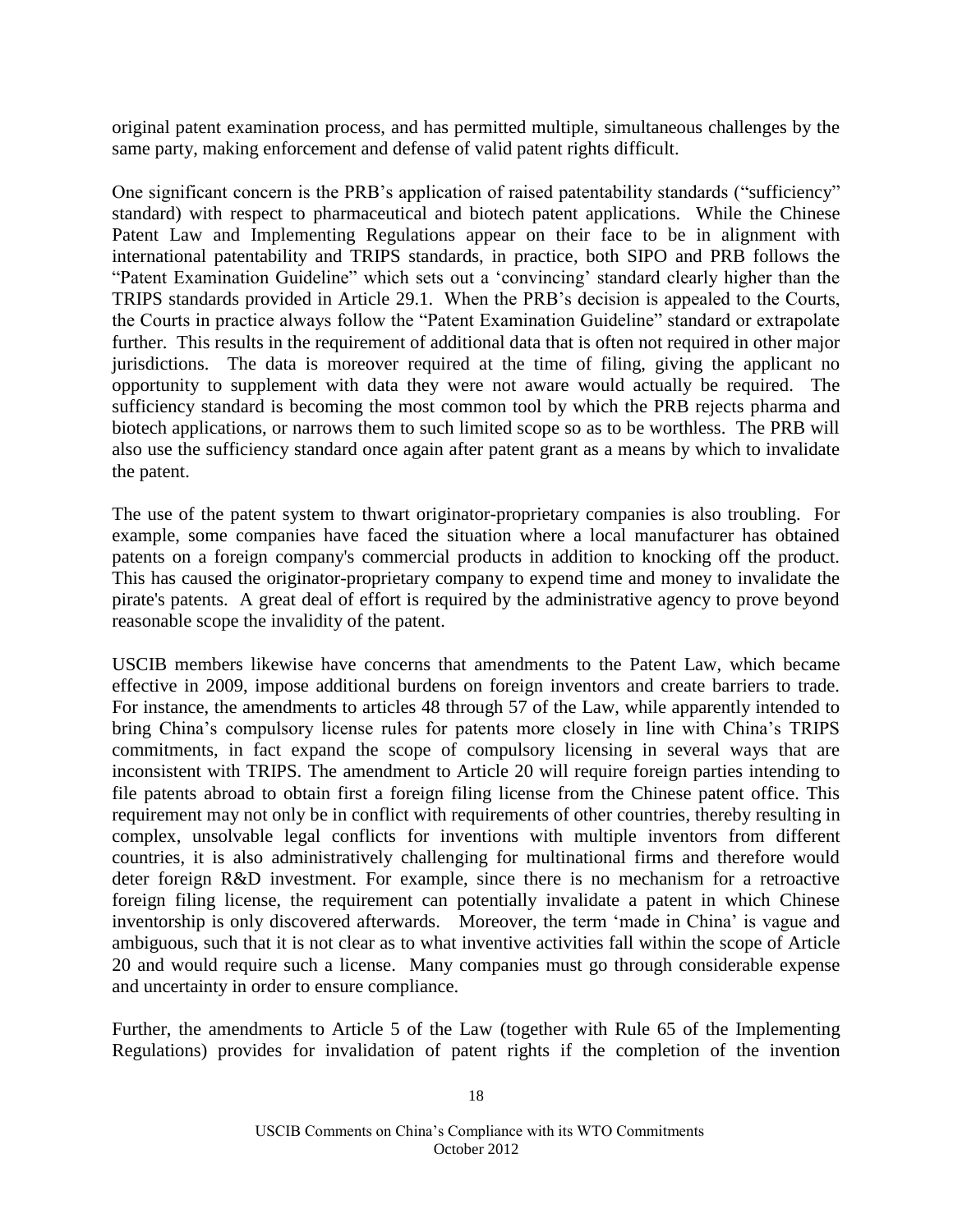depended on the acquisition and exploitation of genetic resources that is contrary to the "relevant laws and regulations of the state." Applicants are provided little guidance as to what the relevant laws and regulations are, and many laws and regulations, such as the 1998 Interim Measures on Human Genetic Resources themselves contain provisions that can be unclear. Article 26 of the Law requires patent applicants to indicate the source and origin of genetic resources if the completion of the claimed invention depended on genetic resources. The failure to identify the geographical source and origin of a biological material used in the invention can be a basis for rejecting a patent application. The potential for invalidation by unintended or accidental improper acquisition, together with these special disclosure requirements impose unreasonable burdens on patent applicants and subject valuable patent rights to great uncertainty. Moreover, these amendments raise serious issues of consistency with China's obligations under the TRIPS Agreement, as well as under the Convention on Biological Diversity. Under Article 27.3b TRIPS WTO members are required to provide for protection of plant varieties under patents or sui generis system or a combination of both. China is excluding from patentability any claims on plants. On the other hand China does not provide for protection under the Plant variety Protection law for all plant species but only for a limited list which lacks many varieties especially in the ornamental and vegetable sector. In consequence there is a protection gap, which is non-compliant with TRIPS.

In addition, the amendment of Article 63 of the Patent Law now codifies parallel importation by stating that it is not an act of infringement when "anyone uses, offers, to sell, sells or *imports* a patent product or a product directly obtained from a patented process…" The language does not distinguish between restricted sales and unrestricted sales. Members of USCIB are concerned that the adoption of parallel importation has the potential to introduce unmanageable safety risk, as well as create great distortions in the marketplace.

As for design patents, some infringers obtain a design patent registration based on a copied product designed by utilizing the non-substantive examination system in China, and insist the legality of their infringing conduct based on the invalid design patent right, notwithstanding the existing procedures available to invalidate such design patents.

In the area of pharmaceuticals that is subject to time-consuming and demanding regulatory requirements, there needs to exist an effective linkage between the regulatory agency and the enforcement of patents to protect the significant investment of innovator pharmaceutical companies to losses from approval of patent infringing generic drug products. Effective patent linkage provides transparency to the drug approval process, for example by offering information about generic drug regulatory applications and approvals. Some of these requirements are part of SFDAs own regulations (*e.g.*, Ch. II, Art. 18) but are not actually practiced.

China also instituted a Bolar exemption, which effectively reduces the patent term by enabling infringement by generic manufacturers without providing patent term restoration to innovators for their delay in obtaining patents and regulatory approval.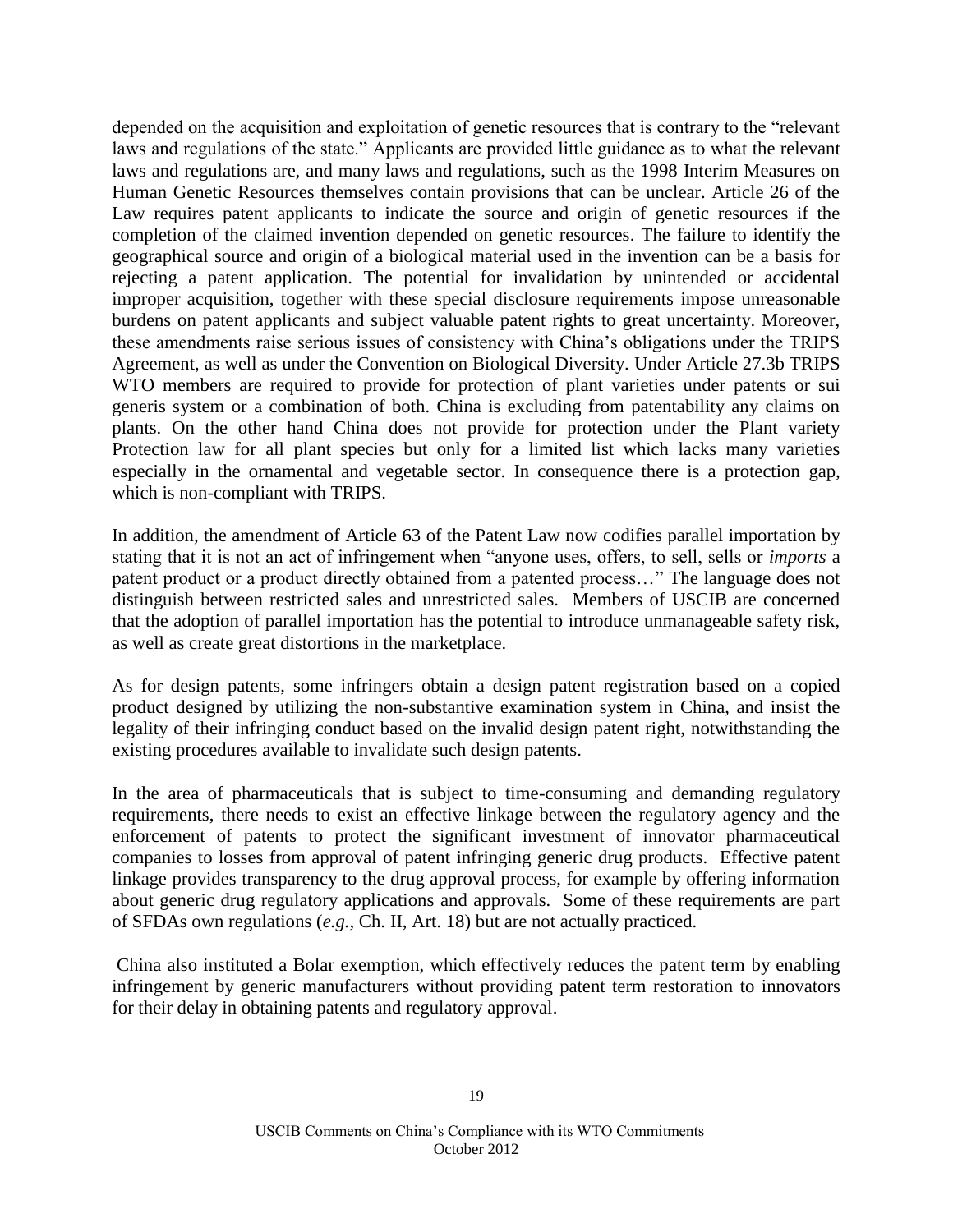Moreover, the judicial enforcement system lacks transparency. All courts should follow the same rules and guidelines, and decisions should be published so that companies can learn how the rules and guidelines are implemented.

In addition to enforcement concerns, foreign companies face impediments to technology research and licensing. A number of overlapping statutes governs technological contracts in China: the *Contract Law* and the Supreme People Court's 2005 *Interpretation of Contract Law;* the *Rules Promoting the Transformation of Scientific and Technological Achievements*, and the *Regulations on Technology Import and Export Regulations* each govern an aspect of technology contracts but cumulatively create uncertainty and impose obstacles for foreign companies conducting research activities with Chinese companies. In particular, the *Regulations on Technology Import and Export Regulation* of January 1, 2002 defines the procedures for technology licensing contracts between a Chinese company and a foreign company. There have been many criticisms, however, that these regulations impose unfair burdens on foreign licensors, requiring them to make excessive warranties.

Finally, USCIB members are tracking the development of China's *Antimonopoly Law* (AML), which came into force in August 2008. USCIB welcomed the opportunity to meet with visiting delegations from China over the last several years during the drafting of the legislation, including representatives from the National People's Congress (NPC), Ministry of Commerce (MOFCOM), and the State Intellectual Property Office (SIPO).

As the implementation process moves forward, USCIB members urge for fair, transparent, consistent, and coherent enforcement of the AML implementing regulations. We appreciate China's willingness to issue draft-implementing guidelines respecting several AML provisions and urge China to make available for review and comment all future implementing guidelines. We will continue to monitor several provisions in the AML that could be of concern depending on implementation, including on abuse of dominance, mergers and acquisitions, application of the AML to administrative entities, state-owned enterprises (SOEs) and trade associations, and "abuse" of intellectual property rights. For instance, the AML provides that the law is not applicable to conduct taken to protect a company's intellectual property rights, but that the law is applicable to "abusing" IP -- a term that is not defined -- raising concerns that actions such as refusal to license proprietary technology to a competitor might be considered "abuses" subject to the law. It is our hope that we might work with Chinese policymakers to clarify remaining ambiguities in the legislation and to ensure that the AML fosters a level of predictability consistent with international norms and China's WTO and other international commitments. As noted, USCIB members also have concerns regarding provisions on the application of the AML to administrative monopolies (we believe the AML *should* apply to such monopolies), and that could be interpreted to exempt certain SOEs from AML enforcement. Given the tremendous power and influence that SOEs have in many sectors of the Chinese economy, such a broad exemption could create a huge loophole in China's competition regime and allow SOEs to engage in monopolistic, anticompetitive behavior with impunity.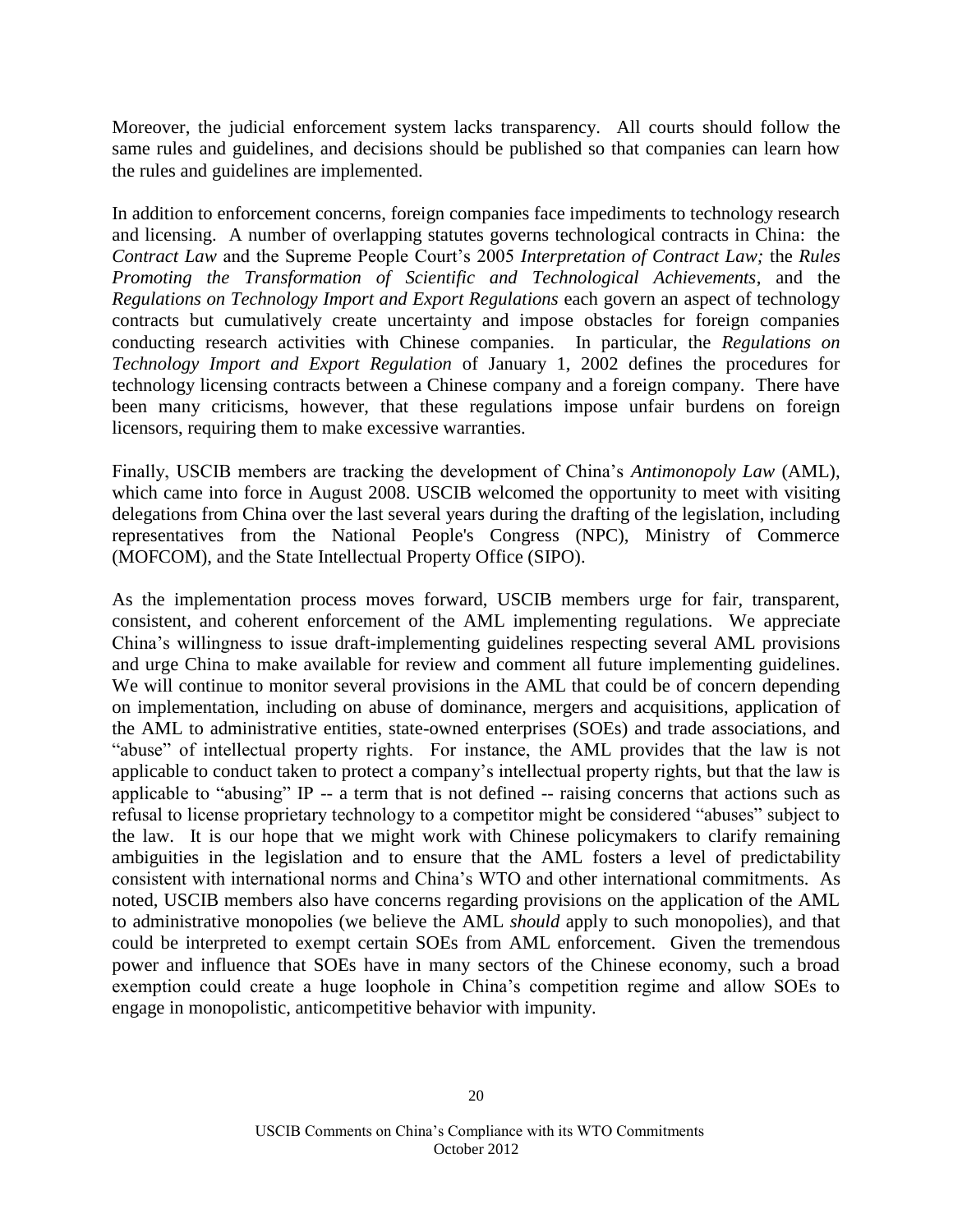We urge USTR and other U.S. officials to keep abreast of the implementation of the AML, and work with the Chinese government to ensure compliance with China's WTO commitments and convergence with international competition principles and address stakeholder concerns raised in public comments.

### **Trade Secrets and Protection of Confidential Test Data**

Enforcement of trade secrets is very difficult because the evidentiary burden is very high, ability for discovery is minimal, damages are so low as to lack deterrent value, and local protectionism can be a serious obstacle. Foreign companies are often reluctant to transfer key trade secrets into China because of the serious threat of misappropriation by competitors and employees and the near impossibility of enforcement. The legal infrastructure for the enforcement of trade secrets (including breaches of contracts relating to confidentiality provisions) needs to be significantly strengthened. This would include requiring that Chinese government agencies and affiliated institutions establish protocols for protection of trade secrets and confidential test data submitted to them and that these protocols are recorded in writing and made publicly available.

# **MARKET ACCESS**

Market access restrictions inhibit the ability of USCIB members to build legitimate markets in China and satisfy consumer demand. In many sectors, as demonstrated in the second part of this submission, USCIB members call for Chinese markets to be open to any firm able to meet objective criteria. Market access should not be hindered through licensing systems subject to arbitrary government decisions. Recent efforts and initiatives to reduce or make more challenging existing market access for foreign companies are particularly alarming.

# **NATIONAL TREATMENT AND NON-DISCRIMINATION**

In accepting the obligations inherent in WTO membership, China essentially agreed to treat imported goods no less favorably than goods produced in country. As part of this agreement, China agreed to repeal all rules and regulations that were inconsistent with this "most favored nation" obligation. Implicit in this is that China would not adopt requirements that effectively treated import goods less favorably. USCIB members call on China to abide by these commitments of national treatment and non-discrimination. Moreover, where China has allowed foreign business participation in a market currently, China should not reform legislation in a manner that prohibits future participation in that market by foreign-owned enterprises.

USCIB members hope to see a commitment from China to codify MOFCOM Minister Chen Deming's February 9<sup>th</sup> remark, restated in the February 14, 2012 Joint Fact Sheet on Strengthening U.S.-China Economic Relations issued during the February 2012 visit of Vice President Xi Jinping to the United States that, "technology transfer and technology cooperation shall be decided by businesses independently and will not be used by the Chinese government as a pre-condition for market access." We hope to see implementation of this important commitment along with the 2012 S&ED commitment to hold intensive discussions on the topic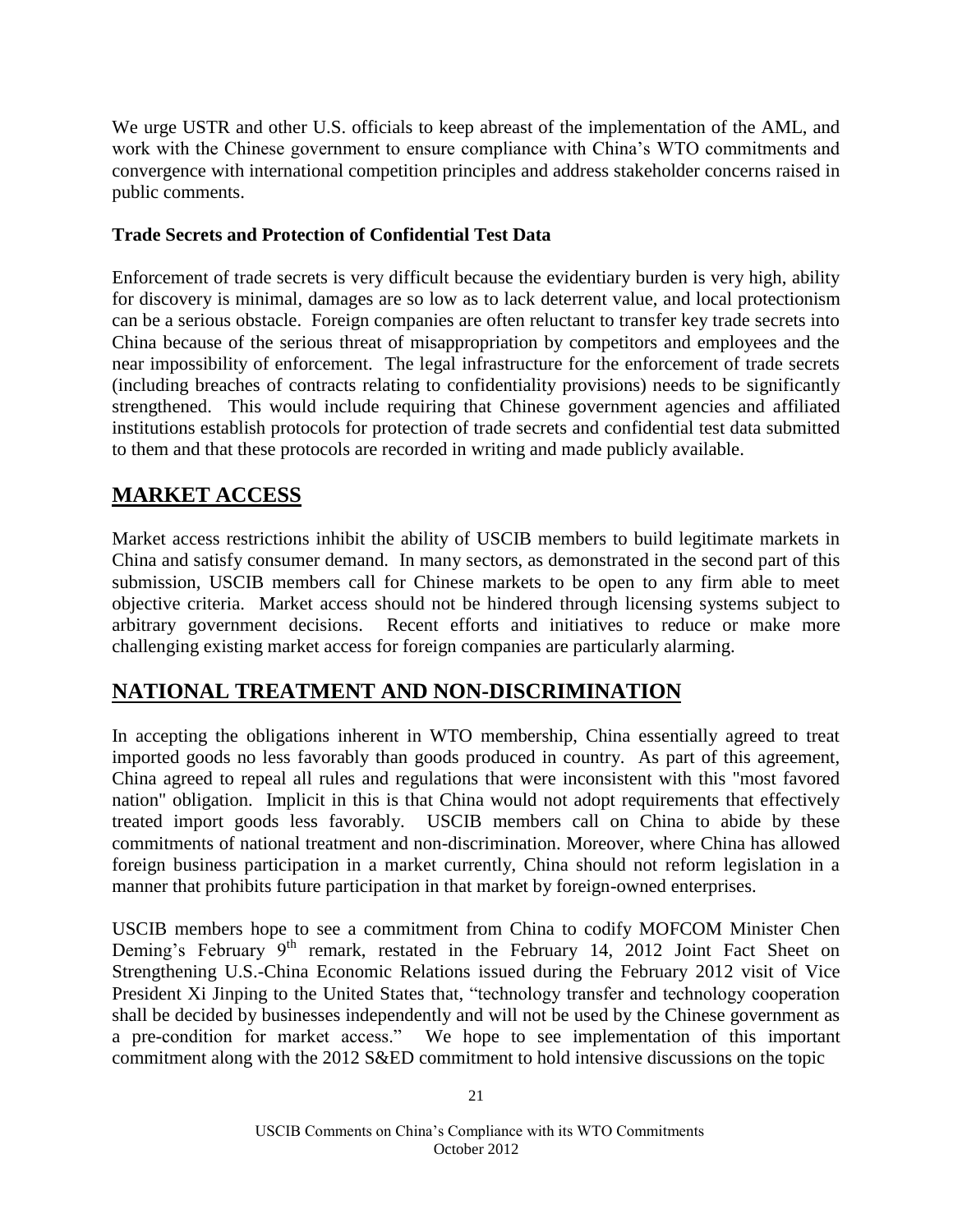# **REGULATORY ENVIRONMENT**

USCIB, as the American affiliate to the Business and Industry Advisory Committee (BIAC) to the OECD, has been providing input on the OECD's Regulatory Review of China. Businesses have called on the OECD to work with the government of China to improve government accountability at all levels of government, increase the transparency and predictability of rules, rigorously enforce laws and contracts, fully respect property rights, develop and implement more cost-effective regulatory frameworks and strongly commit to fighting bribe solicitation and corruption.

### **Fair and Independent Regulators**

Numerous obstacles related to institutions, regulatory frameworks, and regulatory enforcement remain for USCIB members in China. In particular, USCIB members have had issues across sectors with regulators, as witnessed in section two of this submission in the specific sectoral examples. USCIB members call for resolution in this area, and expect fair, transparent and independent regulators in China.

In addition, USCIB members have witnessed a lack of coordination between the central and local authorities. Regional inconsistencies in regulations and enforcement is a concern, and if there is a fair central regulator for each sector as appropriate, both USCIB and Chinese businesses would benefit from knowing what the rules are, how to follow them, and who to ask if they have questions.

### **Transparency and Notice**

There are positive signs that China is improving the transparency of the lawmaking process and related activities that affect USCIB members. For example, the Party's and State Council's General Offices issued *Opinions on Further Promoting the Transparency of Government Affairs* in March 2005. These Opinions require that government organizations at all levels expand the scope of transparency of their decision-making processes. The Opinions specify that government organization transparency efforts should be focused on key project approvals, government procurement, mineral resource development, land use, and the development of permitting requirements/procedures.

Further, the State Council issued the *Circular on Improving Work Toward the Fulfillment of Transparency Obligations in the Protocol on the People's Republic of China's Accession to the WTO* on March 30, 2006. The Circular designates the China Foreign Trade and Cooperation Gazette published by Ministry of Commerce as the official publication for announcement of trade-related laws. Among other things, the Circular requires that all local and central government agencies notify the Ministry of Commerce of promulgated trade-related laws, so that these laws will be published in the China Foreign Trade and Cooperation Gazette, and thereby be notified to the public.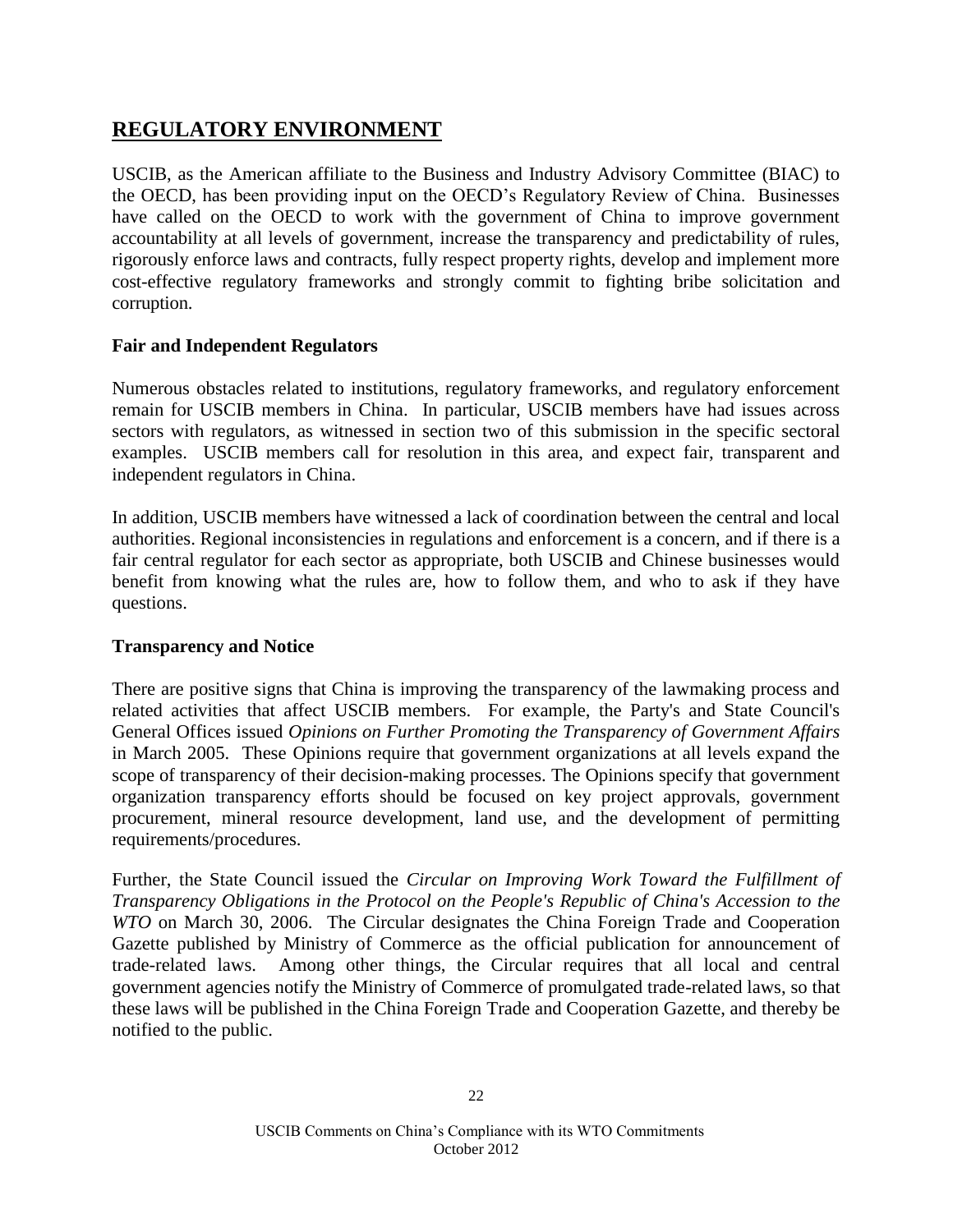The State Council published the Regulations on Publication of Government Information on April 5, 2007. These Regulations aim to enhance government transparency, protect the private information rights, and improve administration in accordance with the law. Further, on April 29, 2008, the General Office of the State Council issued the *Opinions on Several Issues Concerning Implementing the Regulations on Publication of Government Information*. The Opinions clarify a number of issues that arose during implementation of the Regulations on Publication of Government Information.

More recently, the State Council and State Council agencies continue to reinforce transparency with the publication of their lawmaking plans. For instance, see the Circular on Printing and Distributing the Legislative Plan for the Year 2012 (issued by the State Administration of Work Safety February 10, 2012 and effective the same date). Additionally, the State Council released a Circular on Further Strengthening the Management of Government Websites on April 21, 2011 that requires that local governments and government departments, among other things, timely disclose on their websites material decisions relevant to the interests of the people and any interpretation of important policy and responses to any critical social concerns. USCIB members also applaud specific agency actions that further enhance accessibility to critical information, including work safety information. This type of action is reflected in the General Office of the State Administration of Work Safety's Notification Concerning Online Disclosure of Safety Evaluation Reports and Other Information Since September 2011 (issued January 5, 2012 and effective the same date). The Notification points out that all local authorities have taken effective measures to promote on-line disclosure of safety evaluation reports and other information.

Despite these policy and regulatory developments, however, there is still not sufficient transparency with respect to China's implementation of its commitments. It is apparent that there is still significant work that must be done to put the policy and law commitments into practice in China and to ensure consistency in practice among various agencies on transparency and related issues. This lack of transparency is despite the fact that enquiry points have been established as required by the Protocol and Working Party Report. For example, MOFCOM continues to wage battles internally with other ministries as to the interpretations of China's commitments and the necessary implementation requirements. China needs, therefore, to ensure that MOFCOM or another State Council unit is given authority to make a final interpretation of WTO commitments and to ensure implementation consistent with this interpretation among China's myriad law-making entities.

China also agreed to allow for a reasonable period for public comment on most categories of new and revised laws and regulations relating to foreign trade and to regularly publish such measures in one or more of the WTO languages. This commitment strongly reflects the fact that transparency is a crucial element to creating a stable and predictable environment for foreign investment. Yet U.S. firms continue to be blindsided by new measures without notice and prior to any meaningful consultation with those most affected. In certain instances, Chinese agencies and ministries seem to view their obligations to comply in the most nominal of terms, allowing a hasty and poorly publicized comment period to go forward shortly before new rules are announced and go into effect. Chinese agencies may also, for instance, provide notice of and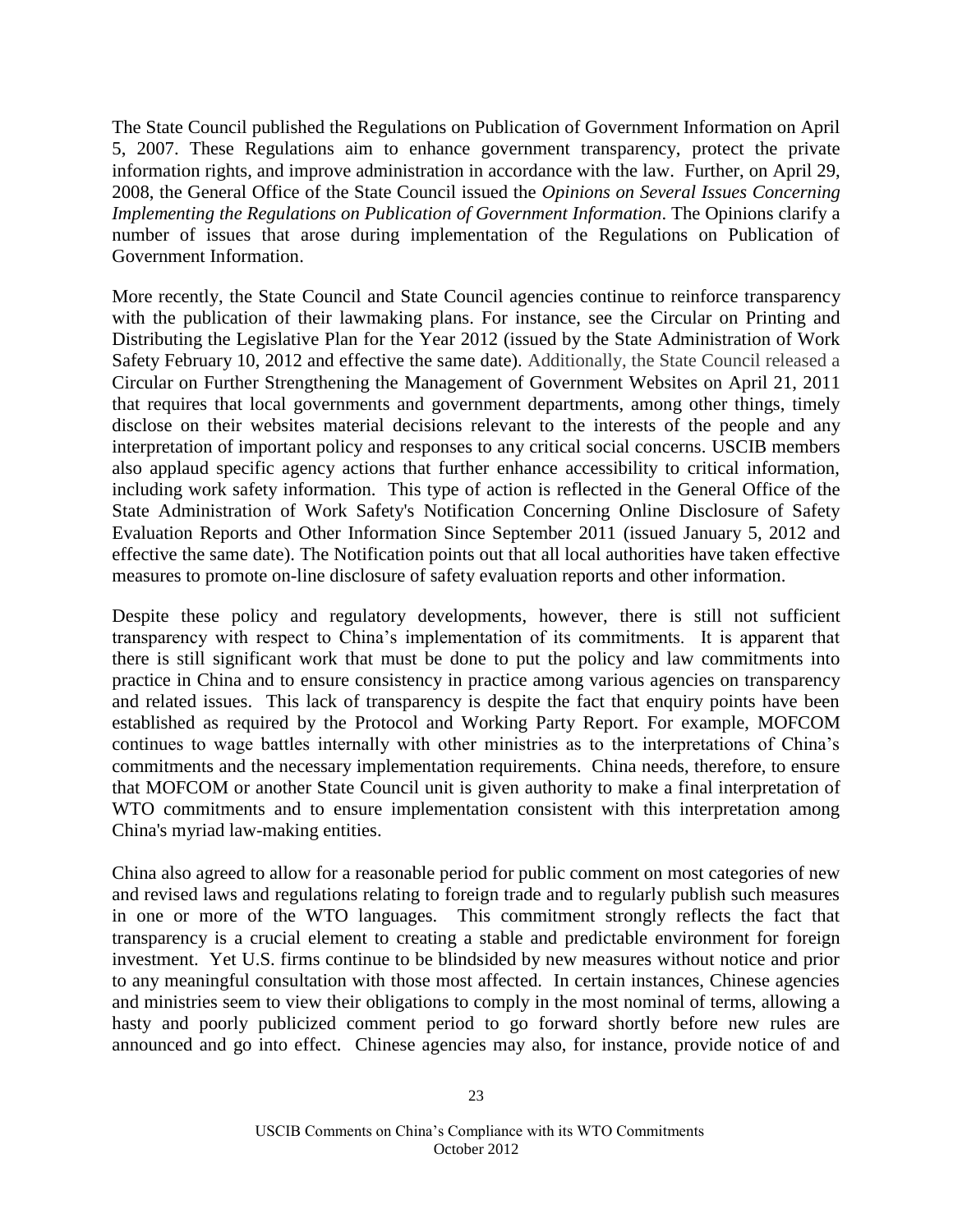comment opportunity for a framework regulation, but decline or neglect to provide notice and comment opportunities for the administrative measure that implements the framework regulation. Key compliance details are typically in the implementing administrative measure, not the framework regulation. This situation is exacerbated by deficiencies in Chinese-agency capacity to support robust notice and comment practices. Experience elsewhere has shown that allowing for an adequate public comment period prior to final decisions on regulation tends to lead to a better regulatory framework and enforcement. If the views of business and other interests are solicited and taken into consideration during the drafting process, and if the Chinese government provides its agencies with the staffing and training to support this process, fewer problems will occur during implementation and the overall level of compliance will improve.

In China, it normally takes 1-2 years or more for an agency to promulgate a new regulation. USCIB applauds the fact that many Chinese agencies are providing opportunities for USCIB members to comment on proposed rules. Nonetheless, such opportunities can be brief and not allow time for translation, are sometimes offered only by invitation, may only be provided at the early stages of the rulemaking process, and rarely involve agency feedback on submitted comments. Chinese rulemaking agencies generally do not provide USCIB members with notification of a final draft rule before promulgation.

In particular, USCIB members ask that China move away from approaches in which laws and related legal norm creating and interpreting measures are issued on the same date that they enter into effect. An example of such practice is reflected in the Announcement on Inspection and Supervision of Dangerous Chemical Import/Export and Relevant Packaging (issued by the Administration of Quality Supervision, Inspection and Quarantine (AQSIQ) February 29, 2012 and effective the same date. While this "simultaneous issuance and entry into effect" practice should be avoided in all cases, to provide consistency in regulatory notice practices which helps both regulatory authorities and members of the regulated community, the practice is particularly problematic where, as in this case, meaningful advance notice of the measure might enable companies to avoid market access interruptions.

We encourage USTR to press for more meaningful and predictable rulemaking notice and comment opportunities.

### **Consistency of Regulatory Approvals**

USCIB members observe that there is a strong need for consistency among Chinese agencies with respect to the approaches for regulatory approvals of materials used in products. Ambiguity in legal measures issued at the national level concerning regulatory approvals can result in problematic misinterpretation at the local level that creates delays in production and loss of sales for companies that must obtain approvals for materials for use in certain products.

One example of this relates to China's Food Safety Law, which entered into effect June 1st, 2009. This Law aims to clarify and streamline oversight among government agencies by giving the Ministry of Health (MOH) a greater coordinating role, and establishing a Food Safety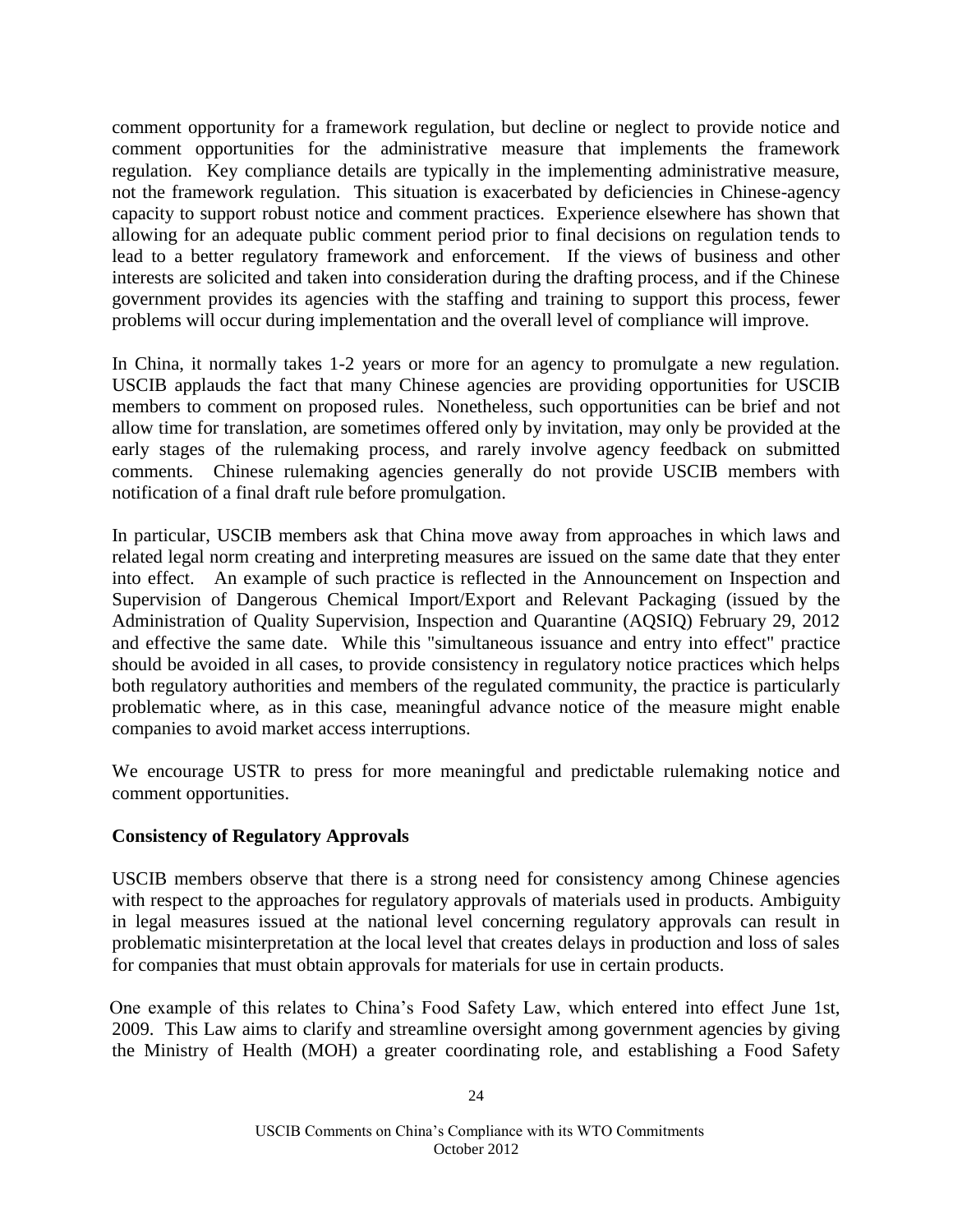Commission. That said, USCIB members report that conflicting opinions between the MOH and the Administration for Quality Supervision, Inspection and Quarantine (AQSIQ), which both have authority under Article 4 of the Law. MOH and AQSIQ opinions differ, in particular, on the subject of whether the MOH action to announce 107 materials for safe use in food packaging and containers constitutes issuance of standards for each of the 107 materials and is therefore sufficient information on which to base an application for a "Quality Safe" (QS) food safety certificate.

These conflicting opinions have led to difficulties for food packaging and container manufacturers trying to obtain QS certificates from provincial agencies necessary to produce and sell their products. This issue further underscores the regulatory hurdles in place for companies wishing to do business in China. We hope that China can act to clarify and streamline the oversight responsibilities of these agencies in this situation in particular, to enable a clear and efficient path to compliance consistent with the aims of the Food Safety Law.

# **STANDARDS**

Standards set forth technical requirements and metrics often associated with legal norm-setting documents such as statutes and regulations. Therefore, standards are commonly viewed as a key component of "implementing measures" associated with China. Standards are typically "stand alone" documents (i.e., separate documents from the regulations or other laws that the standards may implement) that are marked with varied, alphanumeric designations and can be either mandatory (i.e., set forth regulatory requirements) or voluntary (i.e., viewed as technical information or non-mandatory guidelines). National mandatory standards, for example, can have alphanumeric designations starting with the letters "GB" or "GWKB" followed (for more recently issued standards) with a four-digit year indicating the year of issuance (*e.g.*, 2009). National voluntary standards, for instance, can have alphanumeric designations starting with letter/hyphen combinations such as "GB/T", or "SJ/T", etc., followed with a year designation.

China has committed to moving from a low-cost manufacturing country to an innovation country by 2020. Because China views innovation as the foundation for developing science and technology, China is increasingly utilizing standardization, or the development of standards, as a key element of the national innovation drive.

USCIB recognizes the value of standards in setting technical requirements but is concerned with issues such as the rapid proliferation of standards, ambiguities over the applicability of standards, and the varying degree of openness of the standard development process to foreign stakeholders. We provide examples of these concerns below and call for a dialogue on this issue to help U.S. stakeholders address these concerns, which cover multiple sectors and multiple agencies and affiliated organizations in China.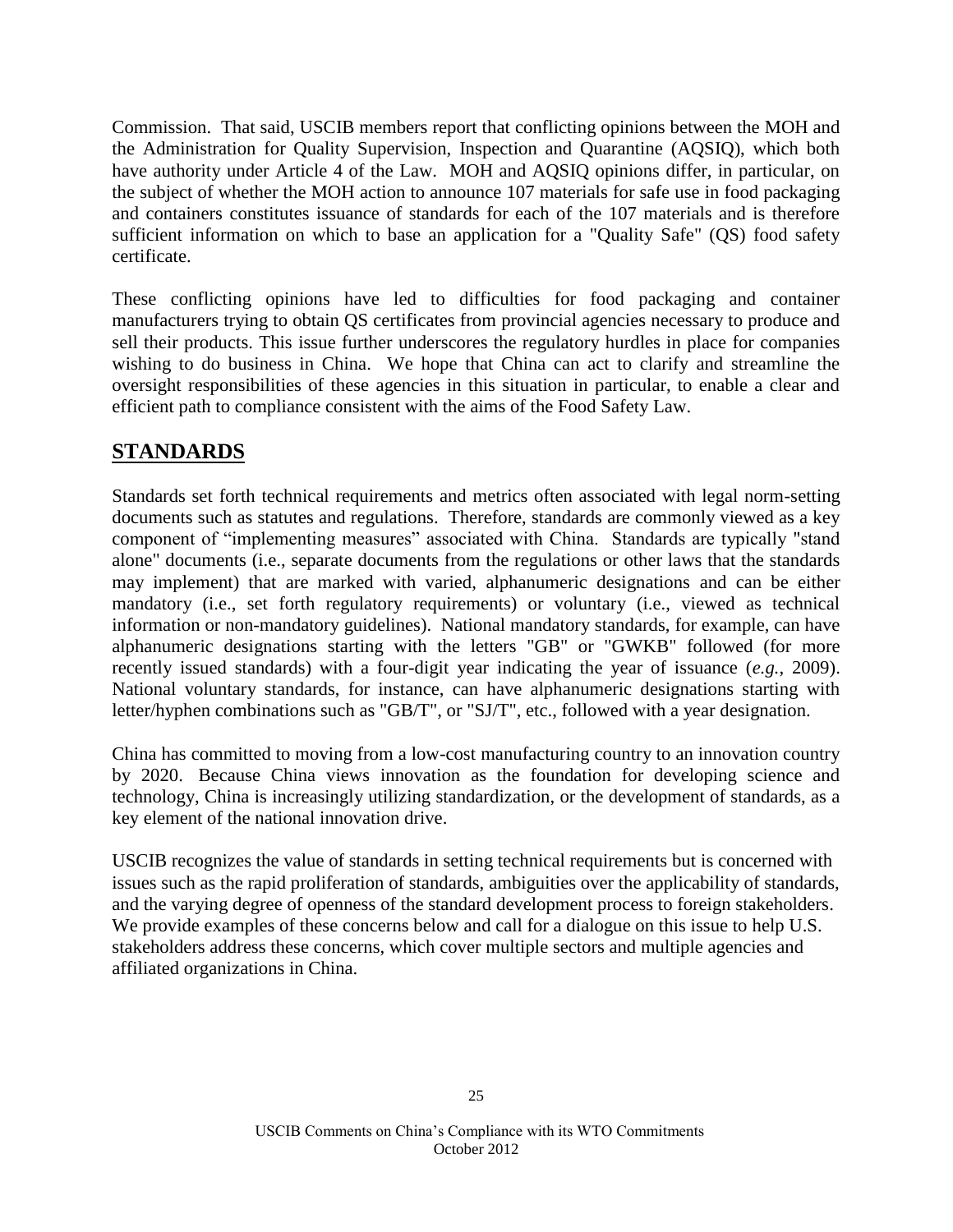### **Proliferation of Standards at a Rapid Rate**

Standards are generally the most numerous measures, often with legal effect, in areas that involve highly technical issues, such as environment (including chemicals), labor safety, health, and food and product quality. These measures are issued with increasing rapidity and often can significantly affect company China operations and the China market access of company products. Therefore, it is increasingly important to monitor the development of such measures. This monitoring activity would need to cover individual agencies as well as China's primary standard publisher, the Standardization Administration of China (SAC), and WTO notification bodies. Tracking standard development is easier in some aspects, such as via the SAC web site. However, this only helps monitor certain types of national standards. The problem, which warrants discussion via the JCCT dialogue, warrants outreach to the Chinese government for solutions, involves the development of standards affecting members at potentially each of the many Chinese agencies regulating USCIB member company operations and products, and at the local level, with different designations and limited access and stakeholder input.

Over the last seven years, at the national level alone, standards on all subjects have been developed at an increasingly rapid rate. For instance, on March 26, 2012, the Ministry of Industry and Information Technology (MIIT) issued the first batch of the 2012 industrial standard formulation and revision plan. This batch proposed the drafting of 382 new standards and revision of 166 existing standards. On June 12, 2012, MIIT released the second batch of the 2012 industrial standard formulation and revision plan, including proposed development of 631 new standards and revision of 251 existing standards. Additionally, highlighting the overall volume of standards affecting USCIB members that are being generated in China, the SAC's has approved approximately 670 national standards to date in 2012. It is also reported that the total number of Chinese standards exceeded 97,500 as of the end of 2011.

The proliferation of standards calls for a mechanism, such as a Chinese government database, to provide comprehensive and timely access to standards of all kinds. Further, high level dialogue on how existing standards are being implemented can help assess options for developing China's science and technology regulatory foundation in a manner that provides USCIB members with meaningful notice, access to, and understanding of the standards that affect the member operations and their products.

### **Access to Standards**

A number of China's laws addressing the development of standards state that opportunities for "public comment" should be provided during the standard-drafting process. USCIB members have reported recently that there have been many opportunities to comment on standards before they are finalized. However, the laws do not mandate a standardized process for the public comment process where standard drafting is concerned. The laws also encourage the adoption of international standards where appropriate and possible. Similarly, insufficient details are provided on how international standards should be incorporated into the Chinese standardization regime. The lack of detail in the laws on these key issues, similar to ambiguities that are present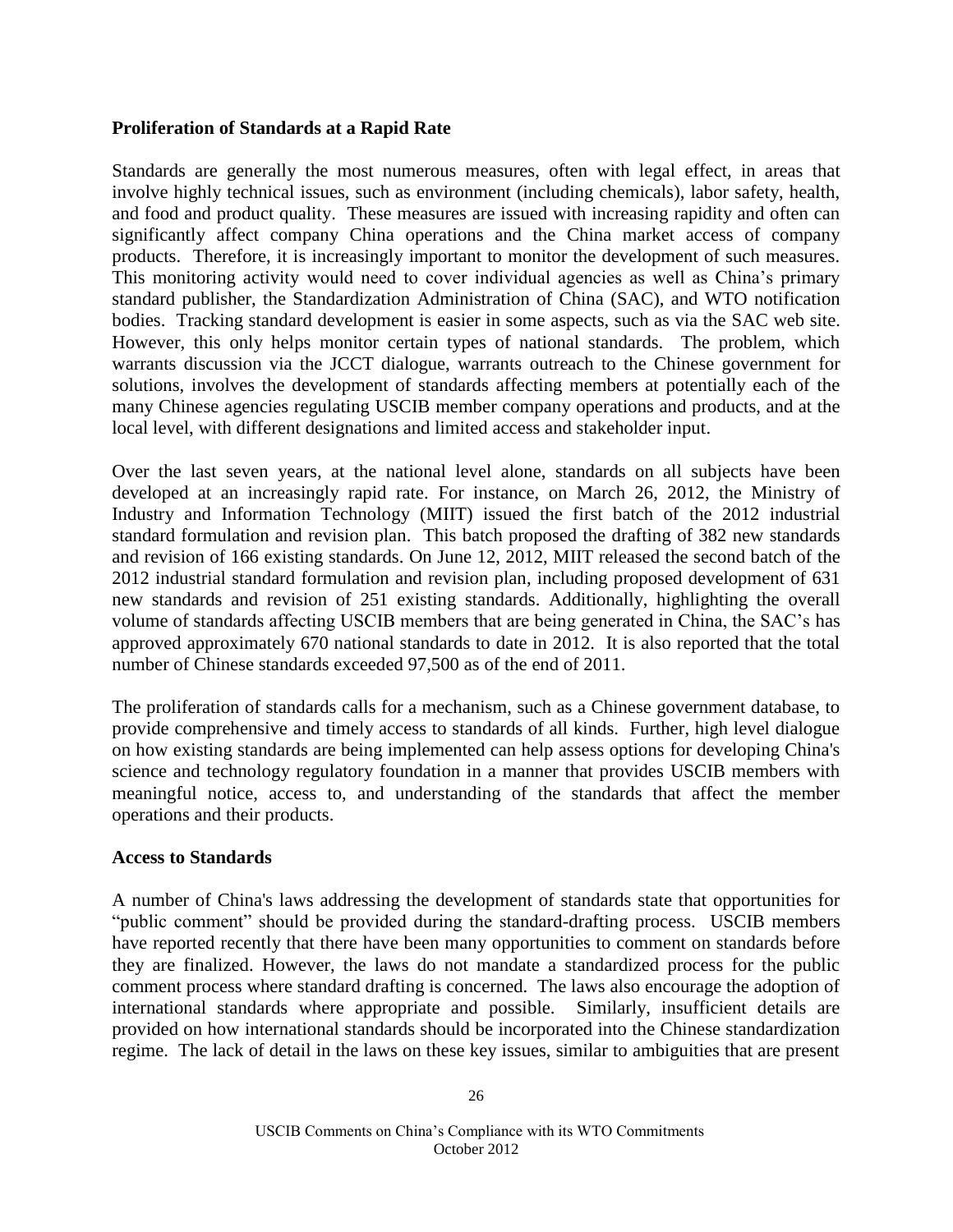in China's legal measures as a whole, actually give standard drafters significant discretion to decide how they will or will not solicit public comments and incorporate international standards.

Also problematic is that some Chinese standard development authorities treat standards as "proprietary" documents, rather than as public laws. For instance, published voluntary or mandatory standards typically include statements as to copyright (*e.g.*, at end of the standard document, above the price for the standard) and are watermarked in color to hinder copying. This is also why full texts of such standards, or at least texts of recent, national (GB) standards, are not generally accessible in full text on government or other public web sites in China. While this proprietary treatment may be defensible for voluntary certification and other standards such as those developed under the auspices of entities such as the International Organization for Standardization (ISO), such treatment is not logical where compulsory or related standards are concerned. Such standards, as part of Chinese law, should be as accessible to the public to facilitate compliance. Treating such standards as proprietary documents complicates access and frustrates the compliance assurance process.

#### **Participation by Foreign Stakeholders**

Regulations issued by the Standards Administration of China provide that foreign-invested enterprises registered in China are qualified to join Chinese standardization bodies and participate in the drafting of standards. However, the decision whether to allow participation by foreign-invested companies is in practice left to individual technical committees (TCs) and technical subcommittees (SCs).

Some SCs and TCs do not permit foreign-invested enterprises to participate in the drafting of standards or technical regulations at all, while others only permit foreign-invested enterprises to be observers or participants without voting rights. Even in cases where foreign-invested enterprises are permitted to join a TC, they often are not notified when new working groups (WG) under a given TC are created to develop a new standard. This lack of transparency results in persistent unequal, under-participation of foreign-invested enterprises in standards development in China.

SAC and other relevant authorities should require greater transparency in the standards development process and commit to equal, non-discriminatory participation of foreign-invested companies in China standards development bodies. This should include seeking foreign companies' input in technical standards from the initial drafting stage. This would help to ensure that there is no "presumption of participation" in Chinese standards setting laws, rules or administrative regulations that would allow unfair procurement of the intellectual property of foreign companies on non-market or royalty free terms. Through more equal participation by foreign-invested companies Chinese standards may have a better chance of acceptance in the global marketplace.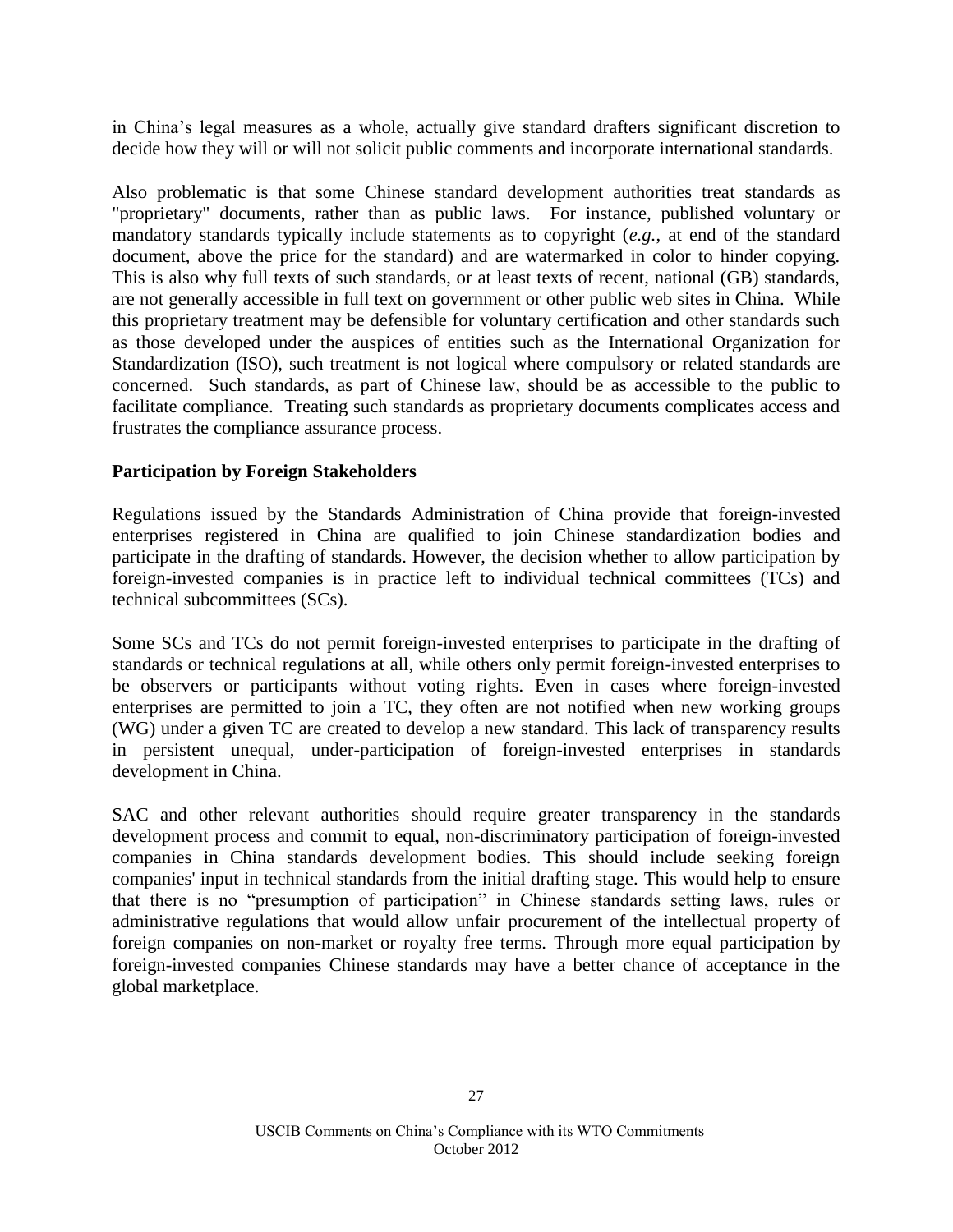### **Mandatory Versus Voluntary Standards**

It is presently not possible for USCIB members to rely on the alphanumeric designation of a standard (*e.g.*, GB or GB/T) as evidence that the standard is mandatory or voluntary in nature. The best approach available at the present time is to review the content of a particular standard to determine whether the language therein requires particular behavior, or merely suggests such behavior. Where the language is ambiguous, recourse to the drafters of the standard (typically indicated in the text of the standard) and the agency with interpretive authority for the standard (also typically indicated in the standard) can of course provide insights. However, this leaves significant room for variation in the interpretation of whether a standard is voluntary or mandatory. An example is the standard with the title "Marking for Control of Pollution Caused by Electronic Information Products" and designation "SJ/T 11364-2006" (this designation being associated with the Ministry of Industry and Information Technology, formerly the Ministry of Information Industry). Despite the fact that this standard has an alphanumeric designation typically associated with a voluntary standard, and the fact that the Ministry of Industry and Information Technology has publicly indicated that this is a voluntary standard, Chinese government authorities have nonetheless carried out enforcement actions against products that are not labeled according to this standard.

Adding to the confusion is the fact that if a voluntary standard is referenced in a regulation that requires that you label your products, the Chinese authorities will typically consider that conformity with the voluntary standard is "mandatory" on the basis of the reference to the standard contained in the regulation.

# **STATE-OWNED ENTERPRISES**

U.S. businesses are increasingly competing with Chinese SOEs not only in China but also in important third markets and here in the United States. And some important Chinese enterprises, even if not technically State-owned or controlled are "State-championed" and also benefit from a wide range of preferential treatment by Chinese authorities at the national and sub-national level. It is critical that the U.S. Government use all available tools, including the JCCT and S&ED to press aggressively for level playing fields for U.S. companies as they compete with Chinese entities. These U.S. Government bilateral efforts with China should be carefully coordinated with other U.S. Government efforts regarding SOEs, including in the TransPacific Partnership (TPP) negotiations, in the OECD and in other fora.

We strongly urge the U.S. Government to:

- Aggressively press China to come into full compliance by the end of 2012 with its WTO obligations to notify to the WTO all its subsidies and industrial policies at the national and provincial level which impact trade and investment.
- Use the new JCCT Dialogue on SOEs to raise in considerable detail U.S. concerns over preferential treatment accorded to Chinese SOEs. Seek clear explanations from the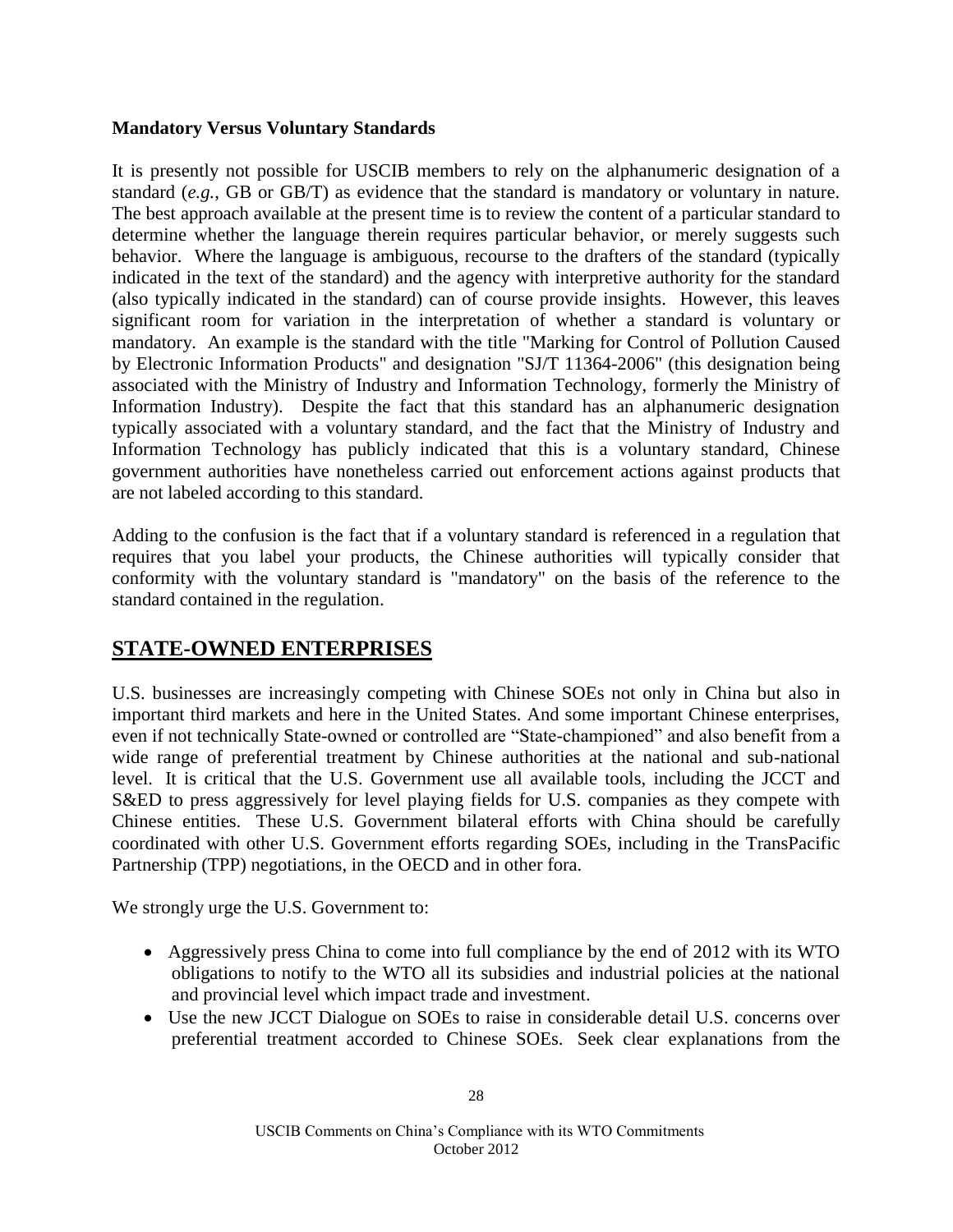Chinese authorities on its policies on the treatment of its SOEs and state-championed enterprises when they compete with private sector companies, including U.S. companies. Obtain concrete Chinese Government commitments to the principle of a level playing field when SOEs are competing in the commercial space with private enterprises.

- Seek binding commitments from the Chinese Government on real transparency of major Chinese SOEs – including all measures of support from national and provincial government entities, their treatment on tax, regulatory, procurement policies, and other key criteria to assist in international assessment of Chinese SOE practices. This transparency, especially for the largest and most competitive SOEs, should begin immediately.
- Negotiate appropriate agreement(s) with concrete commitments from the Chinese Government regarding its treatment of SOEs. Review of these SOE commitments should become an important regular feature of JCCT meetings.
- Secure Commitment from Chinese authorities that appropriate representatives from the Chinese government and Chinese SOEs will participate actively and constructively in international organizations (*e.g.* the OECD, WTO) as well as in seminars and research projects organized by U.S. Government agencies conducting serious analytical work and policy debates on the global issues related to SOEs.

# **TAXATION**

Tax laws should be administered in a manner that promotes consistency, certainty, and transparency. Coordination between the central and local authorities in China is lacking in this regard and creates uncertainty and inconsistency across jurisdictions throughout the country. A central tax ruling process would be the ideal method to tackle this issue. Tax rulings provide certainty and prevent local administrators from taking a different view of a given transaction. Consistently trained, independent tax regulators whose decisions are transparent and subject to review for fairness are needed. The decentralized regulation enforcement practices create opportunities for inconsistent, unfair and unlawful practices among tax regulators.

In the tax area, rulemaking transparency and participation concerns are similar to those described in the Regulatory Environment section of this Statement. In particular, regulations involving changes adverse to USCIB members in the tax area have been are often applied on a retroactive basis, which represent problems with respect to notice and fair application of the law. Further, regulations should be specific enough that taxpayers have notice of what is required or prohibited.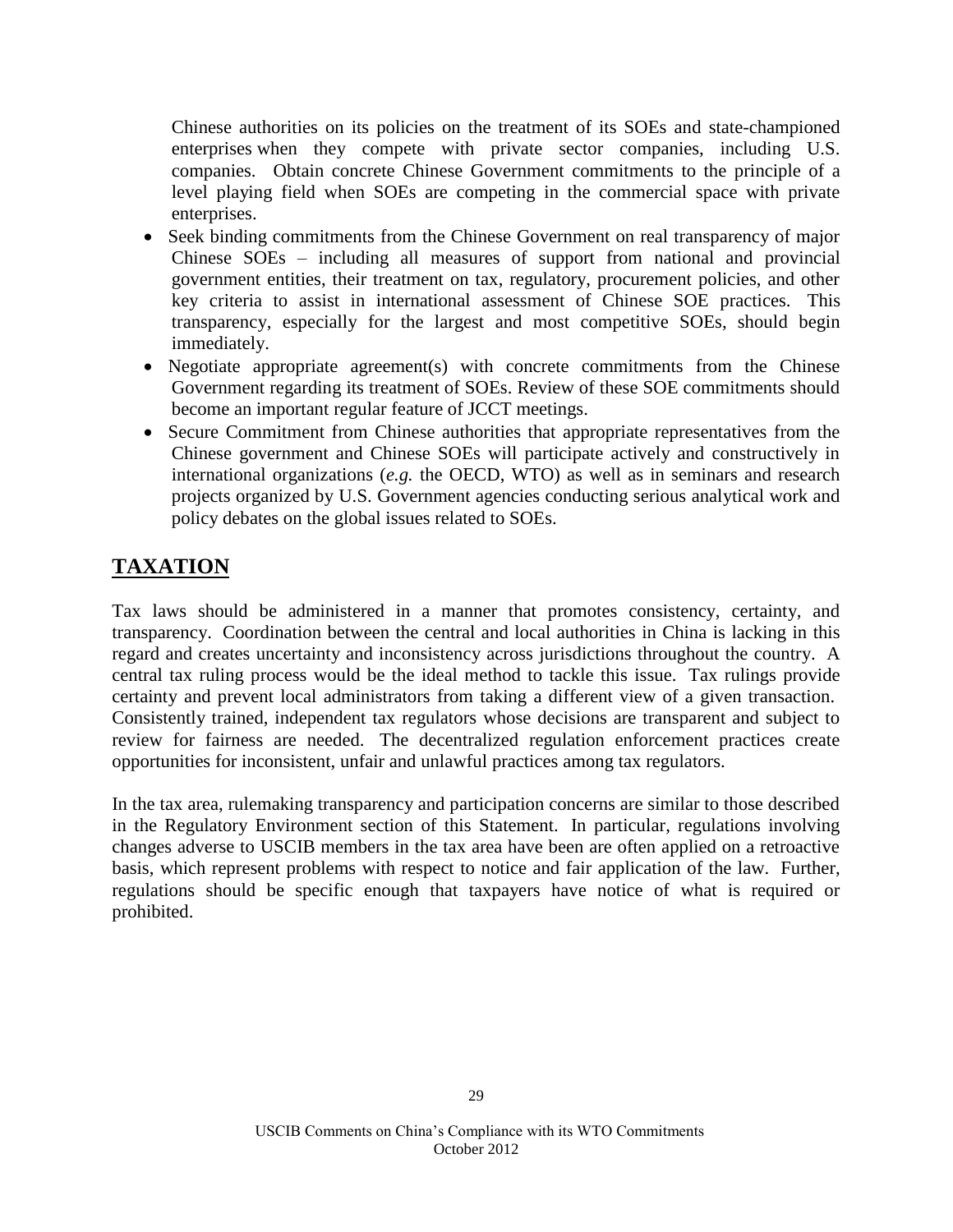# **II. SECTORAL ISSUES**

# **AGRICULTURAL BIOTECHNOLOGY**

#### **Intellectual Property Rights Issues**

China is one of the largest markets for biotechnology products. However, China's IP system is less than amenable to the growth and development of biotechnology within China's borders, and indeed poses a threat to the progress of the U.S. biotechnology industry.

While China has made strides toward strengthening its IP protections, biotechnology companies continue to experience problems with counterfeiting and effective enforcement of intellectual property in certain provinces. USCIB members have noted an increase in the trafficking of counterfeit pharmaceuticals and biopharmaceuticals in China. This is troubling as it improperly deprives the owners of intellectual property of the value of their assets. However, the threat to public health, together with the economic costs of responding to clinical emergencies associated with the use of impure or ineffective pharmaceuticals are of greater concern.

The new amendment to the Chinese patent law on the patentability of inventions using genetic resources Article 5, ("No patent right shall be granted for an invention-creation whose completion depends on genetic resources, but the acquisition or exploitation of said genetic resources or is contrary to the relevant laws and regulations of the State.") could prove problematic. This provision is so open-ended as to create huge uncertainty in any biotechnology research area as to what is patentable or not, and goes far beyond the scope of any discussions within the Convention on Biological Diversity (CBD).

Intellectual property is fundamental to innovation in the seed industry. Patent and Plant Variety Protection (PVP) requirements and expertise in China are key areas for companies that are trying to enter the market in China. China's patent law continues to preclude the possibility of patenting plant varieties. Therefore, the seed industry must currently rely on the Plant Variety Protection (PVP) process to protect the intellectual property of seed companies conducting business in China. However, currently the PVP system of China only protects a limited number of varieties (about 141 varieties), which may be in contrast to Art.27 (3) of TRIPS. Under Art.27(3) of TRIPS, members shall provide protection of plant varieties either by patents or by an effective sui generis system or by any combination thereof. Actually many varieties are protected neither under patent nor under PVP. In addition, the manner in which the PVP process in China has been implemented has resulted in little or no security around a plant variety's germplasm. Plant germplasm constitutes the plant's genetic make-up and is essentially equivalent to the product formula for that plant variety. The inability of companies to export certain kinds of germplasm from China severely inhibits their capacity to expand their business throughout the region.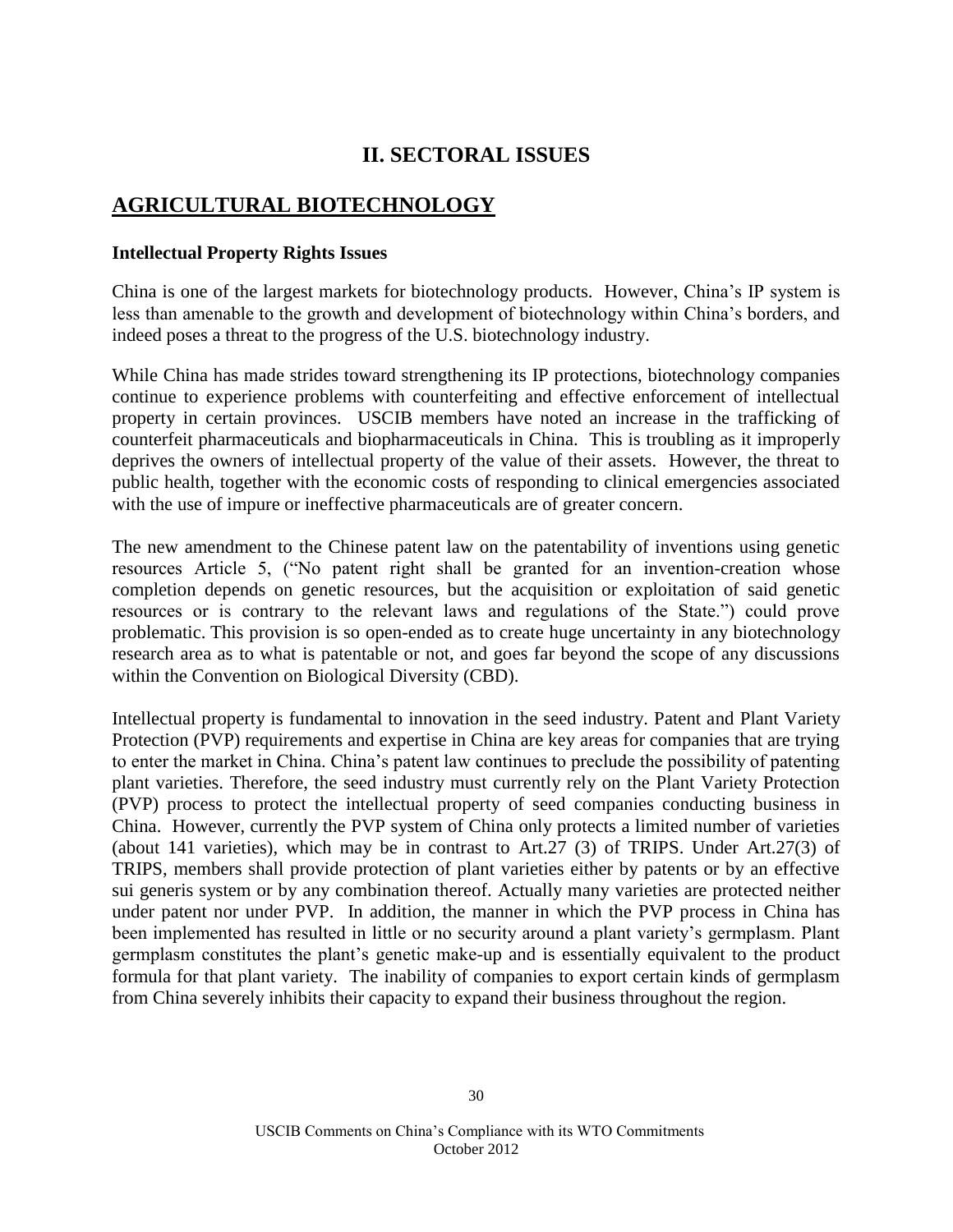Industry would like China to implement the UPOV 1991 Convention in its national law. Additionally, industry would like China to allow patent claims on seeds and plants, which are currently non-patentable subject matter. Patentability standards should be consistent with European law under the biotech directive (Directive 98/44/EC) and U.S. law.

Current registration requirements take at least three to four years of both provincial and national testing and review for new, conventional hybrids. The current process causes significant delays in bringing new, conventional hybrids to market. Business would like to see a more timely and efficient seed/hybrid registration process. China should be encouraged to move toward a two year, merit-based, transparent hybrid review and registration process that is in line with requirements in other countries. For biotech traits, if the variety has been previously approved then the traited variety should be advanced so that it would require only one year of public filed trials.

### **Transgenic Seed Business and Regulatory Approval Process**

On April 22, 2002, China issued a foreign direct investment catalogue and prohibited foreign direct investment in the transgenic seed business in China. Furthermore, the ban was reaffirmed its revised catalogue twice in November 2004 and April 2007 respectively. The catalogue was published jointly by the National Development Reform Committee and the Ministry of Commerce. The foreign direct investment ban has denied millions of Chinese farmers access to numerous agricultural biotech products. Current foreign direct investment regulations should be modified to repeal and lift the prohibition on plant biotechnology so that new technologies can be made available to Chinese farmers more rapidly**.**

Currently in China, each plant variety containing a biotech trait has to undergo a separate production approval. There is significant redundancy in the process and paperwork that could be avoided. Many countries have a separate variety approval process but the trait does not have to go through re-evaluation. The current approach makes neither scientific nor practical sense.

Furthermore, the separate variety registration system is not compatible with the current gene safety approval system, resulting in a cumbersome process that could take more than 7-8 years to commercialize transgenic hybrid corn. Business believes there is a need for event-based approvals instead of variety-based approvals.

Currently, national and provincial testing and assessments for new conventional hybrids are required. This process is redundant and also has the consequence of shifting central government control of biotech approvals to the local level once the trait is approved. Increasing the efficiency of these regulations, while still meeting safety standards, will result in faster adoption of these new hybrids. Approval of corn hybrids at the provincial level need to be coordinated with the national approval system for agricultural biotechnology products.Risk assessment regulations for biotech corn should be based on a specific event and not on individual hybrid. This is the practice in almost all countries where biotech crops are grown. Efficient regulation of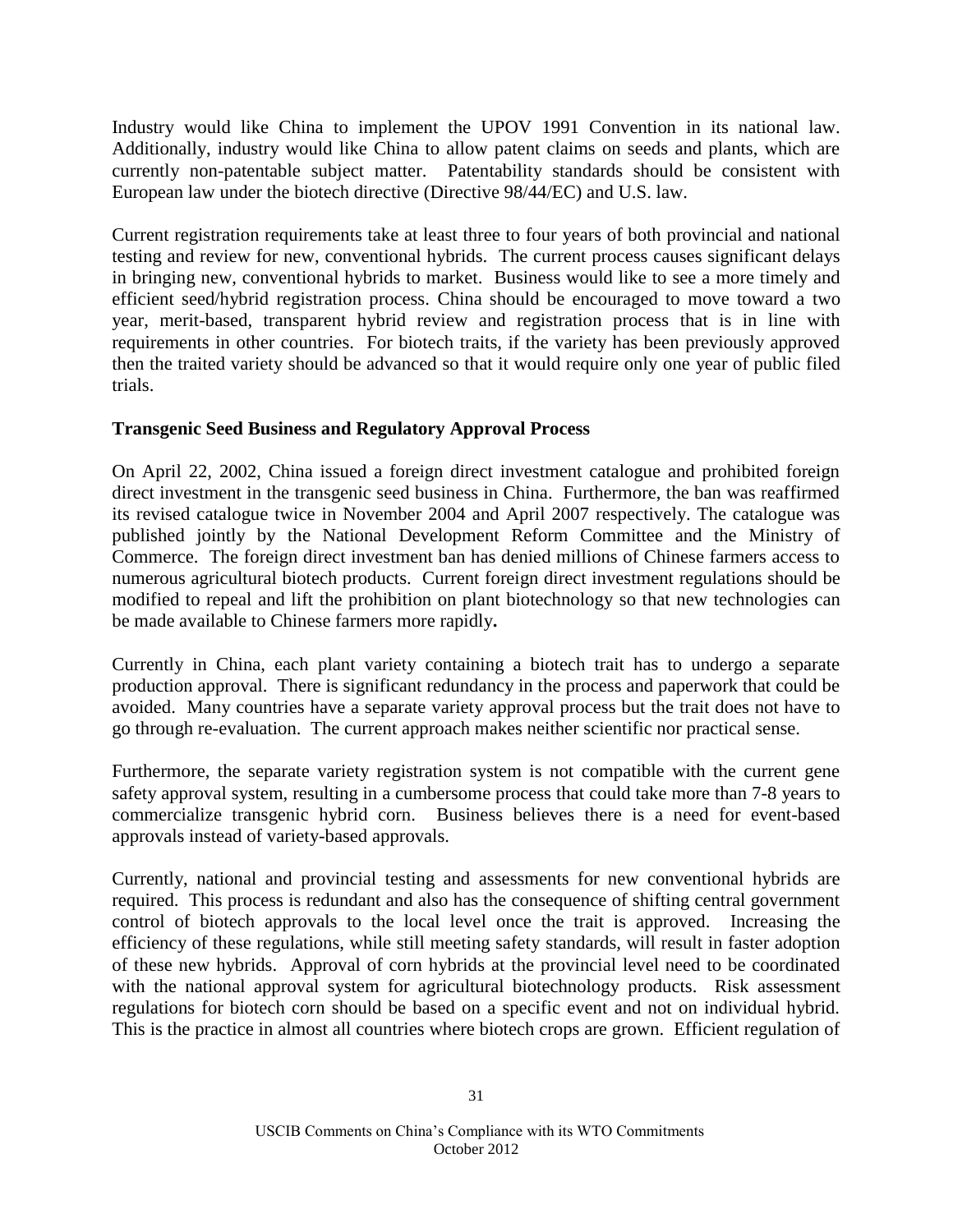corn hybrids containing combined events is also necessary as this will become more common in the future.

For many years, China has maintained a quarantine of corn and has banned corn seed exports to China from the U.S. and Mexico. Additionally, corn seed cannot be exported from China to either country. This restriction has been predicated upon phytosanitary concerns and significantly impacts corn seed breeding and production. The corn seed import/export restrictions with U.S. and Mexico should be reevaluated based upon up-to-date, science-based criteria to allow for greater movement of seed across borders for corn breeding and production.

For the approval of transgenic products for importation, processing and use in foods and feeds, China's Ministry of Agriculture (MOA) has in place a requirement that the biotech product be first approved in the country of development before an application for approval can be made in China. Additionally, the MOA process is lengthy, as a result of the multiple steps involved. These include review of the application by the national Biosafety Committee, approvals for seed import, local safety testing and further review of the results of this local testing. The asynchronicity of the approval processes in the producing country and China poses significant risks to trade. The overall process needs to be reviewed to reduce trade risks, for example by allowing applications to be submitted to MOA once a valid application for commercialization has been made in the country of development. At the August 2005 USDA-MOA Biotech Working Group meeting in Beijing, MOA committed to address this issue by allowing local studies to commence while those traits were in the review process in the U.S. This would help close the gap in the timelines between U.S. and Chinese approvals. It would be useful for follow-up on determining if sufficient progress is being made on this commitment at the next scheduled Biotech Working Group meeting between USDA and MOA.

Another area to consider in improving the efficiency of the approval process for the importation of transgenic products is the seed import rules. Currently the process is administratively complex, unpredictable and time consuming. Furthermore, applications requesting permits for the importation of seed for the purposes of local safety testing cannot start until completion of the initial biosafety assessment. We encourage the MOA to allow the seed import permitting process to be run independently (i.e. in parallel) of the biosafety assessment.

China should be encouraged to adopt policy that is consistent with the approaches of other countries which have established regulations on biotechnology and which have a record of approvals of biotechnology products such as the U.S., Canada, Brazil, Argentina and Japan regarding the regulation and approval of biotech products including combined event products (also called stacks)..

Industry would like a science based regulatory approval process for multiple events (stacks) products. In particular applicants should be given the choice whether to apply for single events and then some kind of simplified approach for the multiple events or to apply first off with the multiple events if one or more single events have not been previously approved.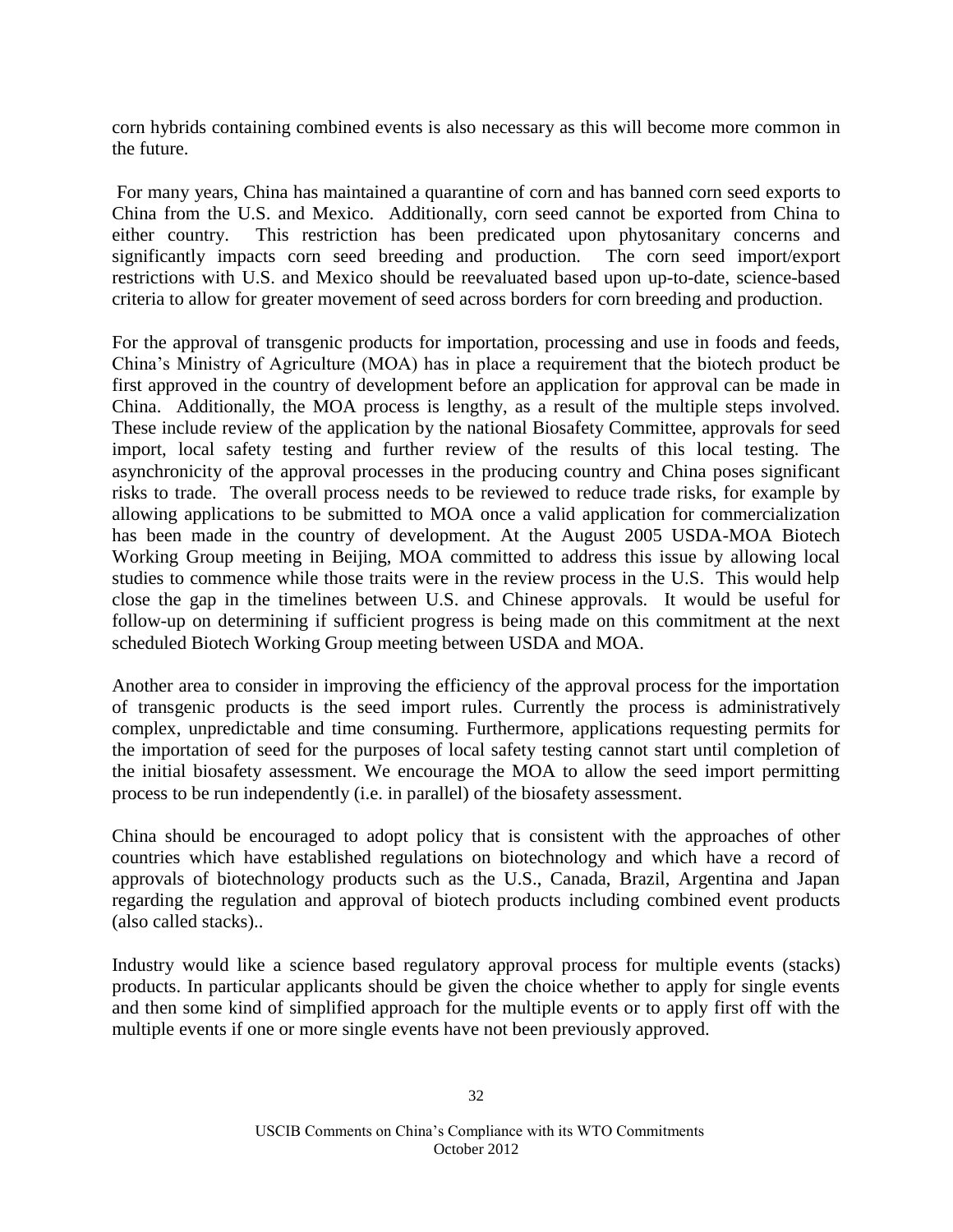# **AUDIOVISUAL**

Intellectual property rights violations and the limitations on market access for providing legitimate product into the market constitute the greatest impediments to the development of a healthy Chinese media and entertainment market. Without a proper, functioning market where intellectual property rights are respected and laws are enforced, investment and growth will not reach their full potential. The factors cited above leave the general population little choice but to turn to the black market to satisfy their demand for audiovisual works.

### **Intellectual Property Rights Violations**

Enforcement with respect to all forms of intellectual property theft in China remains inefficient and often ineffectual, with low penalties for violators. Notwithstanding the problems and concerns cited below, we are encouraged by steps the Chinese government has taken since the launch of the special campaign of intellectual property rights enforcement, and the establishment of the IPR Leading Group and we look forward to ways to cooperate to address areas of mutual concern.

Piracy has a negative impact on the Chinese movie industry as confirmed by a recent study conducted by the Center for American Economics Studies, Institute of World Economics and Politics, Chinese Academy of Social Sciences (CASS Study). Over 77% of the enterprises interviewed noted that their own operating results are in inverse proportion to the size of the pirated movies market. In addition, 65% of the respondents from the Chinese movie industry believed that piracy has severely hindered the development of China's movie industry.

According to the Motion Picture Association of America (MPAA), piracy is rampant in China. Notwithstanding Memorandum of Understandings (MoU's) between MPAA and the Chinese Government to improve enforcement, piracy persists at very high levels. The MPAA also reports that export and transshipment of pirate optical discs from and through China continues to grow resulting in thousands of illicit copies of the latest American movies being exported globally. Piracy of broadcast signals and the underlying content incorporated into broadcasts remains widespread.

Internet piracy is another major challenge. Online infringers have used the Internet to distribute a wide range of illegal products that violate copyright protections, particularly those for films and television shows. Notwithstanding recent positive measures undertaken by some UGC sites and B-2-B e-commerce sites, as well as the Chinese Government's recent Internet Enforcement campaign, the U.S. should continue to encourage more vigorous and systematic enforcement of Chinese laws and regulations regarding the obligations of Internet services, and UGC and P2P streaming video sites in particular.

Without a comprehensive approach to this problem, both domestic and foreign producers of media content will continue to perceive China as an unattractive place to make investments.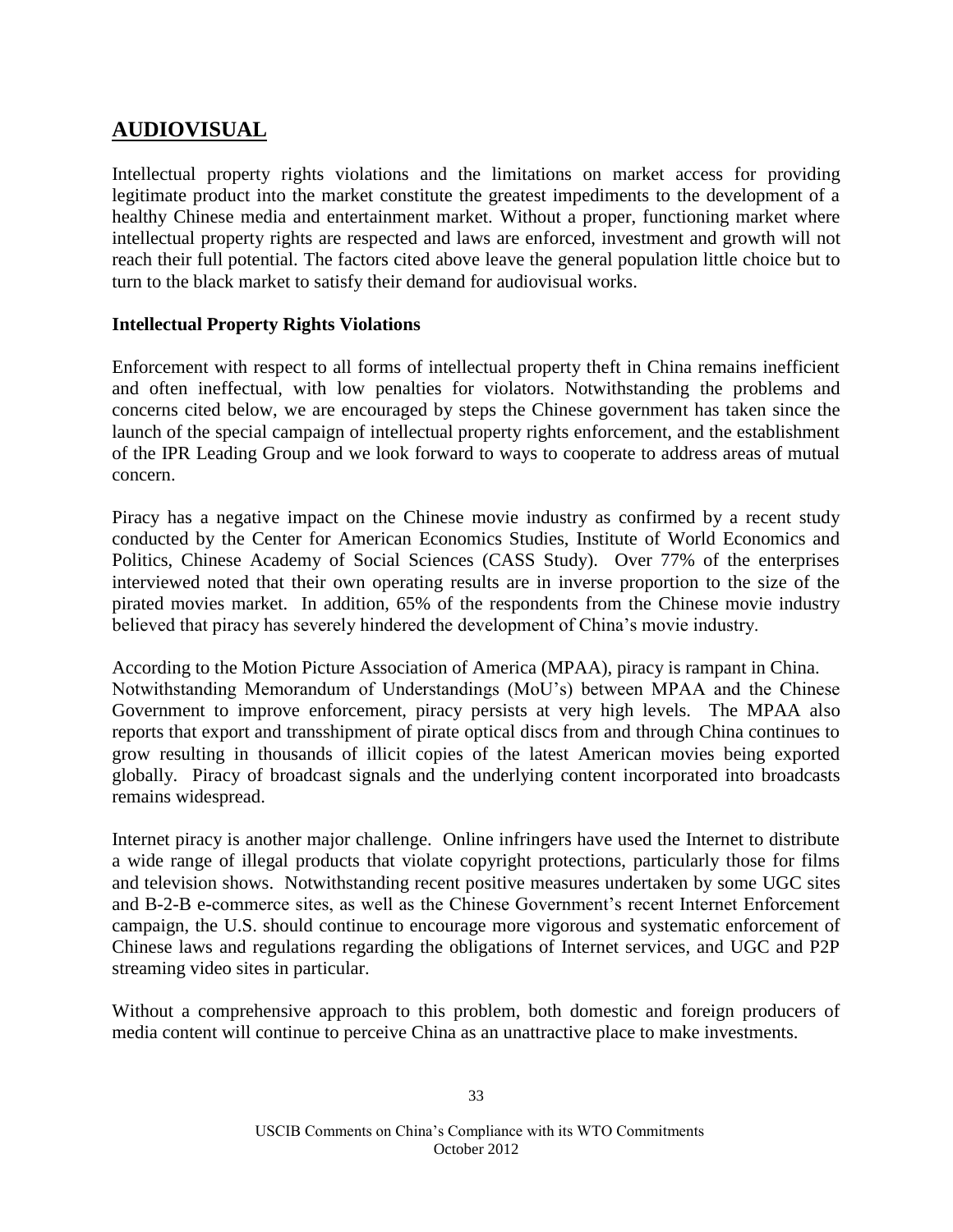Necessary elements of this comprehensive approach include:

- Leadership direction to strengthened focus, coordination and effectiveness enforcement agencies;
- Full transparency in all kinds of enforcement including set up a centralized website to publish all the decisions in civil, administrative and criminal cases;
- Where regulation is required ensure that it is consistent, centralized and transparent;
- Intensified governmental supervision of licensed optical disc manufacturers and initiation of criminal prosecutions against those engaged in illegal copying;
- Consumer awareness efforts regarding the dangers and penalties of engaging in piracy;
- Establishment of credible deterrents to piracy including deterrent fines and lower thresholds for commercial piracy;
- Improved protections in the digital environment, including:
	- o Criminalizing end-user piracy;
	- o Adding reference to all the exclusive rights now provided in the law, including the WIPO Internet Treaties rights and unauthorized importations;
	- o Adding criminalization of violations of anti-circumvention provisions for TPMS and rights management information;
- Adoption of rules addressing responsibilities and limitations of liability for Internet Service Providers (ISPs) for copyright offenses and measures for notice-and-takedown of websites offering pirated material;
- Immediate action to stop the rising volume of pirate exports from China.

### **Market Access Restrictions**

In addition to improved but still lax enforcement of intellectual property rights, market access restrictions inhibit the ability of content providers to build a legitimate market and satisfy consumer demand. Although these restrictions affect each sector differently, the situation is most acute in the sound recording, film and TV markets.

Present rules in the music sector prevent the establishment of wholly owned subsidiaries, or even equity joint ventures, for the production, advertising, promotion and distribution of sound recordings. As a consequence, the infrastructure for the production and distribution of legitimate recordings is severely underdeveloped, greatly exacerbating the piracy situation. While USCIB understands that the Chinese government has concerns about content in the cultural arena, the current investment restrictions do little to secure control over content, and merely serve to allow wholly unregulated sources (the pirate market) to provide access to cultural materials outside of censorship channels. USCIB calls upon the Chinese government to lift its investment restrictions in this area, allowing U.S. companies to bring their expertise in production, promotion and advertising to the Chinese market, thus expanding opportunities for U.S. and Chinese companies and creators alike.

Film import quotas, non-transparent censorship processes and procedures and the delayed distribution of approved film and video products also serve to create a vacuum being filled by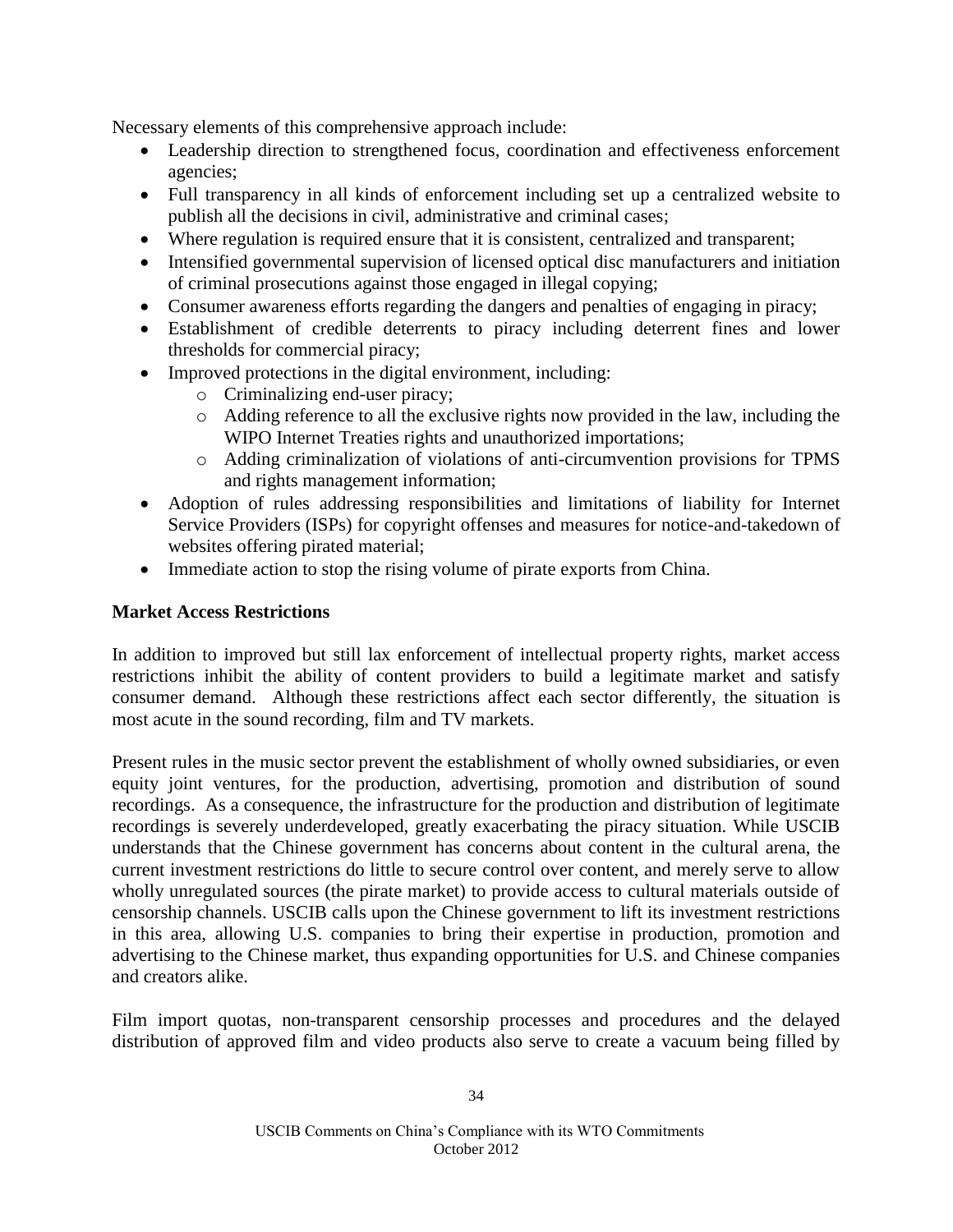copyright violators. While total box office receipts in China have increased substantially, growing an average of 30% per year over the last 6 years, and in 2010, increasing 64% to make China one of the top 10 theatrical markets in the world, U.S. films have not participated fully in this growth due to restrictions China maintains on access to its market. U.S. films which do enter the market have generally performed well, but the impediments to the free release and impediments to U.S. producers' ability to release more firms is a substantial factor in driving Chinese audiences to pirated sources. While still a comparatively "underscreened" market, in view of the number of screens to population, the rapid growth of screens in recent years indicates a growing potential market for U.S. and foreign films, provided these market restrictions are liberalized.

A number of actions are needed to build a more viable market and to improve market access in the entertainment industry. First, China should faithfully implement the Memorandum of Understanding that resolved China's inability to implement the decision of the WTO dispute settlement panel related to trading and distribution rights. The MoU grants U.S. film producers the right to import 14 additional enhanced format films per year and amended the revenue sharing arrangements to make them more in line with international commercial norms. Unfortunately, faithful compliance with the letter and spirit of the MoU remains in question as China has implemented practices that undermine the MoU, namely by extended blackout periods and scheduling the release of competing U.S. films on the same date or very shortly after eachother.

However, for the impact of the decision and the MoU to harness the potential of the Chinese film industry and the ability to satisfy Chinese consumers' demands the current investment/establishment restrictions in the music, cinema and video distribution industry should be lifted. The cap on the number of foreign-revenue-sharing films allowed for exhibition in China each year, which is set at a maximum of 20 plus 14, should be phased out over time. In addition, market-distorting policies such as the imposition of "black-out" periods during peak seasons when releases of foreign films are suspended in order to give an artificial advantage to domestically produced films should be eliminated. These policies only further restrict legitimate access for foreign films and fuel demand for pirated product. The Chinese government should also refrain from interfering in commercial negotiations, including licensing agreements.

Limits on foreign content in television programming in China (25% of total dramatic programming, a de facto ban on foreign content during prime time, and restrictions on the availability of foreign channels) should be eased. Chinese broadcasters are working hard to develop a commercially viable industry free of state subsidies, and existing restrictions deprive broadcasters of access to content with which they could build their business. As China rolls out digital broadcasting and pay-TV channels, there will be a huge increase in the demand for content. Shortsighted policies that limit access to content handicap the development of the local broadcasting industry. Correspondingly, liberalization of pay TV platforms, including cable and Direct-to-Home would expand the opportunity for more foreign content to be broadcast. However, the very slow growth in digital subscriptions to date is largely a result of a lack of specialized, compelling content.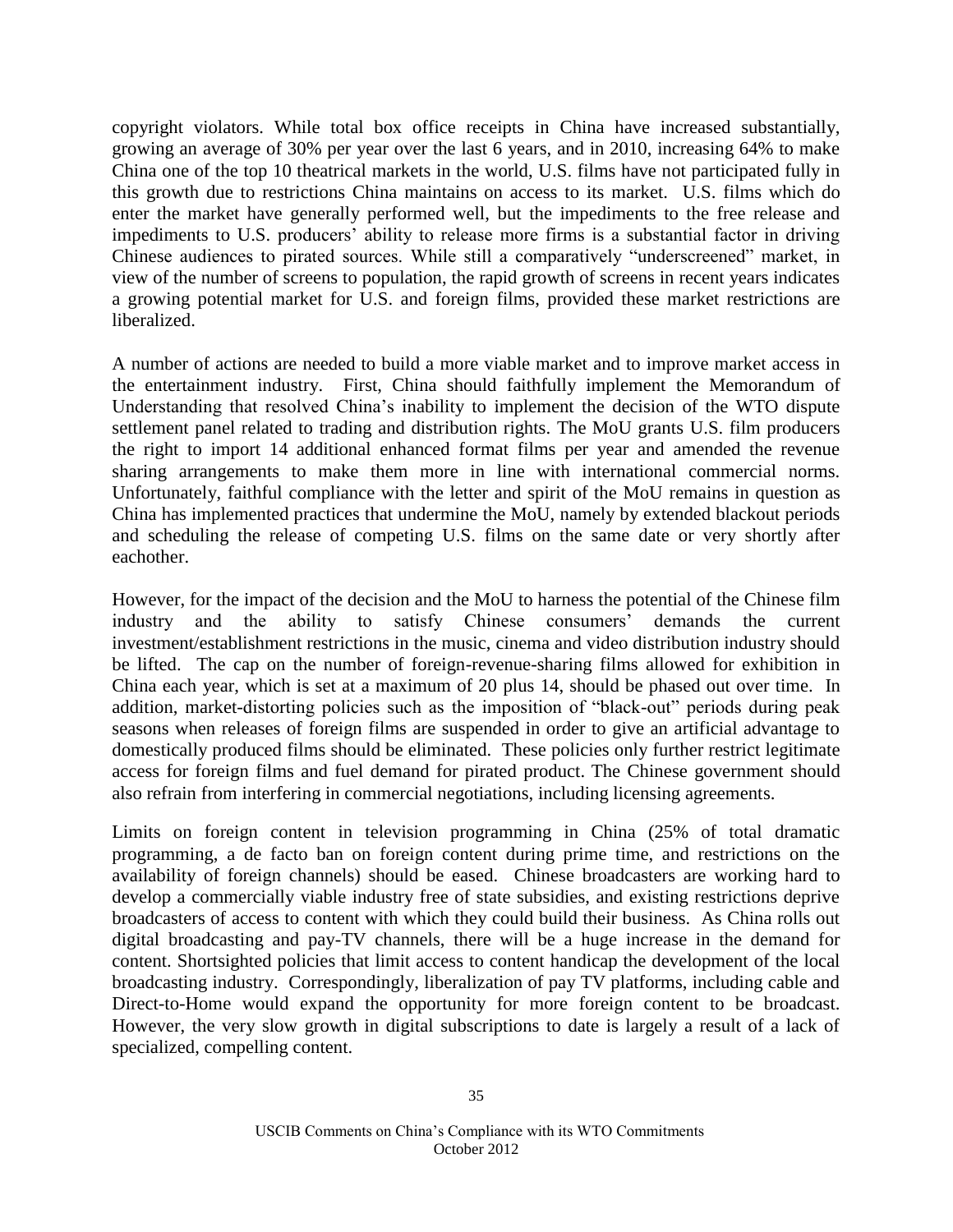Censorship clearance procedures for films, optical media and on-line distribution should be streamlined and discriminatory treatment toward foreign product abolished. The censorship by different agencies should be coordinated and any product that has been approved by one agency should also be automatically permitted to be distributed on other types of media. These procedures severely restrict the ability to distribute timely and legitimate film, CD, VCD and DVD products in China, and provide yet another unfair and unintentional advantage to pirate producers, who are able to bring their products to market long before legitimate film or DVDs are available for viewing or sale. This further limits the industry's ability to provide consumers with timely and convenient access to legitimate product.

With respect to sound recordings, the current investment regime greatly restricts the ability of foreign record companies to enter the Chinese market, and USCIB requests that the Chinese government reforms its investment and censorship provisions in the music market to facilitate the growth of a healthy record industry in China. While current regulations permit foreign partners 49% ownership in certain joint ventures (JVs), these JVs do not have the right to publish recordings in China, greatly limiting their vitality and resulting in a number of releases that is greatly limited compared to other markets around the world. This seriously inhibits the emergence of a prosperous retail environment and promotes the sale of pirated goods.

# **CHEMICALS**

USCIB recognizes that China is a major growing world producer and market for chemicals and downstream manufacturers. We would like to highlight ten areas of ongoing concern for the chemicals sector as well as businesses that use chemicals in the manufacture or formulation of their products: intellectual property rights (IPR) protection, anti-dumping, chemicals regulation, transparency, non-discrimination and national treatment, confidentiality and data protection, mutual acceptance of data, predictability of regulatory requirements, hazard communications and import licensing.

### **Intellectual Property Rights Protection for Chemicals**

Concerns about IPR protection in China fall into three categories. First is the prevalence of IPR violations in China. U.S.-based companies have been subjected to the counterfeiting of their products and the theft of their proprietary data, including not only product formulations but also patented production processes. Second, U.S. companies are concerned about China's lack of efficient and timely IPR enforcement in chemicals and related industries consuming chemicals, such as artificial turf and turf fibers. Finally, we are concerned that Chinese national and local regulatory and licensing regimes do not include adequate provisions for IPR and confidential business information protection.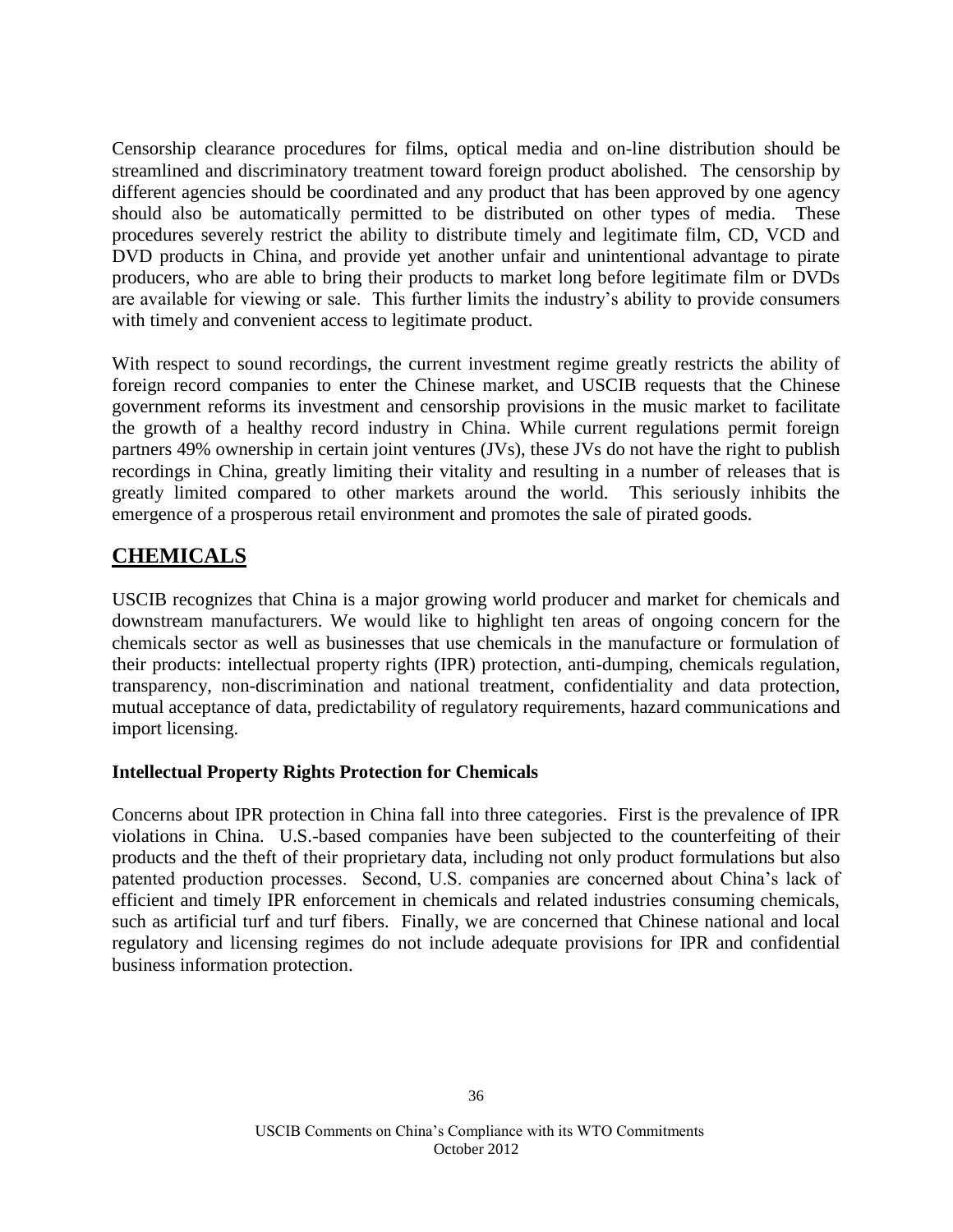### **Anti-dumping**

Since 1997, 17 of the 23 anti-dumping investigations initiated against U.S. imports by China's Ministry of Commerce (MOFCOM) have been of chemicals and chemical products, and 12 currently have anti-dumping measures in effect.<sup>1</sup> USCIB members are concerned about China's application of its trade remedy laws and want to ensure that investigations are conducted in a transparent and non-discriminatory manner. Of particular concern to our members is the process for determining injury in anti-dumping cases. In several cases, MOFCOM has not been able to demonstrate a clear link between allegedly dumped imports and injury to the domestic Chinese industry. It has relied on data that was not current and, in some cases, appears to have ignored data contradicting the domestic industry's claims of injury.

With China's growing use of its trade remedy laws, it is important that exporters be assured that the administration of these laws remains transparent and complies with China's obligations under the WTO's Agreement on Anti-dumping.

### **Chemical Regulations- General Comments**

USCIB supports chemical control legislation that protects humans and the environment. We also believe that it is critically important to strive for consistency with already-established national chemicals management programs when enacting new laws. In October 2010 the Ministry of Environmental Protection (MEP) issued revisions to the Regulations on Environmental Management of New Chemical Substances and the associated implementing Guidelines that address several previously identified industry concerns. USCIB appreciates the willingness of Chinese authorities in the past to engage in meaningful dialogue with the U.S. government and industry on these concerns. USCIB also encourages the Chinese authorities to further engage with industry to obtain critical insights on how business operate and how chemical regulatory requirements are practically applied. Additional comments on the revised Regulations and the draft Guidelines, as well as other areas of concern are provided below.

### **Transparency**

 $\overline{a}$ 

The original Regulations came into force in 2003 without implementation Guidelines in place and without a notification review process established and effectively communicated to stakeholders. Information and experience improved the situation. A draft version of the revised Guidelines was made available before promulgation, but the promulgation version of the Guidelines was released only a few weeks before entry into effect on October 15, 2010. If the implementing Guidelines are issued only days or weeks before entry into effect, uncertainties are bound to be intense and make it difficult for companies to make sound business decisions about introducing new chemical products to China and, in general, to understand what is expected of them in terms of compliance. The apparent changes may still not be sufficient to introduce new chemicals in China, and supply those chemicals to all downstream manufacturers in China.

<sup>&</sup>lt;sup>1</sup> Source: Website of Trade Remedy Compliance Staff, Import Administration, International Trade Administration, U.S. Department of Commerce, http://ia.ita.doc.gov/trcs.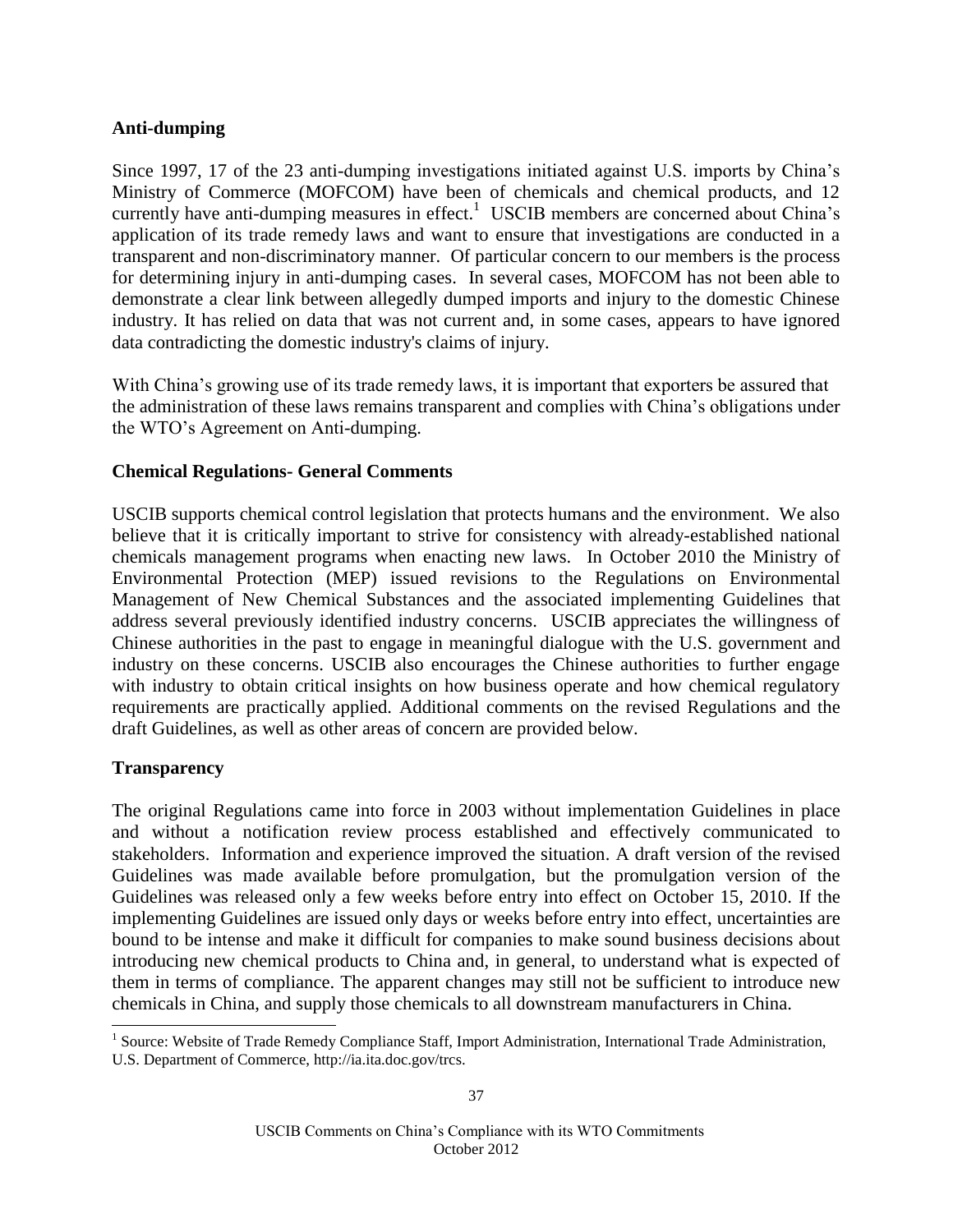#### **Non-Discrimination and National Treatment**

Although the Regulations apply to domestically manufactured substances as well as imports, the requirements have not been widely communicated and appear to be virtually unknown to local industry members. From data posted on MEP website, USCIB members observe that it appears that no Chinese companies have undertaken a new chemical notification in the last 2 years. A few Chinese companies are listed, but they offer manufacturing services and submitted notifications on behalf of their clients outside China.

Along with inadequate testing facilities, this calls into question the expectation for compliance by domestic companies. There continues to be evidence that domestic companies offer for sale in China substances that are not listed on the *Inventory of Existing Chemical Substances (IECSC.)* Importers wishing to use those same chemicals must undertake costly and time consuming testing in order to comply with the Regulations. New provisions in the amended Guidelines unnecessarily single out imported new chemicals for proof of compliance. There is no discussion of equivalent proof of compliance for domestic manufacturers.

USCIB applauds the apparent strengthened enforcement measures and a possible mechanism for reporting of violations mentioned in the revised Regulations. The effectiveness and implementation of the measures remains to be seen.

#### **Confidentiality and Data Protection**

Protection of confidential business information is an important and fundamental element in any chemical control program and, as mentioned above, a serious concern for U.S. chemical companies in China. The protection of confidential business information (CBI) requires legal, administrative and procedural care. This is further magnified as CBI is shared with and across agencies in China. Transparent administrative processes when handling, storing and communicating new chemical information are needed when this information is transferred to the provinces and local sites.

The revised Regulations indicate that certain information about R&D applications and results of new chemical notification will be posted on the MEP website. This raises new concerns for USCIB members regarding the protection of CBI. Disclosure of some of this information on the MEP website is not appropriate. To link a new chemical identity, including generic name, with the company name, location, etc. jeopardizes confidential business information for all of industry in China – domestic and importers. The content is not appropriate and not necessary for global internet access. This gives competitors easy access to information not only on the chemical, but also about potential market and use of new technologies. These concerns manifested in 2011 when MEP released lists on the MEP web site providing company names and chemical names associated with "polymer" and "research and development" registrations made under the revised Regulations on Environmental Management of New Chemical Substances. The information required by the users (customers) of the new chemical, will be found on the MSDS and label for the new chemical or the product containing the new chemical without the need to disclose CBI.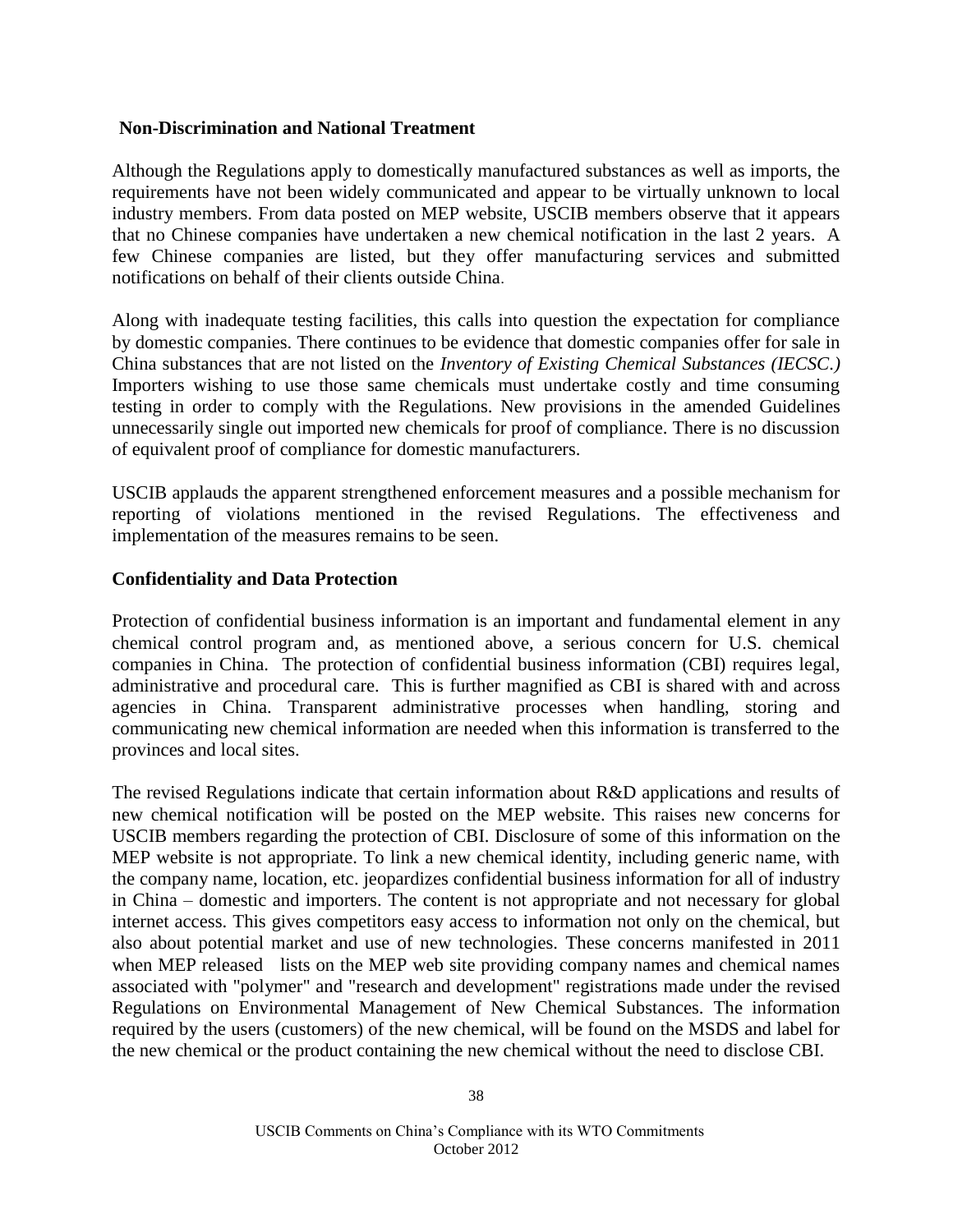### **Mutual Acceptance of Data**

The revised Regulations on Environmental Management of New Chemical Substances stipulate, for instance, that ecotoxicological testing of new chemicals must be undertaken only in China on Chinese species at certified laboratories. USCIB members report that requirements for ecotoxicological testing to be done in China cause delays in the introduction of new chemicals because laboratories are at capacity and unable to complete testing in a timely manner. Duplicative testing occurs when tests already completed must be repeated since results are not accepted outside China. Doing studies in China on Chinese species does not meaningfully advance scientific understanding of the substances in question. MEP should accept scientifically valid studies conducted in accordance with international norms; *e.g.*, Good Laboratory Practice (GLP) and Organisation for Economic Co-operation and Development (OECD) methodology. The principle is that data generated in a Member country in accordance with OECD Test Guidelines and GLP shall be accepted in other Member countries for assessment purposes and other uses relating to the protection of human health and the environment. This process reduces unnecessary inefficiencies, duplication, costs and minimizes unnecessary animal testing.

### **Predictability of Regulatory Requirements, including Available Exemptions**

The Regulations, via the associated Guidelines, provide for acceptable testing data waivers. USCIB members report that certain data waiver requests associated with new chemical registration applications have been rejected, even though such waivers are set out in the Guidelines. This adds an additional element of unpredictability to China's new chemical process, which has a negative effect on USCIB member business decisions. For instance, if the waivers set out in the Guidelines are not available (i.e., test data waiver availability is instead made on case-by-case basis), it is not clear to USCIB members whether the time for such tests, which can add many months to the registration process, must be factored into China investment, sales and other business decisions involving new chemicals.

### **Hazard Communications**

l

AQSIQ (or the General Administration of Quality, Supervision, Inspection and Quarantine) issued a notice<sup>2</sup> outlining new inspection requirements for hazardous chemicals and requiring products to be labeled according to the China GHS (Globally Harmonized System of Classification and Labeling) prior to arrival in China. This was a new requirement - published January 20, 2012 and effective February 1, 2012 - only twelve days after the AQSIQ notice was issued. As a result, China's local CIQ started compulsory inspections on Feb 1 of imports/exports of these chemicals and their packaging, resulting in shipments being delayed or held up in Customs. The listed chemicals must have a Chinese GHS compliant Safety Data Sheet (SDS) in the package and must be labeled according to GHS prior to arrival in China.

 $2$  AQSIQ Quality Inspection Letter [2012] No.16 on "Notice of Relevant Issues of Inspection and Supervision of Import & Export Hazardous Chemicals and Packaging" was issued January 20, 2012 and was superseded by Quality Inspection Letter [2012] No. 30, issued February 29, 2012.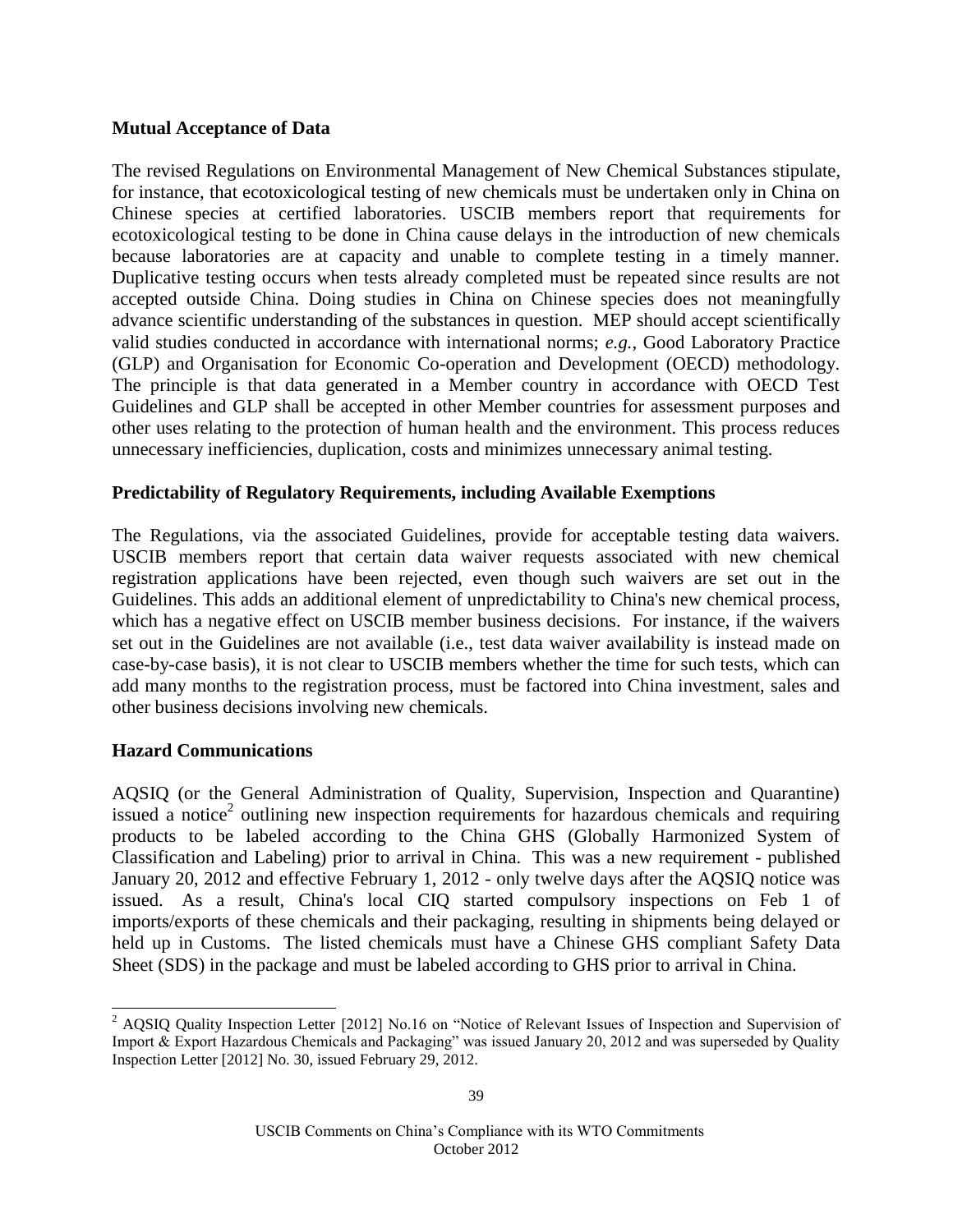USCIB applauds China's implementation of GHS (Globally Harmonized System for classification and labelling). In addition to providing consistent information about the hazards of chemical products that will improve worker safety, a more uniform method of communicating the same information between countries may facilitate trade.

However, China is the only country to require that a product have a GHS label and Safety Data Sheet in Chinese before it arrives in China. This is a major challenge for businesses and processes around the world. Enforcement against imported products reflects an unequal treatment of such products since there is no similar inspection mechanism applied to domestic companies. China should allow imported product to be relabelled to meet local regulatory requirements after it arrives in China and before shipping onward to the end user.

### **Import Licensing: Chloroform**

Chloroform, also known as trichloromethane (TCM) or methyl trichloride, has myriad uses as a reagent and a solvent. The major use of chloroform today is in the production of the refrigerant R-22, commonly used in the air conditioning business.

Chloroform can be used as an anesthetic and is commonly under national control as a precursor chemical. In China, chloroform is in Category II of the Precursor Chemical List and subject to the import/distribution license control (on provincial level).

As a major producer and exporter of R-22 China imports and consumes a large amount of chloroform. The annual import reaches about 200,000 tons.

USCIB members cannot import or sell chloroform in China and thus cannot provide door-todoor service to the local customers. The indirect export also adds significant cost due to transportation and other related costs, for some members it can be up to \$3 million.

The decentralized import, storage and transportation can also lead to risks such as storage safety, environmental effects, and piracy. Issuing import/distribution licenses to large suppliers could better help Chinese authorities control precursor chemicals through eliminating the risks of decentralized imports and transportation.

USCIB urges the U.S. government to discuss with the Chinese government existing policies and support allocation of import/distribution licenses for companies that meet the terms of the regulations.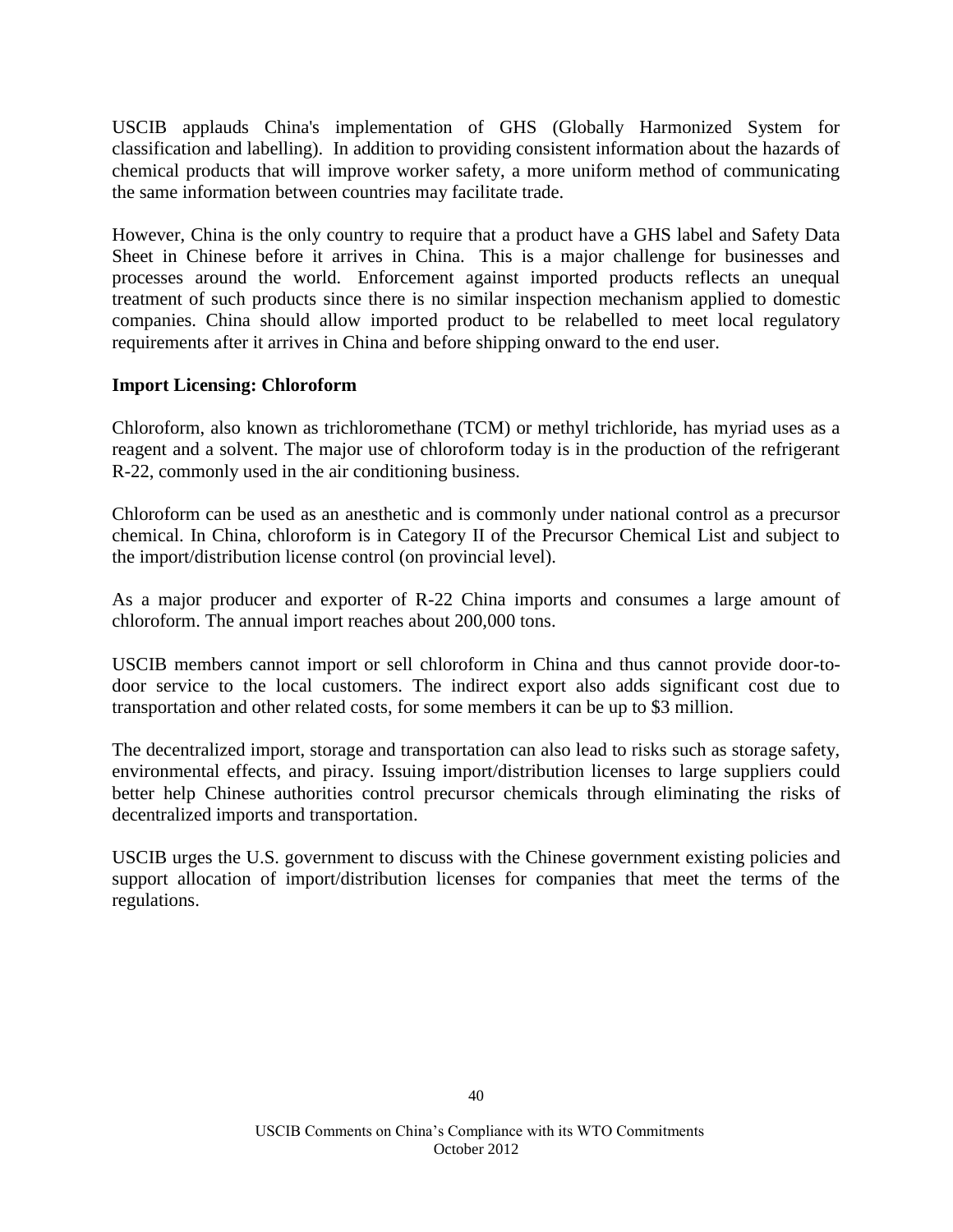# **CUSTOMS**

USCIB encourages China to continue to pursue customs reform, modernization and simplification to promote the fast, streamlined movement of goods across borders. Improved customs facilitates the rapid movement of goods throughout the world.

On May 27, 2010, China's General Administration of Customs (GAC) issued Announcement No. 33, which came into effect on July 1, 2010. This regulation has given rise to much concern as it will severely impact on service to customers in China.

- The Announcement introduced a new importer and exporter registration system and HS code for Low Value Shipments, which is not aligned to the WCO Immediate Release Guidelines (IRG), which prescribes limited data to simplify and expedite clearance for low value shipments.
- The Announcement also changed the base of the duty free threshold for samples and advertising materials to an amount of duties rather than the value of a consignment (the latter being the practice of almost all countries in the world), so that every consignment will need to be assigned a tariff classification (HS Code) in order to determine whether the amount of duties is below or above the threshold. This means a significant increase in consignments requiring a tariff classification.

The requirement effectively subjects more samples and advertising materials to duties and taxes, and to more complicated import and export customs clearance requirements. Samples and advertising materials are key requirements for businesses either for market access, introducing new products, manufacturing or R&D. New restrictions on these will severely impact the endto-end supply chain, affecting many companies, not just importers and exporters.

Customs reform, modernization and simplification are critical to a Chinese economy that relies heavily on the fast, efficient movement of goods across borders. Consultation with industry at an early stage will allow for open discussions on reform measures and the smooth implementation of such measures. While GAC has met with industry in the past, those meetings usually consist of GAC explaining their policy rather than engaging in dialogue to seek practical solutions.

Whilst it is acknowledged that changing IT systems is admittedly time-consuming, difficult and expensive, China's IT systems for customs clearance do not match China's economic growth needs.

These deficiencies introduce uncertainty and inefficiencies for the logistics and transportation industry and local customs authorities alike. It will be mutually beneficial to industry and customs to be more engaged with a view to reform and modernize to keep pace with global developments so that the Chinese economy and society may benefit from fast and efficient trade.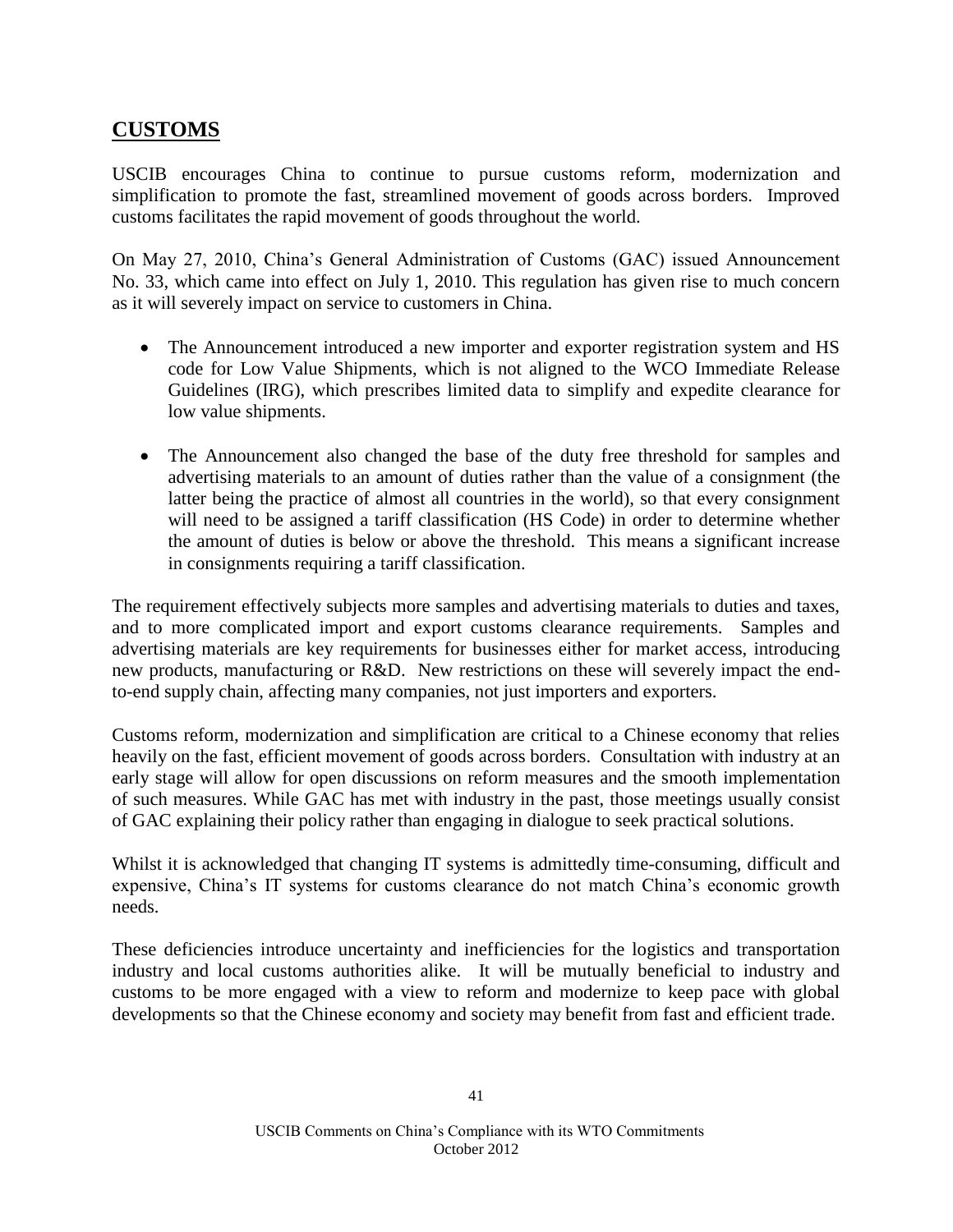An additional customs issue with respect to China relates to ATA Carnets. We commend China for implementing the ATA Carnet convention on Exhibitions & Fairs in 1998, joining 70 other countries who are contracting parties. However, China is still not a fully participating member of the ATA chain. USCIB urges the U.S Government to work with China on signing and accepting all ATA Carnets under the umbrella of "Professional Equipment (PE)" and "Commercial Samples (CS)". Upon China's acceptance of carnets under the PE and CS conventions, U.S. companies, and all members of the ATA system, whether small or medium sized companies or those with a global presence would see immediate, measurable, and positive bottom-line benefits.

# **ELECTRONIC PAYMENTS**

According to its WTO General Agreement on Trade in Services (GATS) Financial Services Schedule, China is required to grant full and unlimited market access and national treatment to foreign electronic payments providers. Despite its WTO commitments, China continues to restrict market access for U.S. and other foreign electronic payments providers by maintaining a government-protected, de-facto domestic monopoly, China Union Pay ("CUP"), in the domestic RMB bank cards market. By contrast, CUP has full access to the domestic bank cards market in a growing number of foreign countries such as Japan, Korea and Singapore and within the European Union. According to CUP data, its cards are accepted in over 125 markets, with 65 financial institutions in 65 markets issuing CUP cards.

CUP was established by the People's Bank of China (PBOC) in March 2002. Owned by over eighty of China's largest banks (and other state owned enterprises), its initial objective was to enable national cross-bank bank card transactions (for both point-of-sale and ATM) via one common inter-bank switch system and a unified logo (CUP mark on all RMB bank cards and at the point of sale/ATMs). Since December 2006, PBOC steadfastly refused to allow other foreign and domestic electronic payments services providers to issue non CUP-branded RMBdenominated bank cards (*e.g.* credit, debit, pre-paid), build merchant acceptance networks to support such cards, and process inter-bank point-of-sale transactions involving such cards in China. The main reasons that were consistently cited were national security, non-convertibility of the RMB, and the need to build a strong CUP before allowing competition. As a result, foreign electronic payments companies' businesses in China have been limited to the issuance of foreign currency-denominated bank cards and acceptance of foreign-issued bank cards. Due to demands from Chinese consumers and banks for greater convenience, such foreign currency bank cards are typically co-branded with CUP on one single card that features a foreign payment brand linked to a foreign currency account and the CUP logo linked to a RMB account. This is called a dual-currency, dual-branded (dcdb) card. DCDB cards are exclusively processed by CUP as CUP transactions when used in China and are intended to be processed over the foreign payment company's network when used outside of China.

Operating from its protected home market, CUP has been rapidly expanding its card acceptance and issuance internationally since 2003. Unlike foreign electronic payments companies in China, CUP is able to have full and unencumbered access to the domestic bank card market in a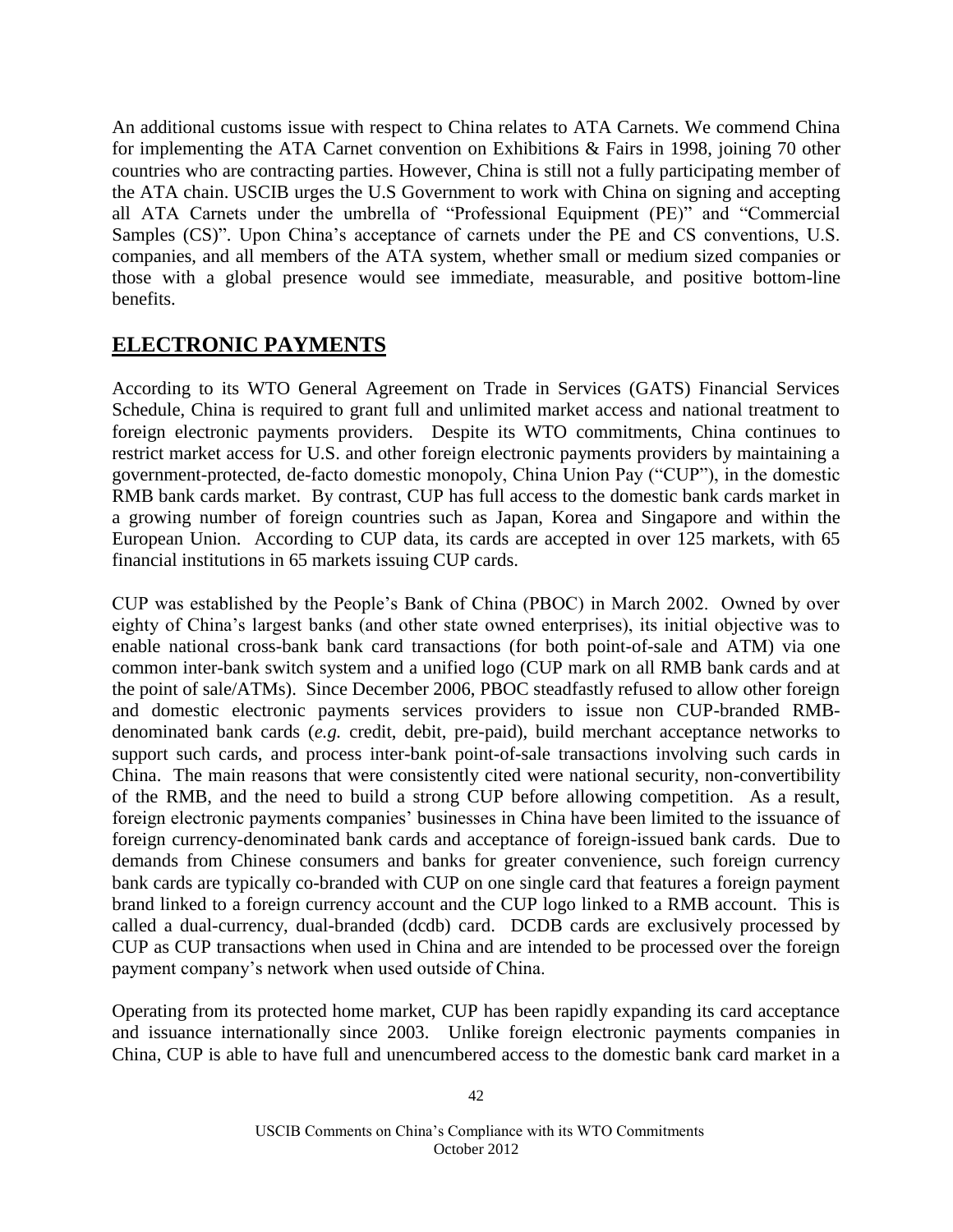growing number of foreign countries (more than 125, including the United States) in which it has chosen to operate. Full access includes the issuance and merchant acceptance of CUP branded bank cards denominated in the local currency of the host country (*e.g.* Korea, Japan). No foreign governments are known to have refused CUP access to their domestic electronic payments markets on the grounds of national security, or protection of a domestic player, or on-shore processing requirements.

According to a WTO Dispute Settlement Body Panel ruling issued on July 16, 2012, China's failure to allow foreign electronic payments providers to independently operate RMBdenominated electronic payments businesses in the Chinese domestic market violates its WTO commitments. Failure to open its market for electronic payments also hinders China's progress toward achieving its stated economic goals. Independent evidence demonstrates that an open and competitive electronic payments system would benefit China and its economy. For instance, a study by the McKinsey Global Institute concluded: "Fixing the payments system problems and encouraging the use of electronic payment vehicles [in China] would result in savings for banks and corporations and would simplify the life of individuals. It would also improve the government's control on the economy (as most black market activities are cash based), offer new business opportunities for the banks, and increase the stability of the financial system."

These market access restrictions and discriminatory limitations on foreign suppliers seeking to engage in the supply of electronic payment services appear to violate Articles XVI and XVII of the General Agreement on Trade in Services. In China's GATS schedule, it made open commitments in "banking services" to allow unrestricted market access and national treatment for "payments and money transmission services, including credit, charge, and debit cards" beginning in 2007. This means that China must allow financial institutions to issue (RMB) payment cards of their choice. Banks cannot be required to issue only CUP cards or co-branded CUP cards. In addition, China committed to allow unrestricted market access and national treatment for "advisory, intermediation, and other auxiliary financial services" for other financial services listed in its schedule, including payments. China also committed to open market access for the "provision and transfer of financial information, and financial data processing …by supplier[s] of other financial services." Equally importantly, China took no exceptions that would allow CUP to operate as a de-facto monopoly.

A competitive payments system will best serve China's overall economic interest by enhancing consumer choice, spurring innovation, and stimulating consumer spending. Such a competitive system in China also will promote banking and retail industries, lower costs and improve services while protecting against risks to China's financial sector. Opening China's electronic payments sector to multiple players also will bring China into compliance with its WTO commitments and foster increased economic activity within China.

U.S. electronic payments providers have invested heavily in their clearance and settlement networks over the past fifty years. As a result, they have created the fastest, most secure, and most reliable worldwide networks for electronic payments, which allow for the processing of billions of electronic payments every year. U.S. providers should be able to operate through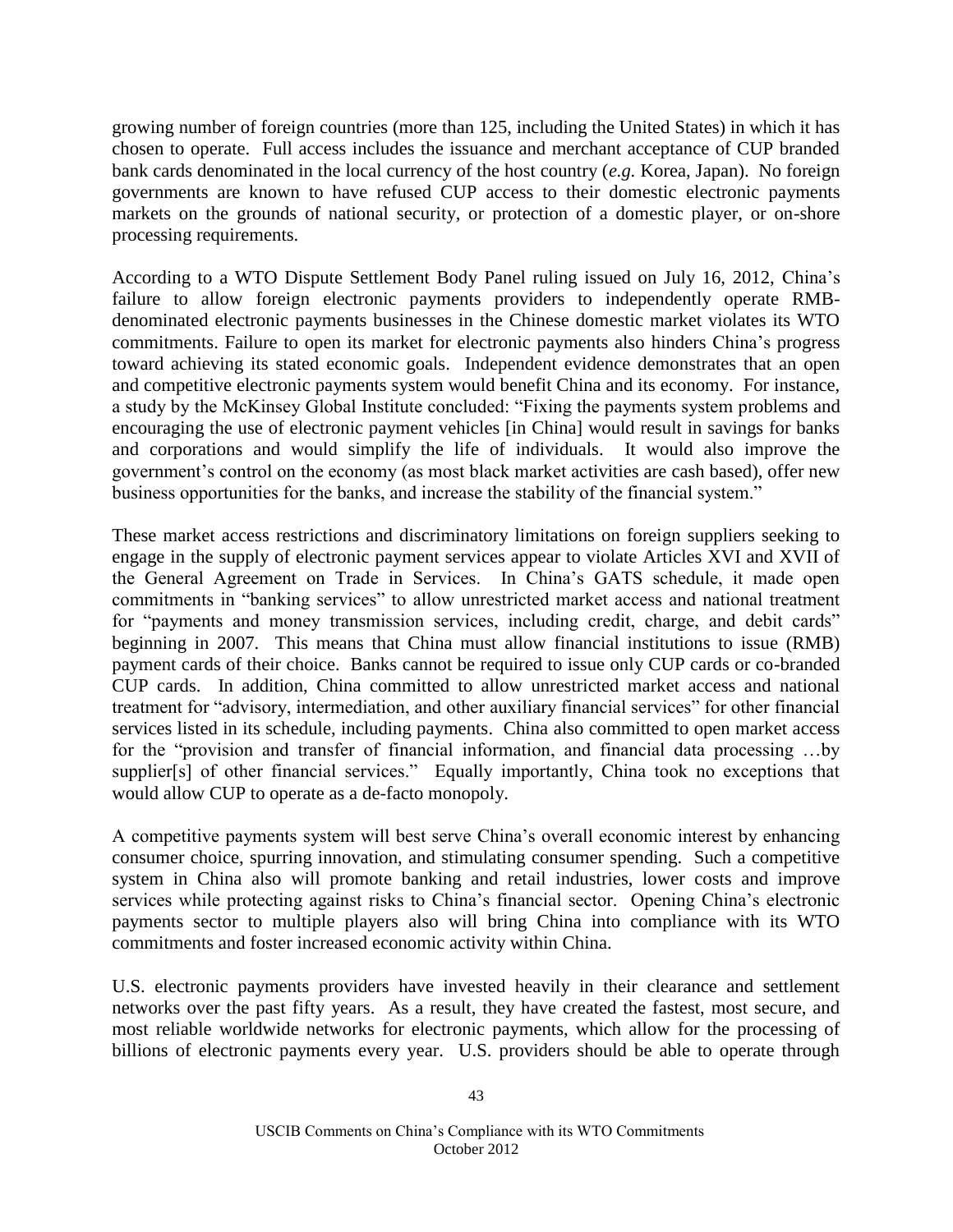their own clearance and settlement networks in China. The U.S. electronic payments industry is committed to the Chinese market and expects full market access as guaranteed by China's WTO commitments.

# **EXPRESS DELIVERY SERVICES (EDS)**

Fast, reliable and secure express delivery services (EDS), are a key component of the vibrant, competitive logistics industry that is crucial to China's economic growth. The Chinese government has publicly recognized the importance of EDS to the Chinese economy by supporting modern supply chains through reliable and highly efficient links between distant producers, suppliers and consumers – both internationally and domestically. Moreover, a robust domestic EDS industry will help China achieve its goals of promoting domestic consumption and reducing its economic dependence on exports.

The competitiveness of both U.S. and Chinese businesses are highly dependent on efficient, integrated, door-to-door delivery services handling all aspects of the import/export value chain. However, Chinese government policies appear to be designed to split such services into its multiple parts – express, logistics, freight forwarding, trucking, and aviation – undermining the benefits realized by the sum of those integrated parts. EDS combines the best in information technology, multiple modes of transport, and service commitments to provide customers with a complete package of premium, time-definite, money-back guaranteed transportation services. Not looking at such services as a whole stunts the growth of this important enabler in China, raising costs to Chinese producers and consumers, and constraining the overall competitiveness of China's economy.

Below are recommendations in policy areas critical to the competitiveness of express delivery services:

### **Customs, Reform, Modernization, and Simplification**

- Establish a U.S.-China government-industry customs working group (similar to the successful US-China Express and Postal Symposium) to address customs bottlenecks. For example, General Administration of Customs (GAC) Order No. 33 (May 2010) introduces a cumbersome importer registration system discouraging individuals and smaller traders in China from importing goods.
- Collaborate with the U.S. government and the EDS industry to develop GAC measures that enable EDS providers to effectively connect other points in China to their hubs and major markets, and to sort shipments on those connecting flights at those locations, consistent with U.S. cargo carriers' aviation rights under the U.S.-China air transport agreement.
- Pursue standards that are aligned with global practices (*e.g.*, World Customs Organization guidelines and standards).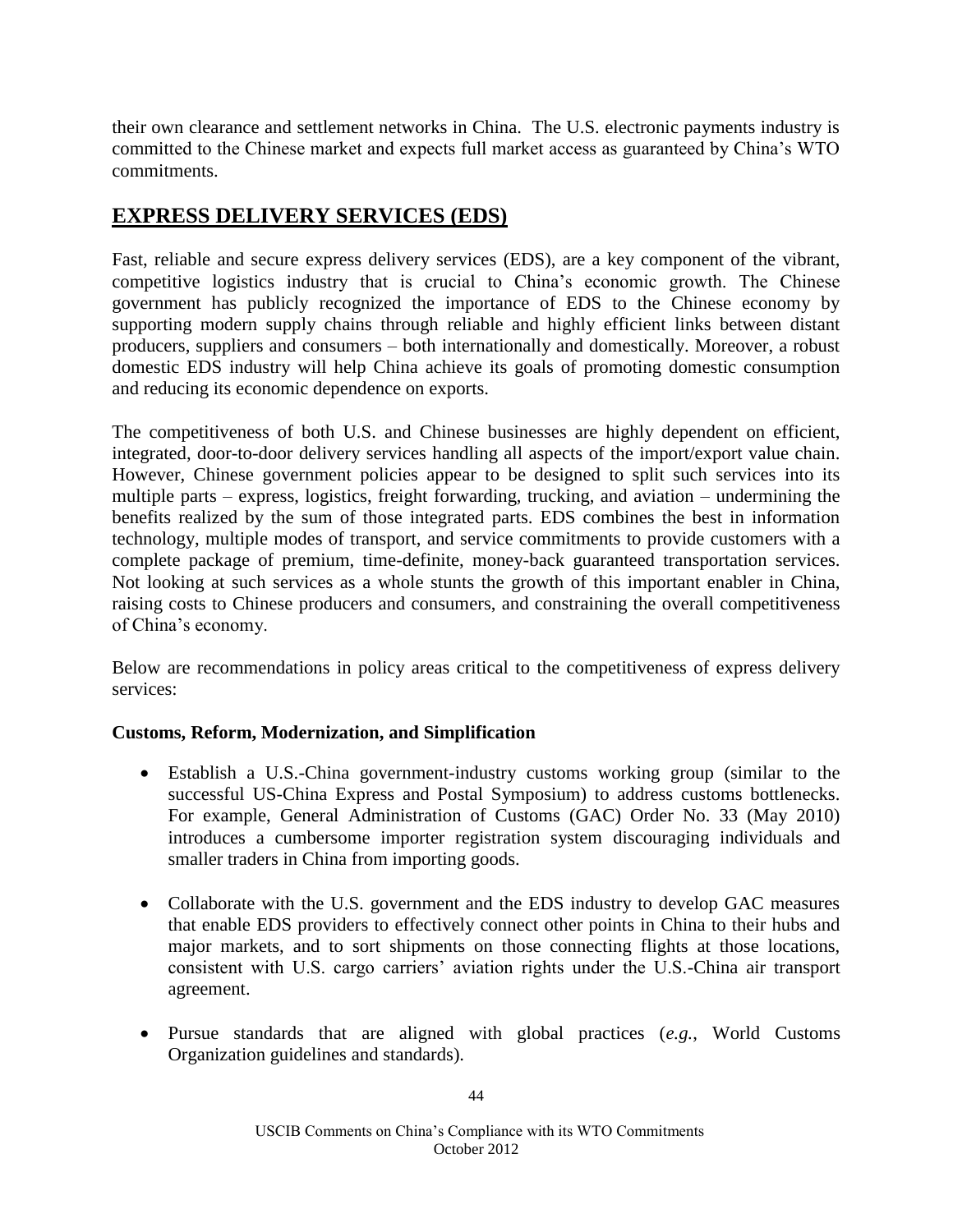- To facilitate trade and simplify paperwork for traders, we encourage China to establish a competitive and commercially meaningful *de minimis* level such as the suggested \$100 *de minimis* as endorsed by APEC. In the Asia Pacific region, competitive *de minimis* levels include Australia's AUD\$1000; Singapore's S\$400; and Malaysia's RM500.
- Establish a system similar to the United States' to enable the 24-7 customs handling that China's volumes require. China Customs is understaffed to handle the volume of trade moving through China's ports and airports. Local customs offices are responding to this problem by cutting customs hours, but modern traders need 24-7 customs service. In our 2011 report, USCIB members recommended a possible solution of allowing China Customs to collect reasonable, transparent user fees from EDS firms to allow for beyond normal working hours or in special locations. Unfortunately, the payment of user fees, overtime charges, etc. to customs officials is not permitted under current regulations. We suggest that the U.S. government invite Chinese Customs to study the U.S. user-fee system with a view toward regularizing the payment of similar changes in China.
- To practice more effective risk management, we propose removing the GAC's proposed and State Post Bureau's (SPB) existing 100% open-box inspection requirements for express delivery packages, as well as provisions that shift liability for inaccurate descriptions of a shipment's contents from shippers/recipients to transportation service providers.
- Remove the GAC's proposed restrictions on express delivery service (EDS) providers' use of domestic agents for localized services; as well as its proposed requirement for EDS firms to use a China-specific air waybill rather than the branded air waybills they use throughout the rest of their global networks.

### **Market Access**

- Clarify that China's Postal Law and related SPB measures allow foreign EDS providers to contract with Chinese domestic delivery permit holders to provide local pick-up and delivery, trucking and other services related to express delivery.
- Remove restrictions in China's Postal Law that prevent foreign EDS providers from providing their Chinese customers with domestic document delivery services.

### **Postal/Express Regulatory Issues**

The EDS industry still struggles with over-regulation by China's State Post Bureau (SPB), an agency largely staffed and managed by former China Post employees and officials. The U.S. government is already familiar with many examples, including: the 2009 Postal Law barring U.S. and some other foreign firms from the domestic express document market; SPB's overly burdensome and paternal implementing rules, regulations and standards; and the SPB's theory of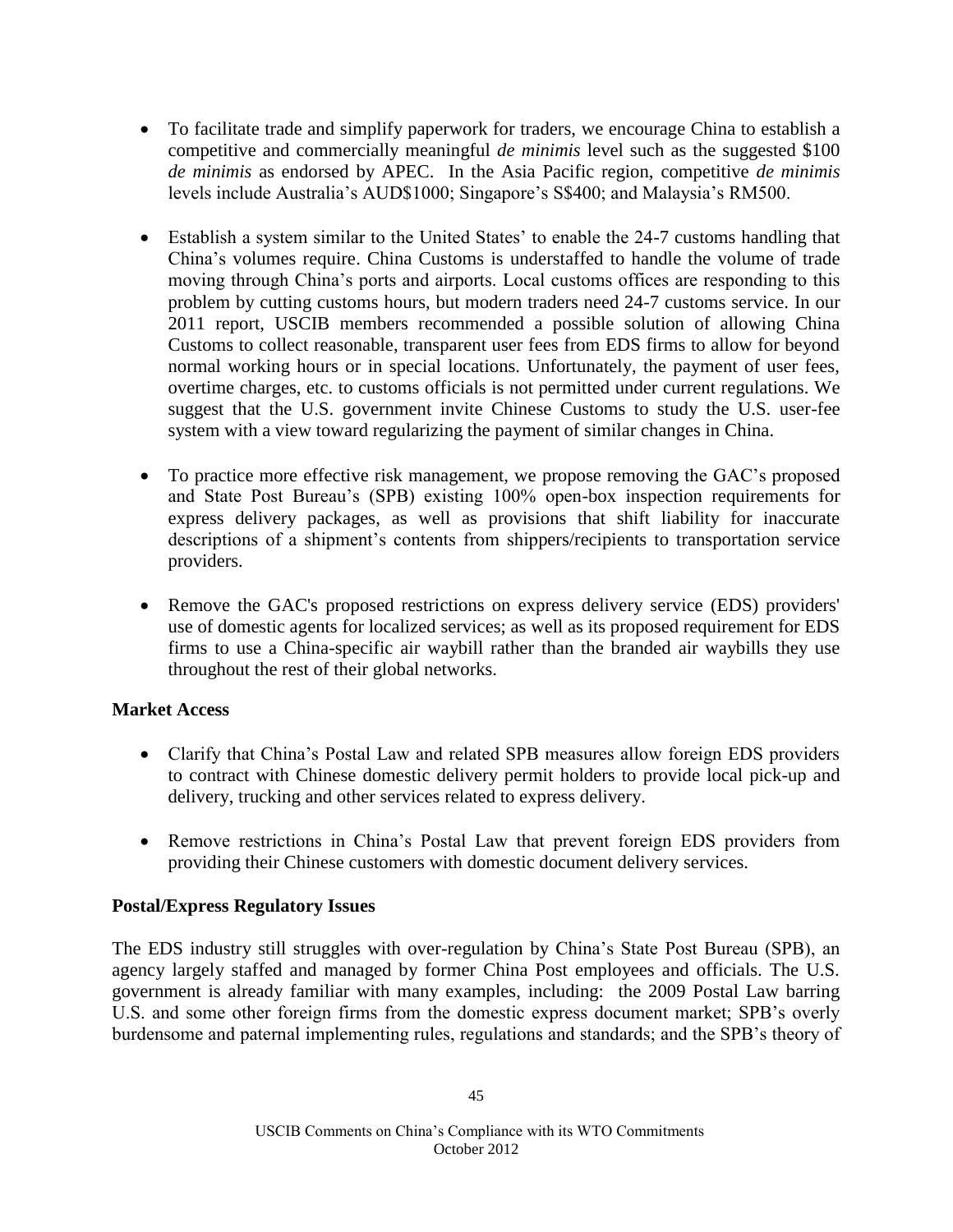competitor "self-regulation" through national, provincial and local express associations, which make SPB-issued voluntary guidance mandatory as a practical matter.

SPB's expansive vision of its responsibilities is beyond what USCIB views as efficient and appropriate for an industry regulator. Continued bilateral dialogue and productive discussion is necessary.

The U.S. government has worked hard over the last few years to establish and hold bilateral Postal-Express Delivery Symposia with SPB, U.S. industry and Chinese industry. The Symposia can be successful in promoting increased frank, candid dialogue between regulators and industry about issues of mutual interest.

### **PHARMACEUTICALS AND BIOTHERAPEUTICS**

### **Transparency**

While China has made strides toward strengthening its IP protections, pharmaceutical and biotechnology companies continue to experience problems with counterfeiting and effective enforcement of intellectual property in certain provinces. USCIB members have noted an increase in the trafficking of counterfeit pharmaceuticals and biopharmaceuticals in China. This threat to public health, together with the economic costs of responding to clinical emergencies associated with the use of impure or ineffective pharmaceuticals are of great concern.

Counterfeit medications place the public at unnecessary risk, and they divert the resources of industry and government agencies from productive uses. Chinese government agencies and municipalities lack the coordination and cooperation necessary to address enforcement issues. USCIB urges more effective interdiction and enforcement against traffickers and distributors of counterfeit biopharmaceuticals. A reliable dispute resolution system that produces objective decisions and enforcement coupled with a public record of precedent would greatly enhance China's IP rights regime.

There has been progress toward establishing a comprehensive statutory scheme of intellectual property protection. However, significant gaps in existing law remain. Ambiguities in China's intellectual property laws hinder patent procurement and enforcement. Such deficiencies in the legal framework contribute to a failure of the Chinese system to provide adequate and effective protection for intellectual property rights.

Specifically, some recent Chinese patent law amendments (Articles 48 and 49) may pose unique problems for the pharmaceutical and biotechnology sector. Chinese patent law currently provides for compulsory licensing, but the considerations that would trigger compulsory licensing as well as the scope and duration on the license need significant clarification.

In addition, the Article 69(5) provides a "Bolar exemption" to patent infringement for pharmaceutical and biotherapeutic products. However, unlike the law of most countries, this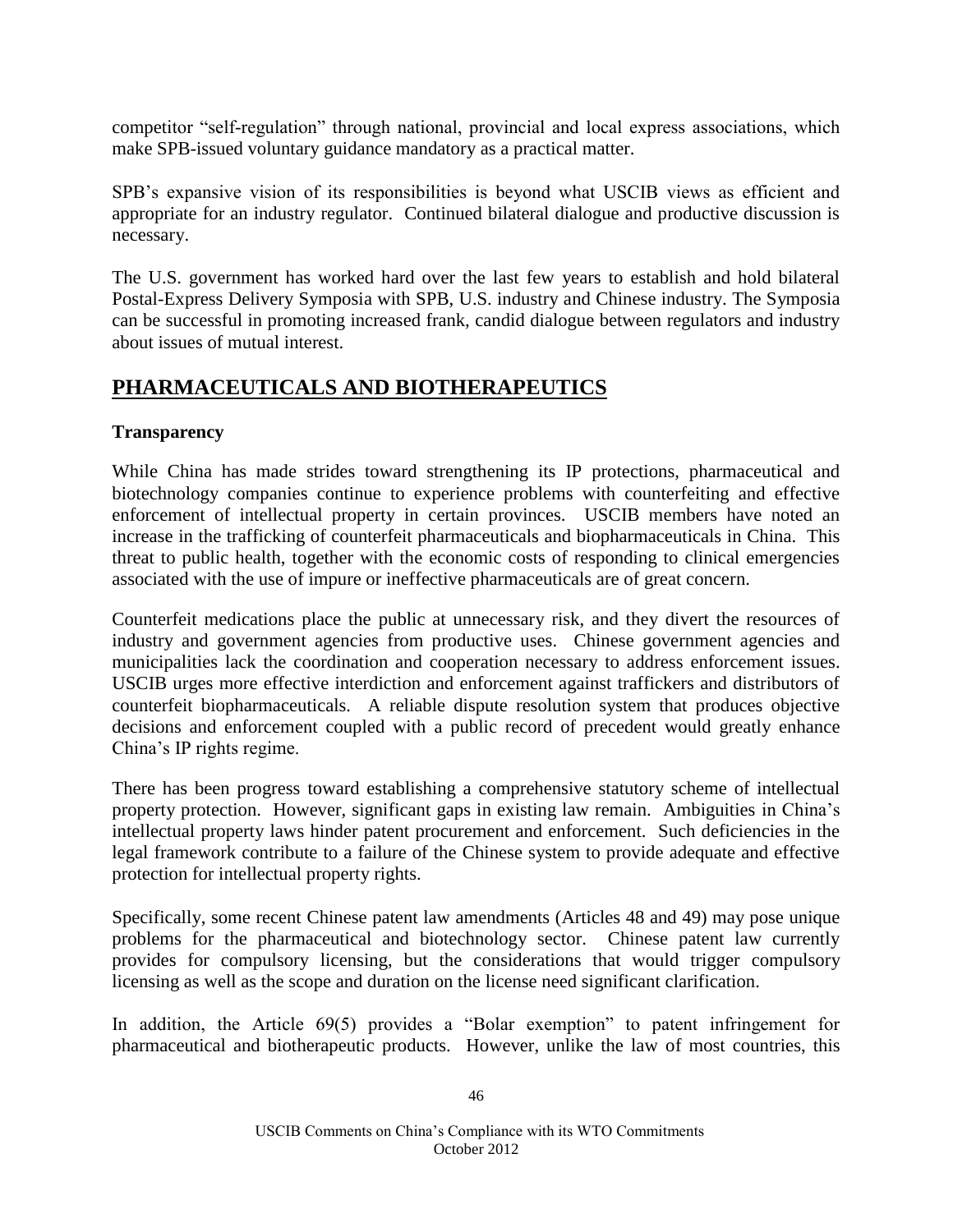exemption is not balanced by any provision for extending the terms of pharmaceutical patents to compensate patent owners for delays encountered in the regulatory approval process. In the absence of such a provision, the Chinese patent law fails to provide adequate and equitable treatment to the owners of intellectual property relating to pharmaceutical inventions.

Furthermore, the new amendment to the Chinese patent law on the patentability of inventions using genetic resources Article 5, ("No patent right shall be granted for an invention-creation whose completion depends on genetic resources, but the acquisition or exploitation of said genetic resources or is contrary to the relevant laws and regulations of the State.") could prove problematic. We believe this provision to be so open-ended as to create huge uncertainty in the biomedical research area as to what is patentable or not, and goes far beyond the scope of any discussions within the Convention on Biological Diversity (CBD).

As stated under 'Patent Concerns' the PRB's application of raised patentability standards ('sufficiency' standard) with respect to pharmaceutical and biotech patent applications often results in either narrow patent claims that significantly diminishes their value or in further invalidity attacks. The data is often not required in other jurisdictions, and moreover must be included in the application at the time of filing, leaving Applicants no avenue to supplement for data that they were not aware would be required.

### **Pharmaceuticals Regulations**

Under the SFDA rule (effective June 2006), the SFDA will not approve the use of a trade name for a pharmaceutical unless it is a new chemical compound and there is a patent in force in China on the compound. This is an arbitrary regulatory requirement that is counter to general trademark law and practice worldwide. Trademarks are designed to identify the source or origin of the product, not whether it is novel and patented.

In regulated product areas such as pharmaceuticals, the State Food and Drug Agency (SFDA) approval procedure lacks transparency; there is no effective linkage between the regulatory agency for approving of generic products and enforcement of an innovator's patent rights. Some of these requirements are part of SFDAs own regulations (*e.g.*, Ch. II, Art. 18) but are not actually practiced.

### **Data Exclusivity**

Although the SFDA in 2001 issued regulations to implement China's commitment to provide six years of data exclusivity pursuant to TRIPS Article 39.3, protection of such data provided to the government from 'unfair commercial use' is inconsistent and unevenly applied. The timing of approvals of third party products is often manipulated in a non-transparent manner such as to place the innovator/originator company in direct market competition with infringing copies that rely on the innovator's test data. Moreover, members of USCIB are concerned that China's data exclusivity measures in regards to the length in term and application are inadequate to address the emergence of a global biosimilars market.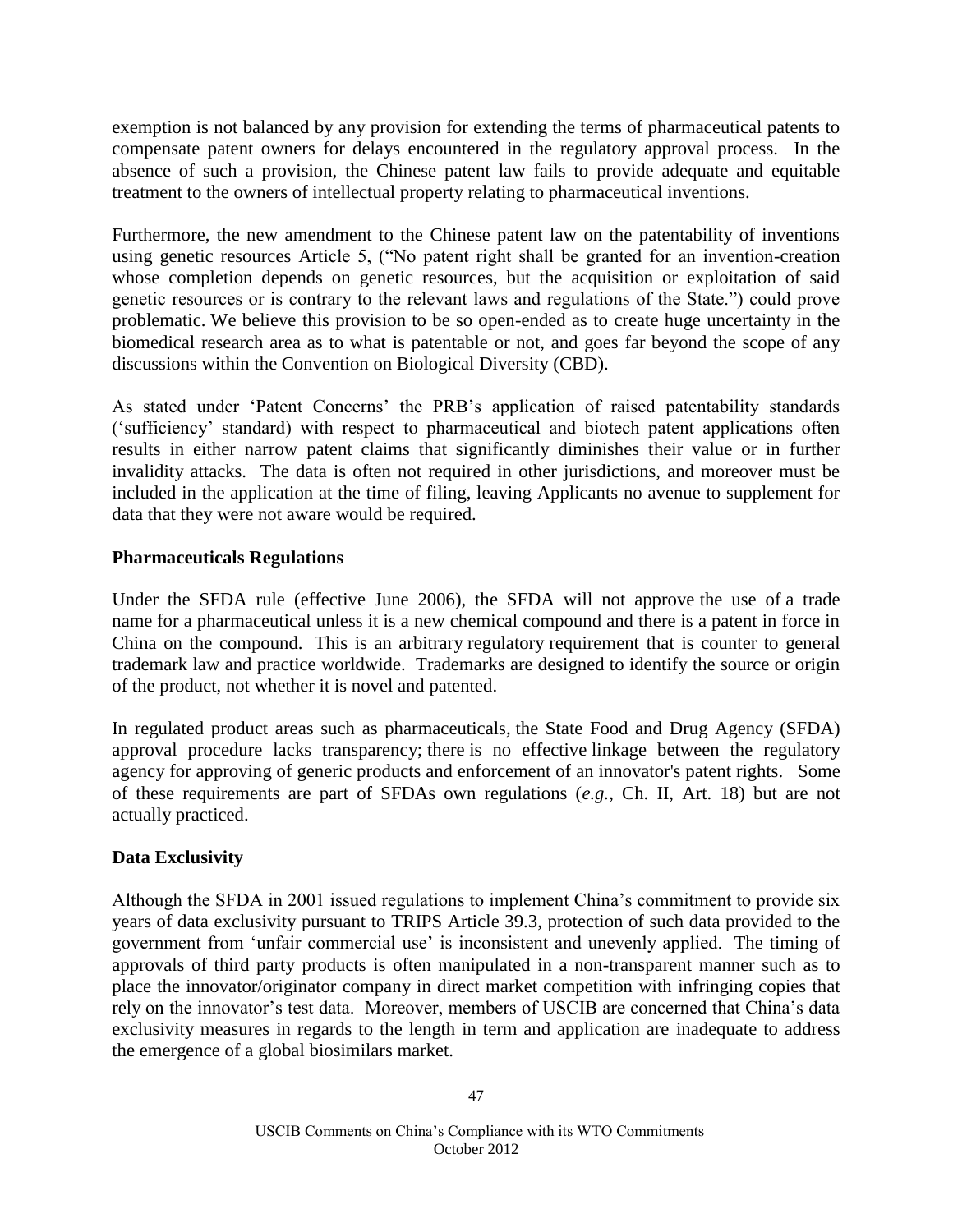### **SOFTWARE**

China and the United States share a common interest in promoting software development and protection in China because information technology holds the key to increasing productivity and solving so many pressing global issues, in areas such as health, education, and energy. China recently committed to extend its nationwide Special Campaign to Combat IPR Violations, which includes specific commitments to improve software legalization within government agencies. Although the Campaign resulted in some incremental progress on software legalization, the rate of software piracy within China--particularly among sub-central government agencies and in state-owned and private enterprises--remains extremely high. Despite a welcome recent increase in China's IPR enforcement efforts and a greater readiness by Chinese courts to protect IPR owners in civil cases, rampant theft of U.S. software remains a major challenge. China's ongoing failure to make significant, concrete progress on software piracy, combined with efforts by the Chinese Government to favor national champions and discriminate against foreign suppliers under the guise of "indigenous innovation" and other protectionist policies, means that U.S. software firms continue to face major barriers to accessing the Chinese market.

### **Software Piracy**

In 2011, China overtook the United States to become the largest PC market in the world. U.S. software products are extremely popular with Chinese PC users: industry data indicate that over 95% of Chinese PCs run a U.S. operating system and well over 80% of Chinese PCs run U.S. office productivity software. There is also no doubt that Chinese companies and consumers can afford to pay for the software they use--indeed, several of the world's richest companies are located in China, and China's middle class is now roughly equal in size to the entire population of the United States.

Unfortunately, the vast majority of software used in China, including by state-owned and private enterprises, is pirated. According to IDC's Ninth Annual Global Software Piracy Study, prepared for the Business Software Alliance and published in May 2012, China's PC software piracy rate in 2011 was 77%, with a commercial value of nearly \$9 billion.

China has made numerous commitments to improve software legalization in China. For instance, China has repeatedly committed to ensure that all government agencies and stateowned enterprises would use only legal software. At the November 2011 JCCT, China reaffirmed that it "will continue to take measures to ensure that governments at all levels use only legitimate software, ensuring that all the types of software used by government agencies are licensed." Office of the USTR, *2011 U.S.-China Joint Commission on Commerce and Trade Outcomes* (Nov. 2011).

China also committed that (1) it had, consistent with prior JCCT commitments, "requested government agencies at all levels to bring software into state asset management systems"; (2) "will increase resources devoted to conducting audits and inspections" for legal software use; and (3) "will publish the auditing results as required by China's law to ensure that all types of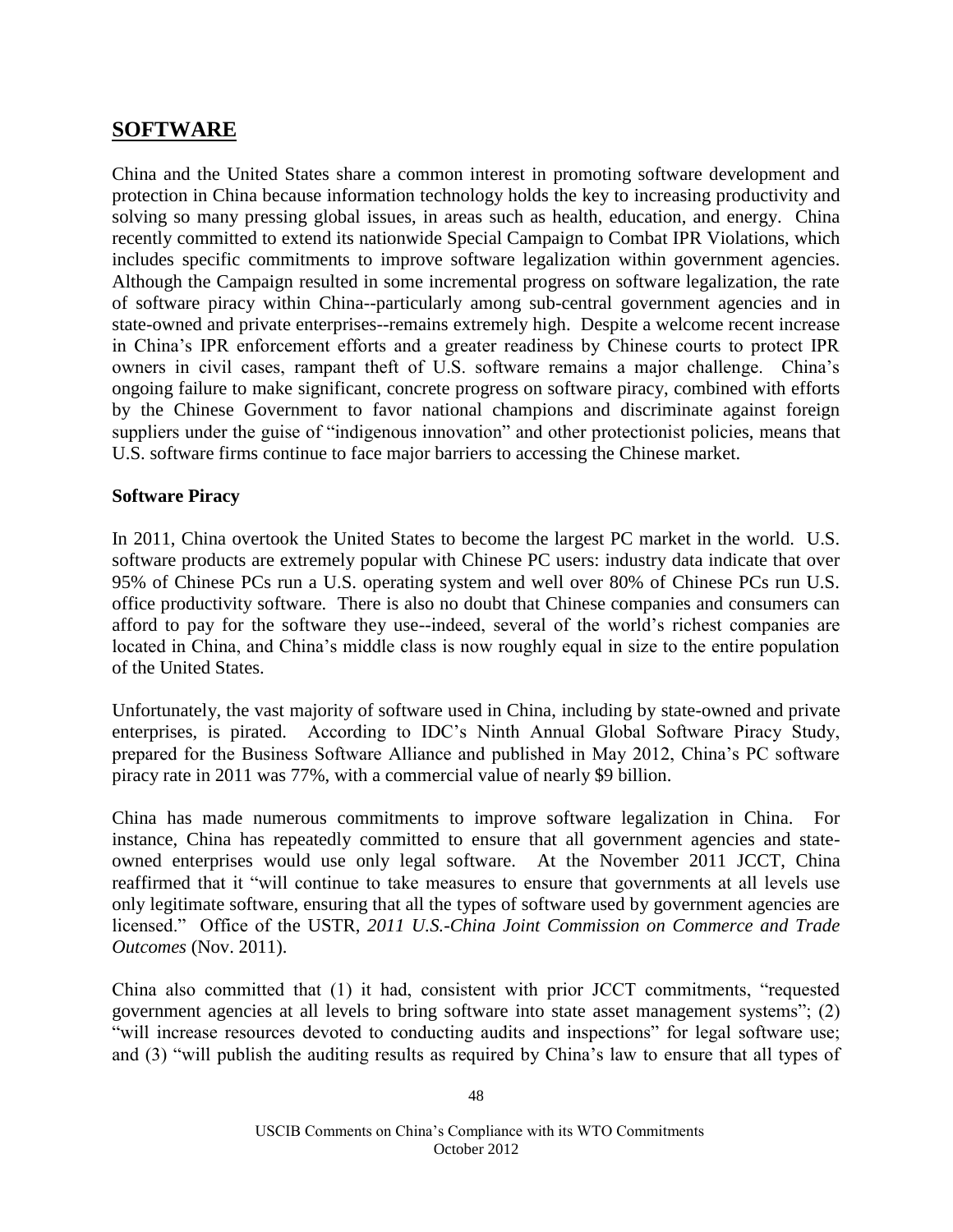software used by government agencies are being accurately accounted for." *Id.* China further committed that government software legalization for all 31 provincial government entities would be completed by the middle of 2012 and that software legalization within municipal and countylevel government entities would be completed in 2013.

Despite some incremental progress, China has not lived up to these commitments. For instance, China appears to not yet have provided adequate budget to government agencies to enable them to legalize the software they use. There are also reports that China has quietly encouraged government agencies to purchase only Chinese software -- even though most continue to use U.S. software.

The need for concrete and measureable progress on software legalization in China remains critical--especially given the clear correlation between stronger IP in China and increased jobs and economic growth in the United States. Areas for further progress include making sure that all Chinese SOEs use only legitimate, fully licensed software, and for China to refrain from encouraging SOEs, either directly or indirectly, to preference domestic over foreign software suppliers. Recognizing the importance of SOE software legalization, China also committed in the November 2011 JCCT to "further promote the use of licensed software in enterprises and conduct enterprise software management pilot projects and publish progress reports about these projects." To achieve these important goals, China should, by a date certain, issue a decree requiring all SOEs, financial institutions, and publicly listed companies in China to have valid licenses for all software that they use and holding executives accountable for compliance with the decree. The decree should also require SOEs, financial institutions, and publicly listed companies to certify annually, based on an independent, third-party audit, that all of the software they use in their business operations is properly licensed. This certification should be subject to verification both by the government and by affected software suppliers. Continued work is also needed to ensure that government agencies have the funds they need to purchase the software they use and on China's commitment to treat software as an asset for auditing purposes.

### **Discriminatory Treatment of U.S. Suppliers**

In acceding to the WTO, China agreed not to discriminate against foreign supplies or suppliers *i.e.*, to treat imported goods and foreign suppliers no less favorably than domestic goods and suppliers. As part of its WTO Accession agreement, China was under an obligation to remove all rules and regulations that were inconsistent with this "national treatment" obligation. This commitment applies not only to tariffs and other "at-the-border" measures, but also to internal laws, regulations, and other "behind-the-border" measures.

Despite these commitments, China continues to pursue policies that favor domestic software products and suppliers over foreign products and suppliers. For several years, a prime example has been China's "indigenous innovation" policies, which discriminate against U.S. software suppliers in the government procurement market and in access to various governmental benefits. As noted earlier, China announced at the November 2011 JCCT that the State Council had issued a measure requiring all governments at the provincial and local levels to eliminate by December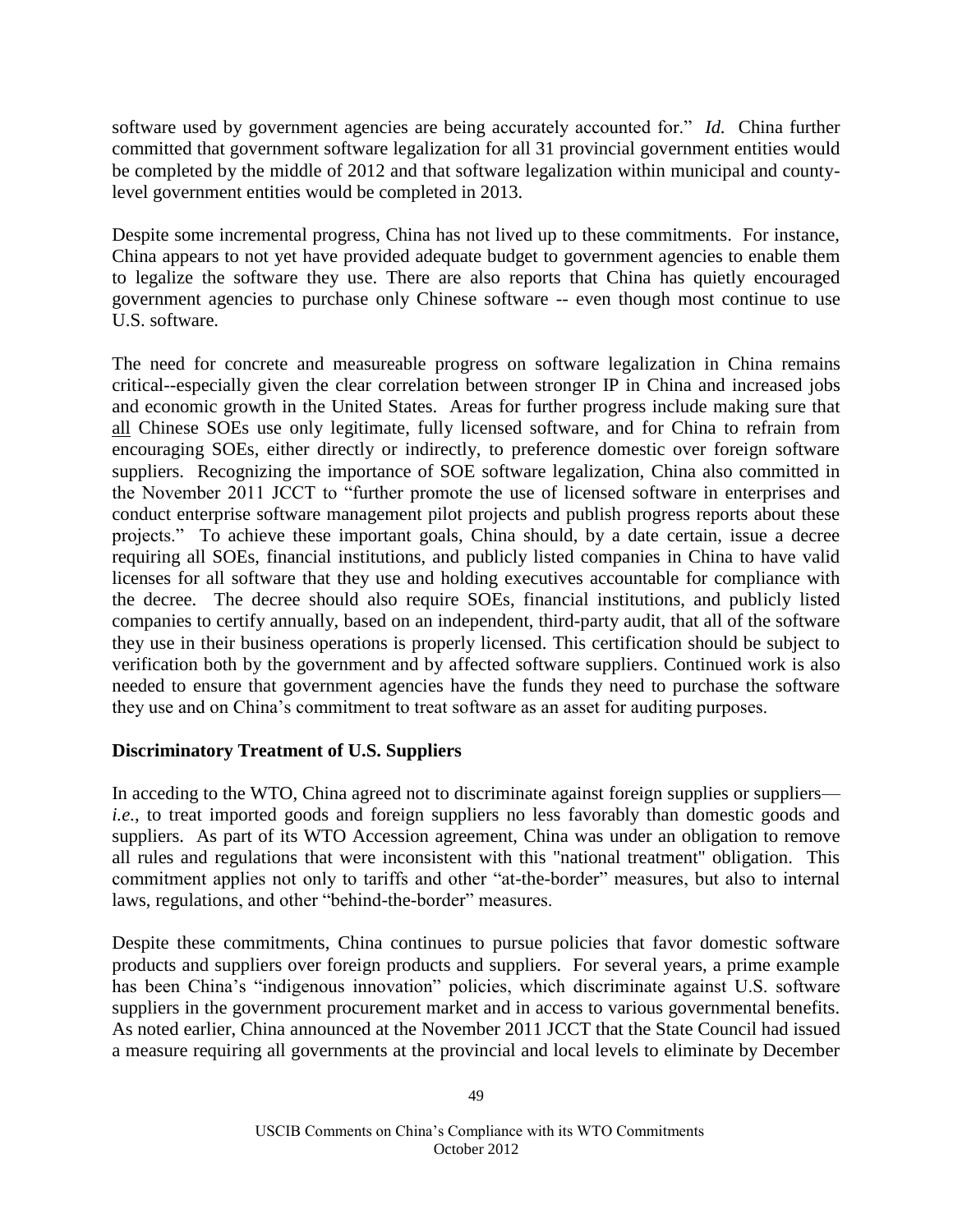2011 "any catalogues or other measures linking innovation policies to government procurement preferences." Likewise, at the 2011 S&ED, China committed "to eliminate all of its government procurement indigenous innovation products catalogues and revise Article of the draft Government Procurement Law Implementing Regulations as part of its implementation of President Hu's January 2011 commitment not to link Chinese innovation policies to government procurement preferences." Also, in June of 2011, the Ministry of Finance reportedly announced that it would "stop enforcing" aspects of the discriminatory government procurement preferences for domestic suppliers and products.

Nonetheless, there is widespread concern that discrimination against foreign software suppliers and products, for example, remains alive and well in practice, particularly at the provincial and local levels. Moreover, U.S. software suppliers continue to face discrimination in access to subsidies, tax advantages, and other benefits that are available to domestic Chinese firms. It is critical that China immediately cease all preferences for domestic software suppliers and products immediately and that it adhere to its WTO Accession Agreement commitments to open its markets to U.S. software suppliers. The United States should press China to provide greater transparency on its implementation of the de-linking decree cited by China at the 2011 JCCT, as well as on the actual criteria used by government agencies in making procurement decisions.

### **Regulation: Customs and Trade Administration**

As part of its accession agreement, China agreed to undertake the obligation to adhere to the Agreement on Customs Valuation, immediately upon accession, without transition. Accordingly, China issued a measure requiring duties on software to be assessed on the basis of the value of the underlying carrier medium, meaning, for example, the floppy disk or CD-ROM itself, rather than on the imputed value of the content, which includes, for example, the data recorded on the floppy disk or CD-ROM. For several years, China did not uniformly implement this measure. However, more recently, China Customs has become more consistent in imposing duties based on the value of the carrier medium, which represents important progress by China on this issue.

U.S. importers, however, have encountered situations in which customs authorities use prices set forth in a Customs database (a "reference" price) instead of actual prices to determine customs value. Customs authorities have rejected transaction values because they were lower than the Customs' "reference" price, and some authorities have imposed an "uplift" of the customs value accompanied by a threat that the shipment would be held until such price was accepted. Use of such a reference price violates China's WTO commitments. Furthermore, the valuation process varies from port to port and is not transparent. There also has been some lack of consistency in the imposition of software fees and license fees, particularly with regards to imports of hardware pre-loaded with software and imports of CDs containing software.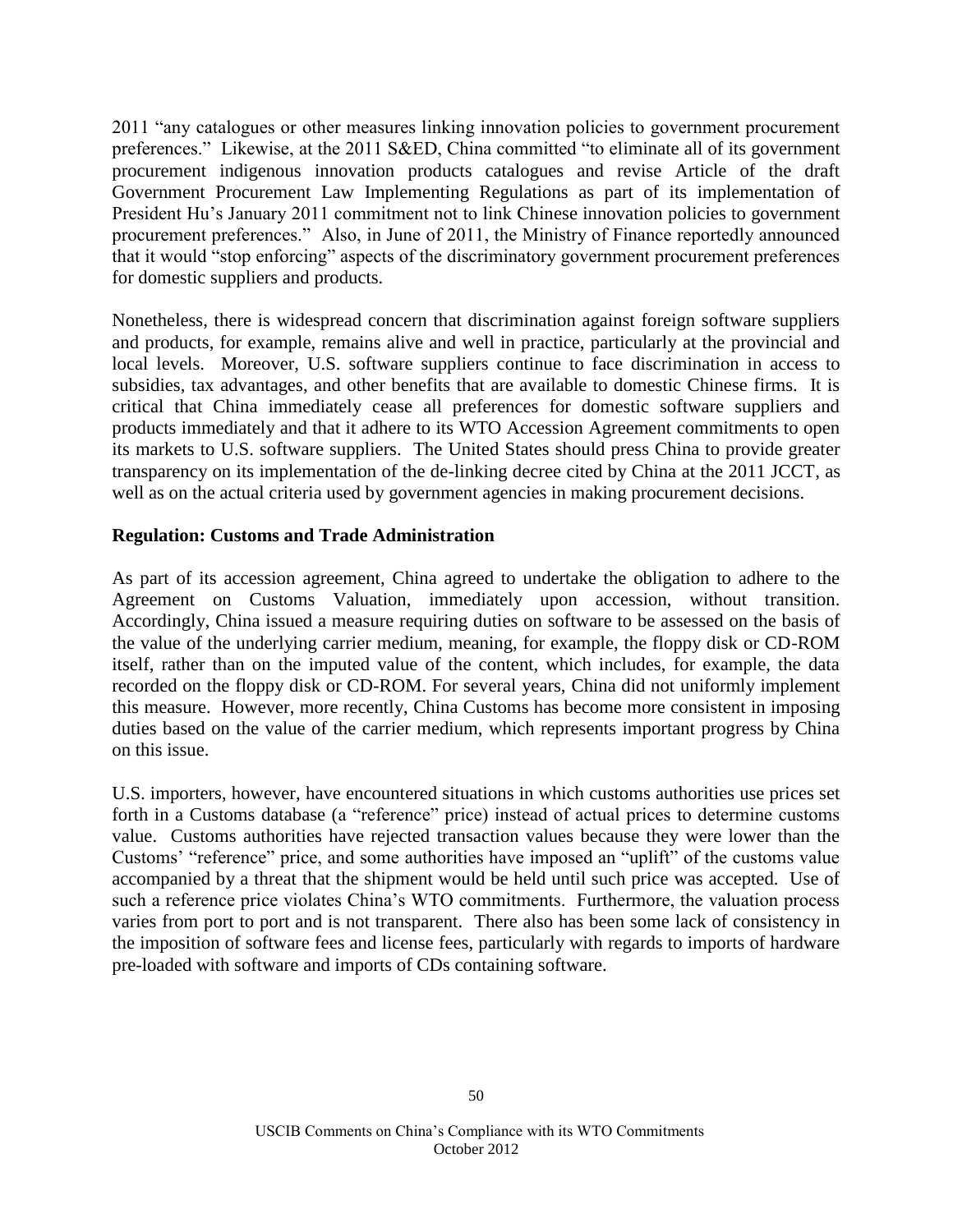# **TELECOMMUNICATIONS (SERVICES AND EQUIPMENT)**

China's narrow interpretation of value added services, high capitalization requirements for basic telecommunications services and a lack of an independent regulator remain key outstanding issues. China has made no meaningful progress towards complying with its WTO telecommunications commitments in the past year, so many of our comments will of necessity be repetitive. There are reports that China's Regulator, the Ministry of Industry and Information Technology (MIIT), is updating its Telecommunications catalogue where it plans on defining cloud computing and services as either a "value added service" or a "basic telecommunications service." Offsetting this apparent development, there has been regression in other areas such as the regulation of value-added services. In most other liberalizing countries, the concept of value added services was introduced as a way to open up the telecom market to competition. By contrast, China has become more conservative with the concept of basic versus value added services since WTO accession, shuffling some very important value-added services into the highly protected basic category. It would be an improvement if the pending law were to replace these conservatively applied vertical service classifications with more objective and transparent guidelines for Type I (facility-based) and Type II (non-facility based) services. Further, China should seize this opportunity to grant equivalent national treatment to both domestic and foreign investors, boldly taking advantage of the gains that an open telecom market can bring to the economy as a whole.

China's WTO commitments to liberalize telecommunications services became effective upon its accession to the WTO on December 11, 2001. These commitments include a six-year schedule, which ended in 2007, for phasing in direct foreign participation in value-added network services and basic telecommunications. USCIB recognizes and appreciates the positive steps China has taken to implement its WTO commitments. However, China's overly narrow interpretation of market access opportunities for foreign participants and a lack of an independent regulator have negatively impacted market opportunities for U.S. telecommunications companies, contrary to China's WTO commitments. We are especially concerned by China's unreasonably high capitalization requirements for basic services, and the prohibition on resale, which greatly limit market access.

### **High Capitalization Requirements**

China's unreasonably high capitalization requirement for basic telecommunications services has greatly limited market access. In 2003, MIIT reclassified several international value-added services as basic services. This action had the undesirable effect of delaying and impeding the ability of foreign entrants to offer these services, thus subjecting any would-be entrant to the excessively high capitalization requirements placed on new basic services providers. USCIB considers the existing capitalization requirement in basic services an excessively burdensome and unjustified restriction that violates Article VI of the GATS. A foreign service provider otherwise meeting the licensing qualifications is unlikely to allocate such capital to a new and risky enterprise, and a Chinese joint venture partner is unlikely to divert this capital from its core business.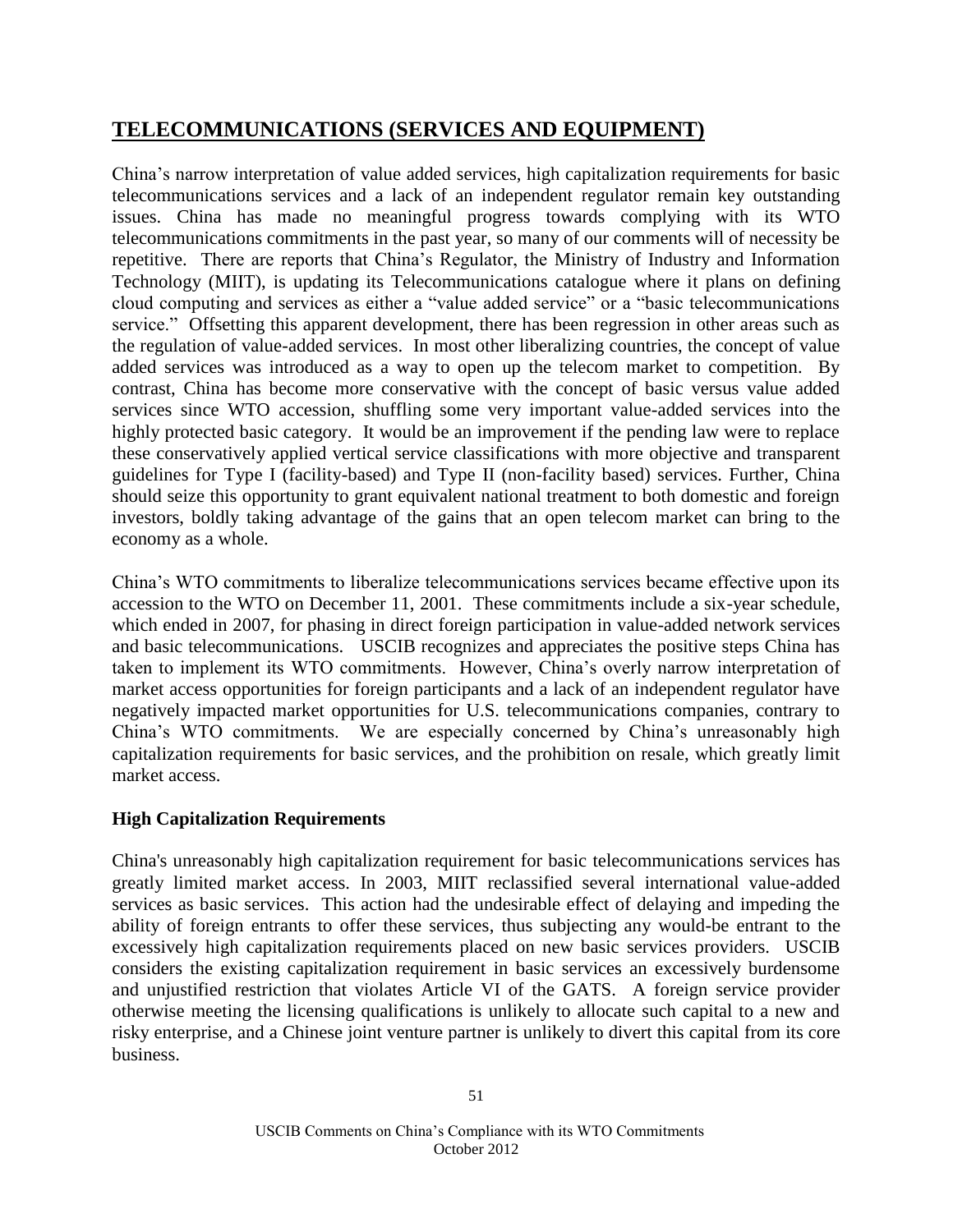In early September of 2008, the Chinese government announced a reduction in the capitalization requirement for a basic service license from 2 billion RMB (approximately US\$291 million) to 1 billion RMB (US\$145.9). While the reduction in the capitalization requirement for a basic service license is a step in the right direction, China's requirement is still very high and continues to be a significant barrier to entry. The reduced capitalization requirement is 100 times the capital requirement for value added service licensees, which is itself many times the actual level of capital investment needed to build a national, non-facilities-based value added network. The reduced capitalization requirement in basic services continues to be excessively burdensome and unjustified restriction that violates the GATS. A narrowly tailored performance bond would be sufficient to address any existing concerns. China should take additional steps to reduce the capitalization requirement to a reasonable level.

### **Market Access**

Market entry is being impeded by the MIIT's extremely narrow views of what constitutes a value-added service for purposes of international value added network service licensing. China's regulator, the Ministry of Information Industry ("MII") defines the meaning of value-added services (VAS) in China's WTO commitments narrowly to exclude commercially important services, such as international IP-virtual private networks (IP-VPN) services demanded by global enterprises, by limiting VAS virtual private networks to "domestic" services. Thus, although domestic IP-VPN services are classified as VAS, inexplicably international IP-VPN services are classified as basic. Especially troubling are reports that MIIT is considering whether to classify cloud computing as a basic or VAS. At minimum, cloud computing, is more correctly classified as a computer-related service. China should expand the list of VAS to include such value-added services as international IP-VPN services. China also treats a narrow positive list of identified services as the only VAS, thereby limiting service expansion opportunities of VAS providers. The Catalogue of Telecommunication Services defines basic and value-added services in a manner that discourages and severely limits new providers from entering China's telecommunications market. The narrowing of the scope for value added services represents a counter-liberalization trend inconsistent with China's WTO commitments.

It is critical that MIIT interpret the definition of VAS in a manner that is consistent with China's explicit WTO commitment and widely accepted international standards. The definition within China's commitment includes several tests of what qualifies as a VAS. Whereas some of the alternative tests are specific services (*e.g.*, electronic mail, voice mail, electronic data interchange, other of the alternative tests are functionalities that can exist in a variety of innovative services (*e.g.*, code and protocol conversion, on-line information and data base retrieval, on-line information and/or data processing). The inclusion of these functionality tests in the China commitment on VAS is consistent with the VAS definitions applied internationally, and China should follow through to interpret their definition in accordance with international standards and expectations.

China limits foreign direct investment in telecommunications to 49 percent for basic services (provided the company enters into a joint venture with a SOE) and 50 percent for value-added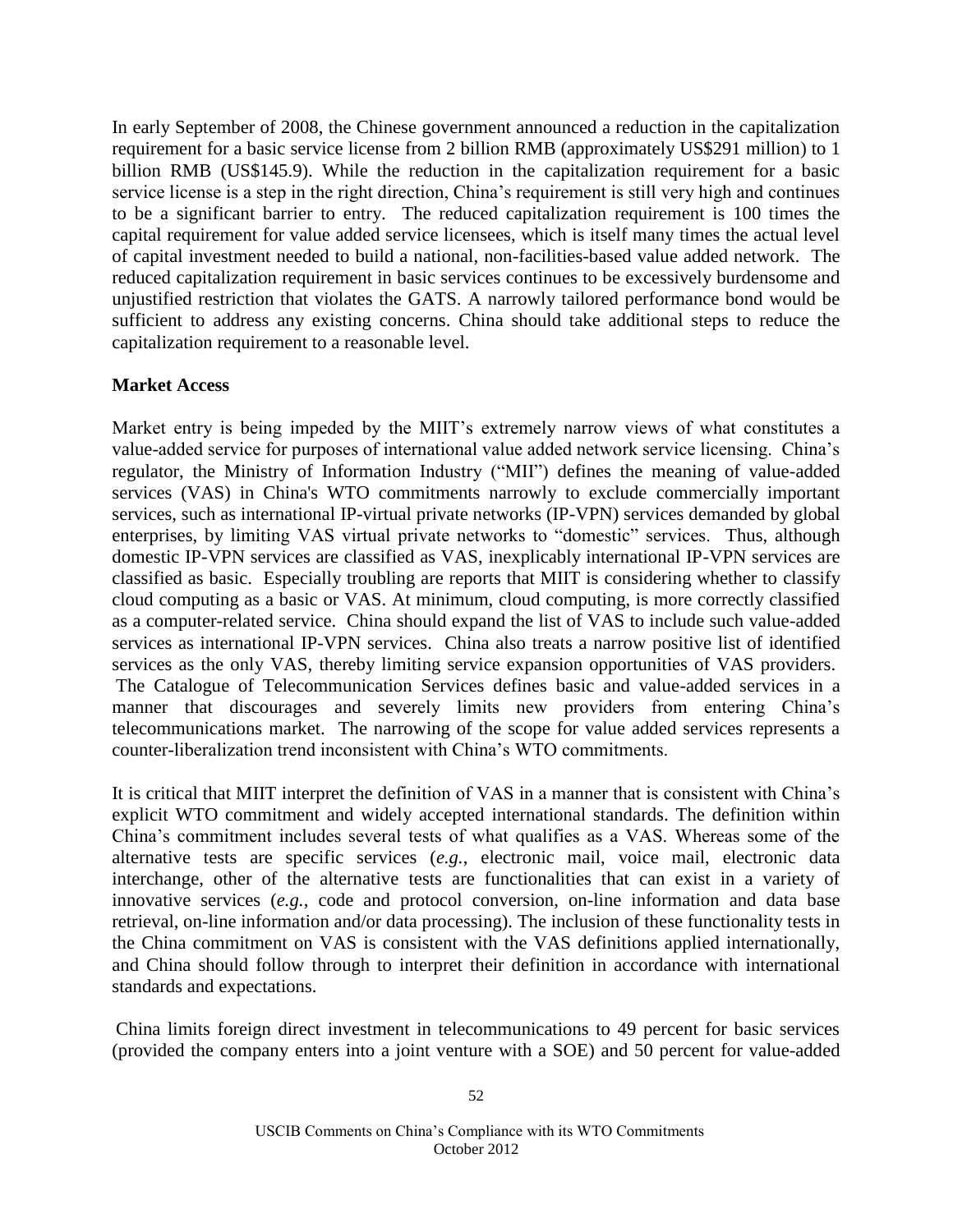services (VAS). Ideally, China should commit to relaxing or eliminating foreign direct investment restrictions in all licenses, going beyond present WTO commitments by allowing 100 percent foreign direct investment in telecommunications licenses. This would promote more efficient, more profitable operations capable of providing the best quality service.

In addition to encouraging a more expansive licensing approach to VAS in China, another approach that the US Government should consider is distinguishing between facilities telecommunications service and non-facilities based services. Replacing the current conservatively applied vertical service classification guidelines (i.e., basic/value-added) with more objective and transparent guidelines for Type I (facility based) and Type II (non-facility based) licenses that accelerate service provider market entry. Any service that is non-facility based would be permitted as a VAS. This approach would provide certainty to investors, allowing companies to innovate and provide services as technology evolves.

Most markets around the world including many with the Asia Pacific region have fully liberalized their VAS markets – along Type 1 (facilities-based) and Type 2 (service-based resale) classifications – and permit 100% foreign ownership of VAS enterprises. This approach would have the positive effects as outlined in the document tabled by the United States and other WTO member countries on the benefits of telecommunications liberalization. (Document TN/S/W/50) Furthermore, liberalization of pay TV platforms, including cable and Direct-to-Home would expand the opportunity for more foreign content to be broadcast.

Liberalizing VAS not only is a non-threatening way to liberalize a market; it is also an excellent means of improving profit margins for all operators. Allowing foreign investment in VAS would increase the revenue opportunities for basic service providers and attract the types of innovative businesses and institutions that China desires.

We urge USTR to encourage China to take the following steps to remove the bottlenecks to development of value added services in China:

- Expand the list of value-added services in the Catalogue to include such services as managed, IP VPN, in conformity with the international norm;
- Lift the prohibition on resale enabling incumbent carriers, as well as new entrants, to acquire capacity at wholesale rates and interconnect their networks to deliver services to a broader reach of the country; and
- Remove remaining caps to Foreign Direct Investment.

### **Independent and Impartial Regulator**

China is far from achieving its Reference Paper Section 5 commitment to establish an independent regulator. The Chinese Government owns and controls all of the major operators in the telecommunications industry, and the MIIT still occupies dual roles as protector of state enterprise operators and as industry regulator. The pending Telecom Law could improve this situation by mandating a regulatory body that is organizationally separate from government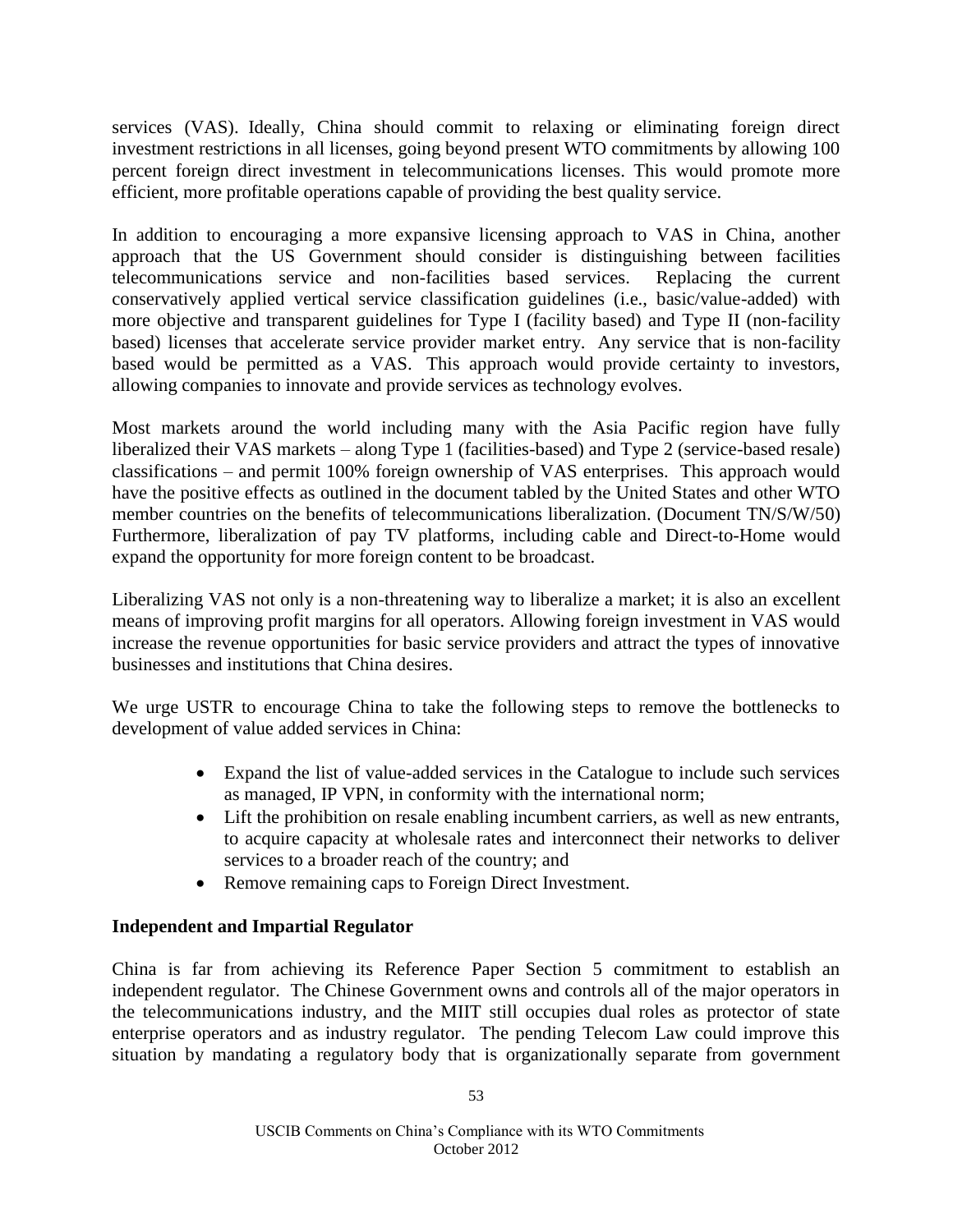agencies that are focused on developing the state-owned telecommunications industry. Because this new law has been pending for a long time, finalizing and adopting it should be a top priority for the government. Interested parties must also be provided a reasonable period for review and comment on the Ministry's regulations and decisions as required by China's accession documents. For example, virtually no notice was given, and no comments invited, before the revised Telecom Catalog went into effect in February 2003.

USCIB encourages USTR and others in the U.S. Government to place a high priority on working with China to establish a regulatory body that is separate from, and not accountable to, any basic telecoms supplier, and that is capable of issuing impartial decisions and regulations affecting the telecoms sector. In this context, it is important that the regulatory body adopts the following:

- transparent processes for drafting, finalizing, implementing and applying telecom regulations and decisions;
- appropriate measures, consistent with the Reference Paper, for the purpose of preventing major suppliers from engaging in or continuing anti-competitive practices;
- a defined procedure as it has done for interconnection -- to resolve commercial disputes in an efficient and fair manner between public telecom suppliers that are not able to reach mutually acceptable agreements;
- an independent and objective process for administrative reconsideration of its decisions; and
- appropriate procedures and authority to enforce China's WTO telecom commitments, such as the ability to impose fines, order injunctive relief, and modify, suspend, or revoke a license.

USCIB also encourages USTR to press China to provide reasonable notice and the opportunity for public comment on proposed regulations. At present the regulatory environment in China is discouraging new entrants from participating. This will continue until foreign investors have confidence that China has a clear intention and a demonstrated plan to implement its WTO commitments.

### **State-Owned Enterprise - Joint Venture Partnership Requirement**

The requirement that a foreign company must select a state-owned and licensed telecom company as a joint venture partner is a significant market access barrier. Incumbent licensees have only limited incentive to partner with foreign competitors. It is not an ideal model for promoting competition to require foreign telecom service providers to partner with a company that may also be a horizontal competitor of their joint venture. Allowing foreign parties to partner with new entrant Chinese firms would create new opportunities for creative investment in telecom infrastructure and foster the type of competition that would benefit Chinese customers with better service and competitive pricing. China should eliminate this requirement.

### **Geographic Restrictions**

Notwithstanding the business model of the Internet, MIIT has at times suggested that a commercial presence must be established in each city where customers will be located, and that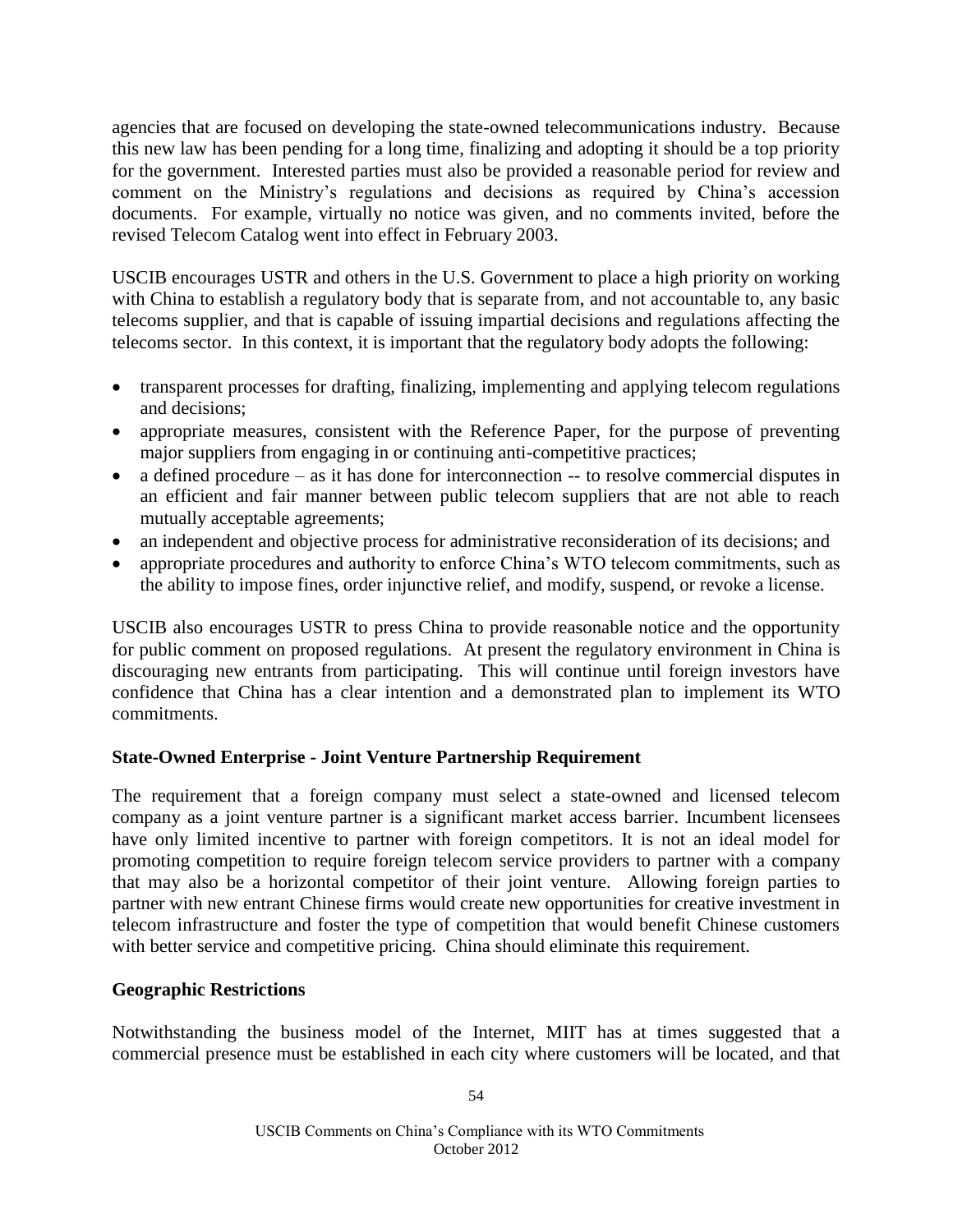an inter-regional service, based in one city but serving customers in another, is not permitted. Such an interpretation is inconsistent with the global model of how value-added, non-facilities based Internet service providers are structured, and imposes geographical restrictions that make an inter-regional, or national scaled business model non-viable. The impact of this interpretation is to negate the benefits accorded to foreign value-added telecommunications providers under the WTO agreement. This interpretation, if implemented will also greatly impact the cost to local Chinese businesses adding an unnecessary burden to them as they wish to become more robust and increase their participation in a broader geographic market.

### **Cyber Security Product Requirements**

China's broad and non-international approach towards cyber security technical standards has created serious market access barriers for foreign IT firms in the China market. The CCCi China Mandatory Certification for Information Security Products, and the Ministry of Public Security (MPS) administered Multi-Level Protection Scheme (MLPS), are clear examples of China adopting these non-standard approaches. CCCi is a mandatory scheme for the certification of 13 types of information security products within the scope of the PRC Government Procurement Law. Certification requires testing of product source code in Chinese government operated laboratories. MLPS, which is China's critical infrastructure protection regime, mandates that a portion of China's IT systems only procure IT security products with domestic IP.

Information communications technology (ICT) suppliers rely on global standards and norms that allows for a high degree of reliability, interoperability, and compatibility that is required to ensure that the Internet delivers goods and services to users worldwide. The U.S. government should strongly encourage China to adopt international norms and approaches in the area of information security. This could include the removal of any and all IP related procurement requirements for the purposes of national security for civilian and non-sensitive government networks, and the adoption of the globally recognized Common Criteria Recognition Agreement (CCRA), for the security certification and evaluation of IT products.

# **CONCLUSION**

We appreciate the opportunity to express our concerns about China's WTO obligations and trust they will be useful in the Administration's on-going efforts to encourage China's compliance. USCIB stands ready to meet with U.S. agencies to discuss our recommendations and concerns at greater length.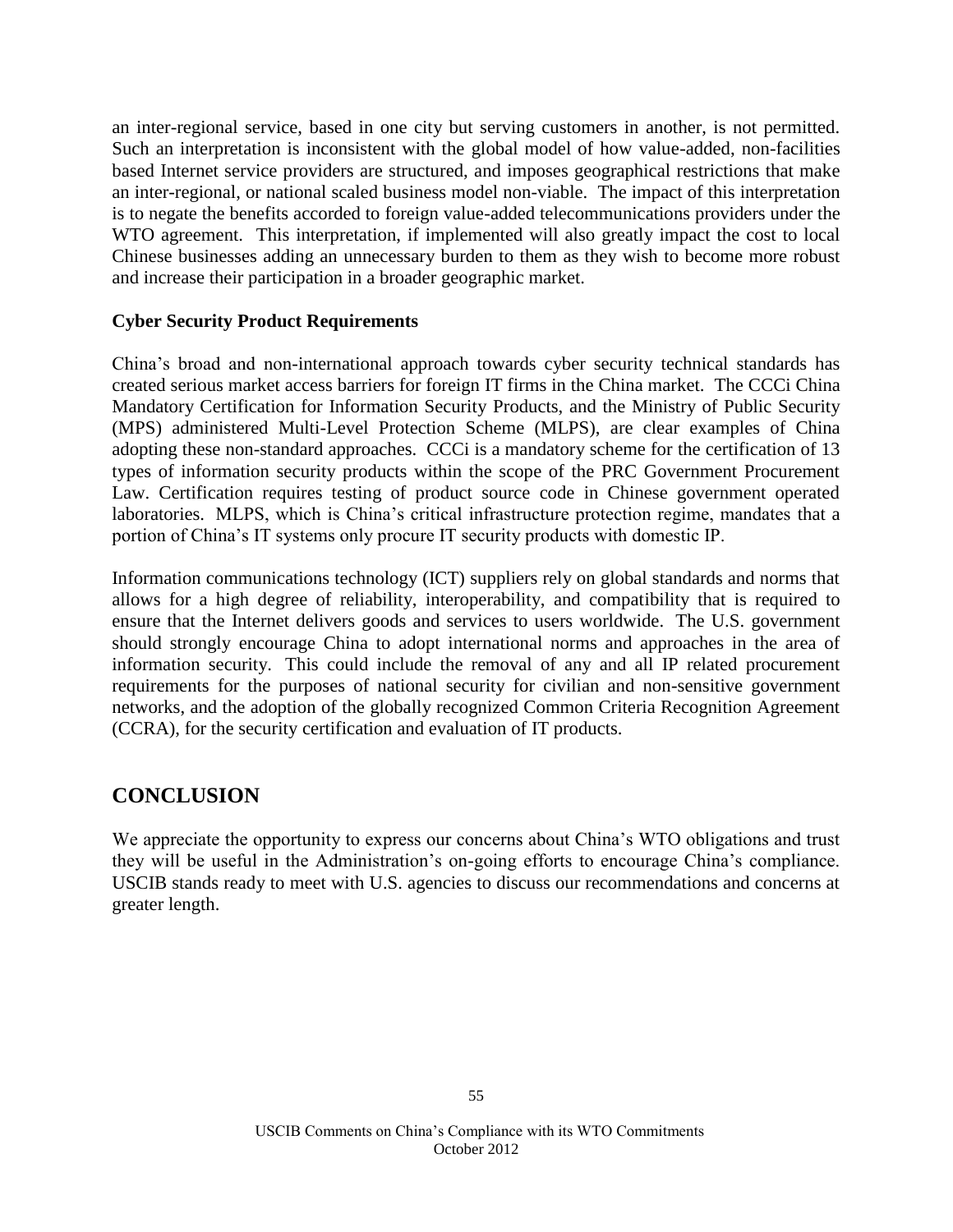### **ANNEX: EXAMPLES OF CERTIFICATION LICENSING AND TESTING REQUIREMENTS**

Food Product and Animal Feed Additive Import/Export Clearance Regime.<sup>3</sup> Public Announcement on the Import and Export Inspection and Quarantine of Human Food Products and Animal Feed Additives and Raw Material Products, jointly issued by the Administration for Quality Supervision, Inspection and Quarantine (AQSIQ), the Ministry of Commerce, and the General Administration of Customs on April 30, 2007 and effective May 15, 2007. This Announcement establishes a system whereby local port authorities under AQSIQ undertake product inspections of imports and exports considered to include products and materials in an associated list of goods/substances. The port authorities would only issue an "import/export goods clearance" document for those products and materials that they determine are not used for human food product or animal feed additive and associated raw material purposes. Only with this document can the Chinese Customs authority release the products in question for import or export. Many of the goods/substances on the list associated with the Announcement are used for both human food/animal feed and general industrial purposes.

Material Content Restriction Regime. Management Methods on the Control of Pollution in Electronic Information Products (China RoHS) promulgated by the Ministry of Information Industry (now called Ministry of Industry and Information Technology) February 28, 2006 and effective March 1, 2007. Law drafters are considering the establishment of a certification and lab testing regime, to confirm compliance with the materials restrictions aspects of the Management Methods, potentially influenced by the existing CCC Mark regime described below. China's Ministry of Industry and Information Technology (MIIT) released a draft amendment to the Management Methods on the Control of Pollution from Electronic Information Products for public comment on July 19, 2010. This amendment has not yet been finalized and promulgated. The recently proposed amendments to China RoHS will, if promulgated, greatly expand the scope of China RoHS and potentially create other compliance and market access burdens for those in or supplying to the electrical and electronic products industry. MIIT issued the first batch of the Catalogue for priority control of pollution by electronic information products on September 29, 2009 for public comment. The catalogue covered three types of

<sup>&</sup>lt;sup>3</sup> Public Announcement on the Import and Export Inspection and Quarantine of Human Food Products and Animal Feed Additives and Raw Material Products, jointly issued by the Administration for Quality Supervision, Inspection and Quarantine, the Ministry of Commerce, and the General Administration of Customs (GAC) on April 30, 2007 and effective May 15, 2007. This Announcement has been abolished by the Public Announcement No. 5 of 2008 issued by the Administration for Quality Supervision, Inspection and Quarantine (AQSIQ) and the General Administration of Customs on January 10, 2008 and effective January 1, 2008, which has then been abolished by the Public Announcement on Adjusting the Catalog of Imported and Exported Commodities Subject to Inspection and Quarantine by Entry-exit Inspection and Quarantine Agencies (2009) issued by the AQSIQ December 24, 2008 and effective January 1, 2009. The Catalogue of Imported and Exported Commodities Subject to Inspection and Quarantine by Entry-exit Inspection and Quarantine Agencies (2009) was adjusted by AQSIQ and GAC on December 30, 2009 and took effect January 1, 2010. It was further adjusted by AQSIQ and GAC first on December 17, 2010 effective January 1, 2011, and then on December 29, 2011 entering into effect on January 1, 2012.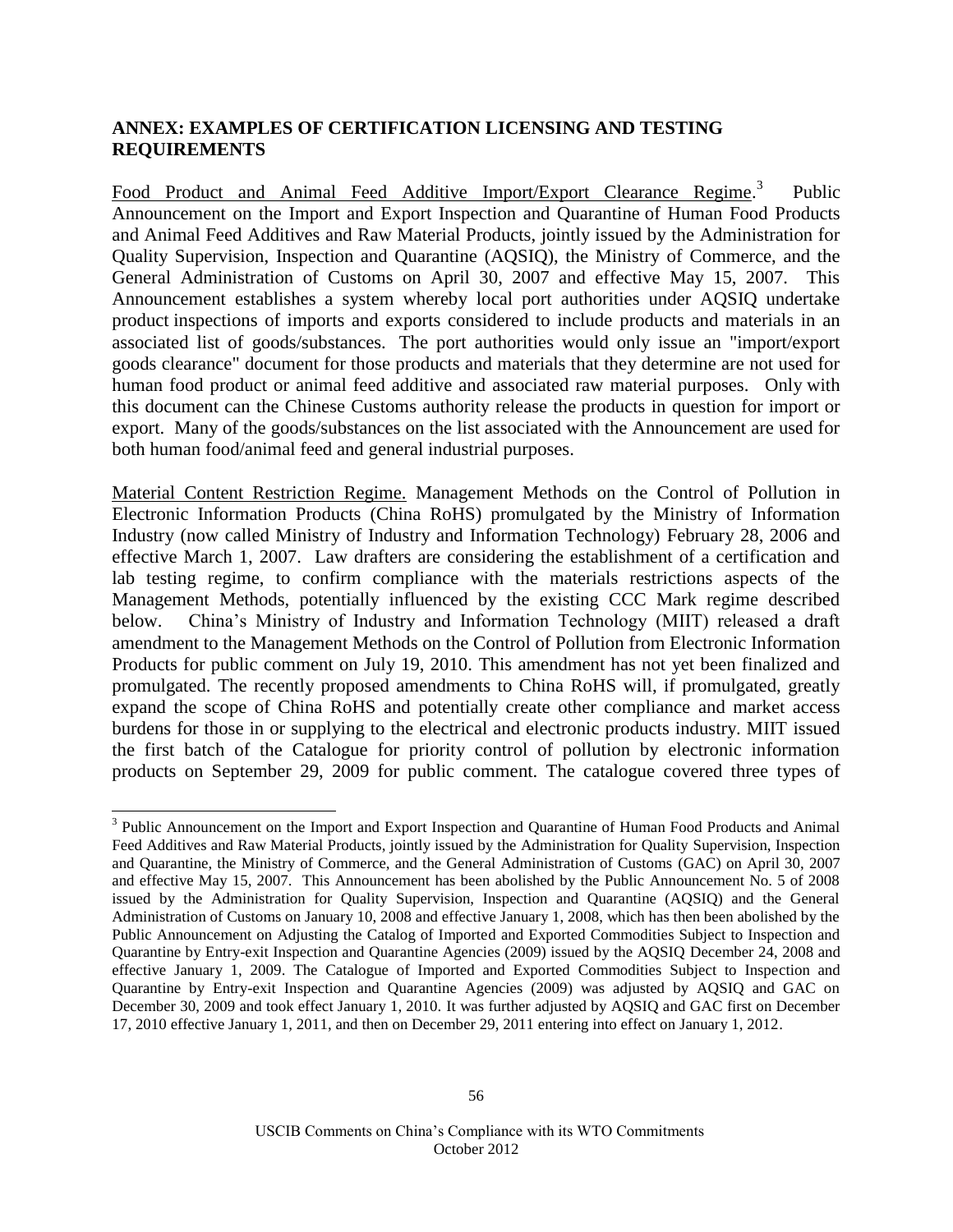products: mobile subscriber terminals, telephones and printing equipment connected with computers. This catalogue has not yet been finalized and promulgated. On May 18, 2010 the Certification and Accreditation Administration (CNCA) and MIIT issued a Circular on Issuing Opinions on the Implementation of the Unified Voluntary Certification Program for Electronic Information Products Subject to Pollution Control. The Opinions describe the China voluntary materials restriction certification program, including possible steps to encourage participation in that program, such as linking the program to government procurement. The Opinions also provide that a certification organization will certify that the electronic information products comply with relevant pollution control standards and technical norms. The national government will promote and administer the certification activities. A unified product catalogue, certification technical norms, certification implementing rules, assessment procedures and marks will also be adopted, per these Opinions. Since the release of the Opinions, these implementing rules have been released and the voluntary materials restriction certification program has been implemented. USCIB member issues associated with the voluntary certification program are described further in this Statement, in the section on Certification, Licensing and Testing Barriers.

New Chemical Registration Regime. Regulations on Environmental Management of New Chemical Substances, promulgated by the State Environmental Protection Administration September 2, 2003 and effective October 15, 2003. This rule, and associated Guidelines, establishes a regime for registration of all substances not reflected on the inventory of existing chemical substances (*e.g.*, "new substances") in China. Ecotoxicological testing for registration must be conducted by Chinese labs using Chinese test subjects. These Regulations and the associated Guidelines have been abolished and replaced by the amended Regulations issued January 19, 2010 and Guidelines issued September 16, 2010, that both entered into effect October 15, 2010.

Compulsory Certification Mark (CCC Mark) Regime. Management Methods on Compulsory Product Certification Marks, promulgated by the Certification and Accreditation Administration July 3, 2009 and effective September 1, 2009. (See also, Regulations on Certain Arrangements to Implement the Compulsory Product Certification System promulgated by the Certification and Accreditation Administration December 12, 2001 and effective on same date; Public Notice No. 38 of 2003 issued by the Administration for Quality Supervision, Inspection and Quarantine and the Certification and Accreditation Administration April 21, 2003 and effective on same date). These rules establish a system for safety licensing of an increasingly wide variety of product categories. Among other requirements, these rules set forth deadlines and requirements for product testing at accredited Chinese laboratories, factory inspections by Chinese government representatives at applicant's expense, and follow-up inspections every 12 to 18 months. USCIB members note and applaud recent efforts involving the CCC Mark Regime to identify approaches to streamline and coordinate CCC program approvals, and seek flexibility in the CCC approach. See, *e.g.*, CNCA Announcement No. 117 on August 13, 2012 providing for the removal from the CCC Catalogue of certain products.